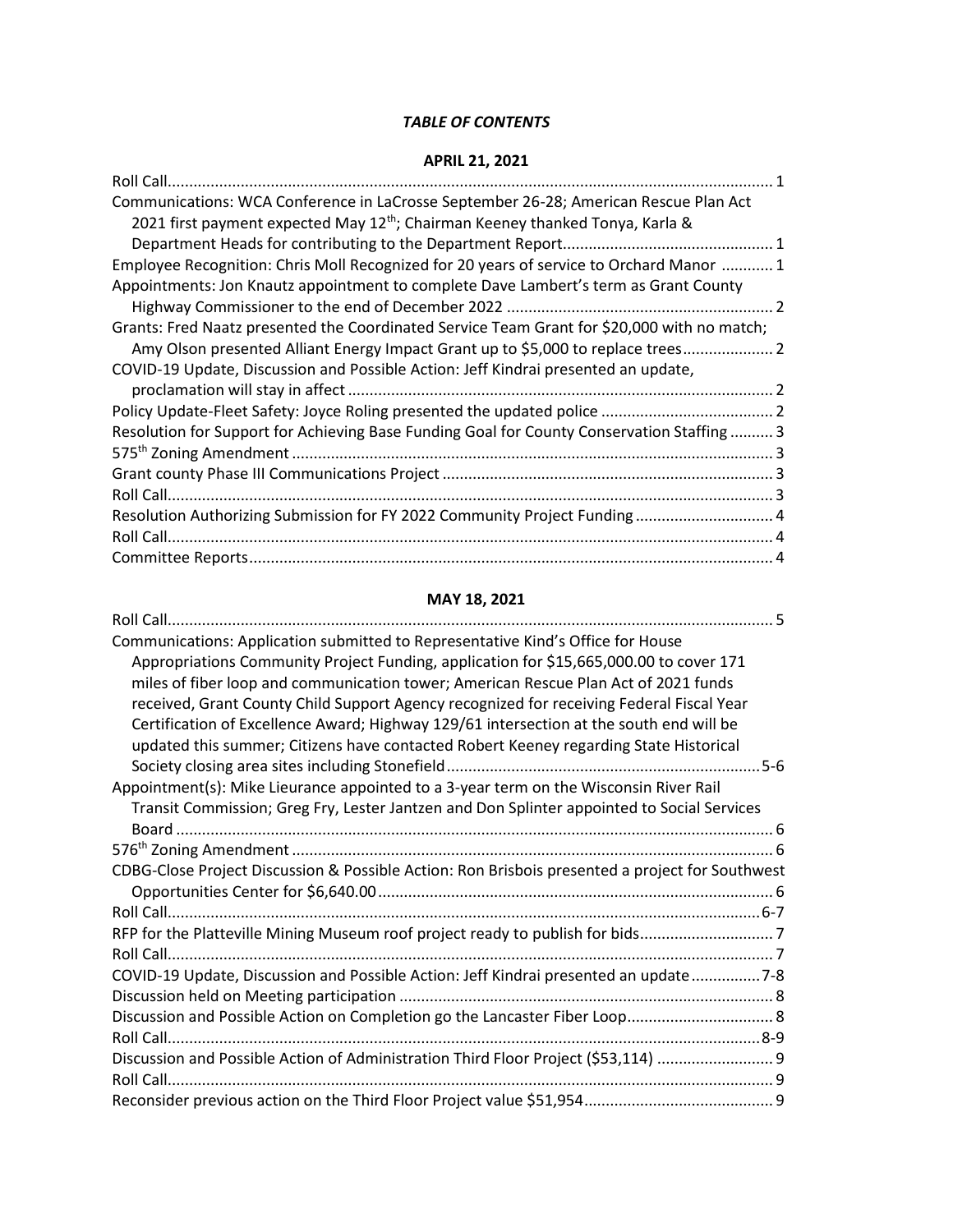| Discussion and possible action on Resolution Adopting Comprehensive Outdoor Recreational |  |
|------------------------------------------------------------------------------------------|--|
|                                                                                          |  |
|                                                                                          |  |

# **JUNE 15, 2021**

| Communications: Chairman Keeney turned meeting over to Amy Olson to share Grant County Fair<br>taking place August 15-21 2021; First tranche of American Rescue Plan Act has been<br>deposited; presentation and action on the Grant County Strategic Plan will take place in |  |
|-------------------------------------------------------------------------------------------------------------------------------------------------------------------------------------------------------------------------------------------------------------------------------|--|
|                                                                                                                                                                                                                                                                               |  |
| Grants: Steve Braun presented EMPG-S for \$10,574.00 with 50% match to utilize through                                                                                                                                                                                        |  |
| Action to rescind previous motion to election 3 members to Social Services:  13                                                                                                                                                                                               |  |
| Election of 3 members to the social services Board to expire in 2021 (Greg Fry, Lester Jantzen                                                                                                                                                                                |  |
|                                                                                                                                                                                                                                                                               |  |
|                                                                                                                                                                                                                                                                               |  |
|                                                                                                                                                                                                                                                                               |  |
|                                                                                                                                                                                                                                                                               |  |
| Discussion and Possible Action of Proclamation #14, proclamation ratified  13                                                                                                                                                                                                 |  |
|                                                                                                                                                                                                                                                                               |  |
|                                                                                                                                                                                                                                                                               |  |
|                                                                                                                                                                                                                                                                               |  |
|                                                                                                                                                                                                                                                                               |  |

# **JULY 20, 2021**

| Communications: Briefing update on Community Services Building; Communications System       |  |
|---------------------------------------------------------------------------------------------|--|
| Project to Representative Ron Kind's Office did not make the House Appropriation            |  |
| Committee list; Great River Road has been renamed All American Road; ARPA guideline         |  |
| Comment period has ended; redistricting timeline is very short; WCA convention              |  |
|                                                                                             |  |
|                                                                                             |  |
| Employee Recognition(s): Brian Bierman for 31 years' service to Sheriff's Office 16         |  |
| Grant: Kristin Schier, Treatment Court Program Coordinator, OWI Court & Drug Court TAD      |  |
|                                                                                             |  |
|                                                                                             |  |
| Discussion and Possible Action on Sale Tax Deed Parcel 038-00331-0010(Town Mt Hope) 17      |  |
|                                                                                             |  |
|                                                                                             |  |
|                                                                                             |  |
| Presentation by Southwestern Wisconsin Regional Planning Commission 18                      |  |
| Discussion and Possible Action on the CDBG-CLOSE Bid for Platteville Mining Museum Roof  18 |  |
|                                                                                             |  |
| Discussion and Possible Action on Contract for Wisconsin Hazardous Materials Response       |  |
|                                                                                             |  |
|                                                                                             |  |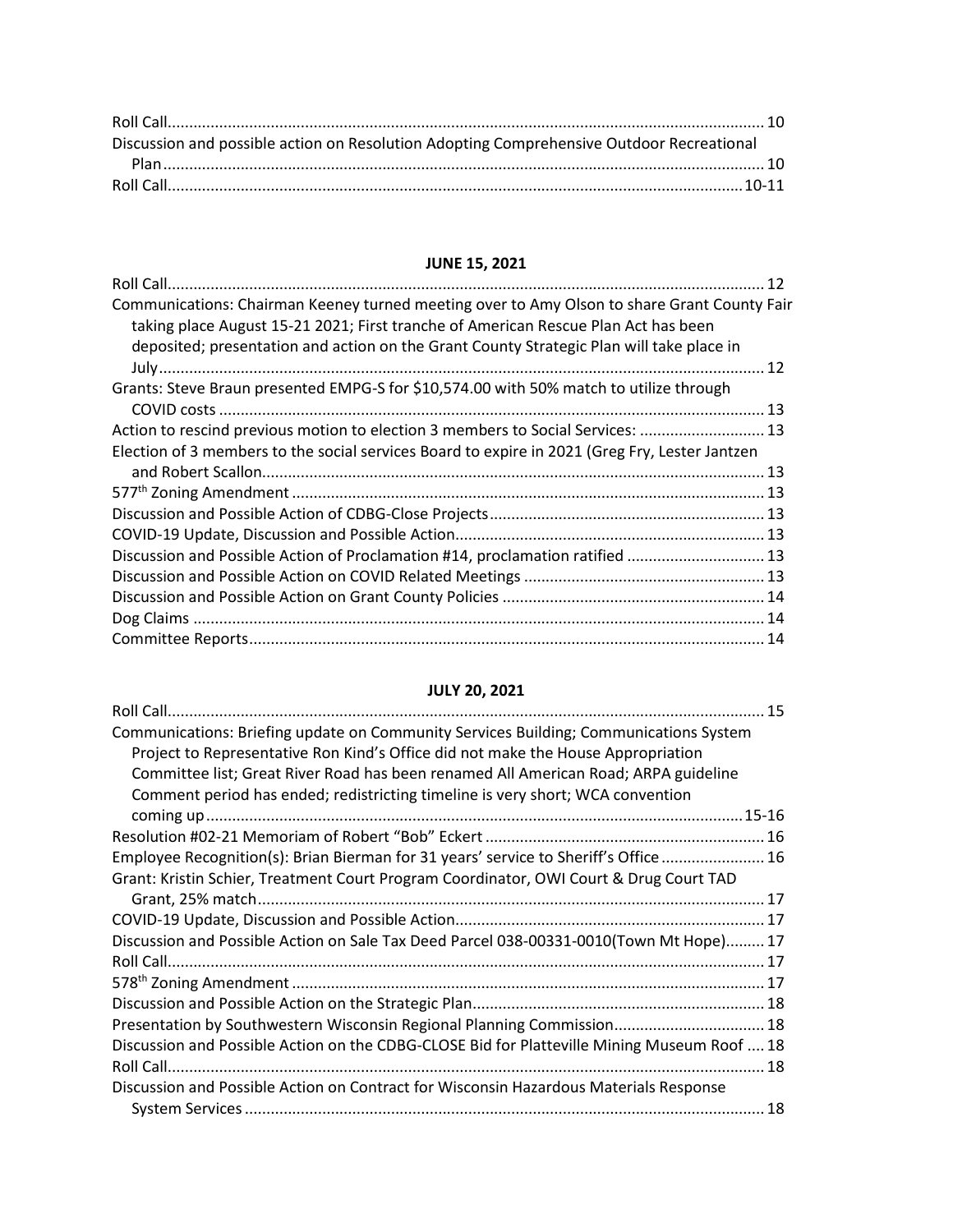## **AUGUST 17, 2021**

| Communications: Thank You extended to Emergency management, ADRC and all volunteer           |
|----------------------------------------------------------------------------------------------|
| that assisted Boscobel (Tornado); Grant County Fair this week, PDPW/WCA hosting              |
| an event at Winch Pine Grove Farms near Fennimore this week, WCA room confirmations          |
| handed out, Census data released, Certificate received from Governor Evers Office for        |
|                                                                                              |
| Employee Recognition: Andy Fritz presented a certificated for 23 years with the Highway      |
|                                                                                              |
|                                                                                              |
| Motion made to require all individuals to wear a mask in County Buildings 22                 |
|                                                                                              |
|                                                                                              |
| Discussion and Possible Action on changing the Administration of the Alzheimer's Family      |
| And Caregiver Support Program from Social Services to ADRC effective January 202222-23       |
|                                                                                              |
|                                                                                              |
| Discussion and Possible Action of sale of Tax Deed parcels 020-00803-0020(Town Harrison)  23 |
| Discussion and Possible Action on Out of Budget Spending for the Grant County Fiber Optic    |
|                                                                                              |
|                                                                                              |
| Discussion and Possible Action on Short Term Funding for Communications Land                 |
|                                                                                              |
|                                                                                              |
|                                                                                              |
|                                                                                              |
| Discussion on the need for a County Board meeting in September (will not be one)  24         |

## **SEPTEMBER 15, 2021**

| Communications: Supervisors reminded conference begins Sunday; Administrative Committee        |
|------------------------------------------------------------------------------------------------|
| met to discuss tentative Supervisory District Map; RFP on county website for the former law    |
|                                                                                                |
| Appointments: Rob Bell was appointed to ADRC Regional Board and Vicki Hirsch appoint to ADRC   |
|                                                                                                |
|                                                                                                |
|                                                                                                |
| Resolution Authorizing Participation in Public Funding for Snowmobile Trails  26               |
| Resolution to Transfer Administrative Responsibility of the Alzheimer's Family Support Program |
| from the Grant County Department of Social Services to the Grant County Aging and Disability   |
|                                                                                                |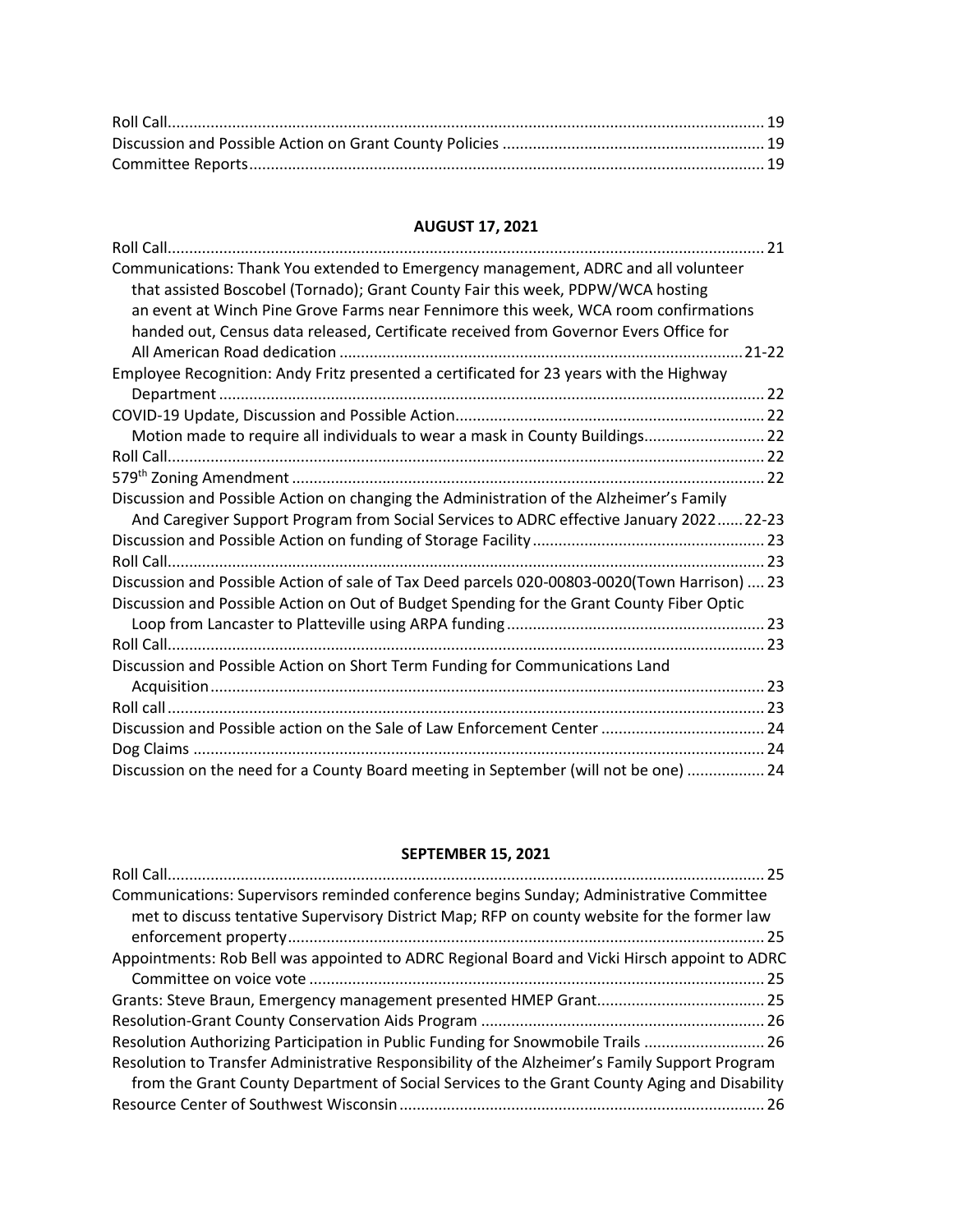| Discussion and Possible Action on out of budget spending for the Grant County fiber optic loop |  |
|------------------------------------------------------------------------------------------------|--|
| Discussion and Possible Action on out of budget spending for the Grant County fiber optic      |  |
| loop for 2 metro net routers for use with Lancaster, Platteville Police Department/PCAN and    |  |
|                                                                                                |  |
| Discussion and Possible Action on Proclamation #15 TEMPORARY ORCHARD MANOR EXEMPT              |  |
| STAFF PAY DUE TO COVID-19 AND SHORTAGE OF HEALTH CARE WORKERS  26                              |  |
| Discussion and Possible Action of Proclamation #16 TEMPORARY ORCHARD MANOR EXPANDED            |  |
|                                                                                                |  |
|                                                                                                |  |
|                                                                                                |  |
|                                                                                                |  |
|                                                                                                |  |

## **OCTOBER 5, 2021**

|                                                                                                | 29   |
|------------------------------------------------------------------------------------------------|------|
| Communications: Continuing to work on the communications system conduit; Opioid Litigation     |      |
|                                                                                                | . 29 |
| Appointments: Lance Wetter, representing the Faith Community and Dr. Jacob Hiatt, representing |      |
|                                                                                                |      |
|                                                                                                |      |
|                                                                                                |      |
| Discussion and Possible Action to Rescind Resolution #70-18 adopted March 17, 2020  30         |      |
|                                                                                                |      |
|                                                                                                |      |
|                                                                                                |      |
|                                                                                                |      |
|                                                                                                |      |
|                                                                                                |      |
|                                                                                                |      |
|                                                                                                |      |
|                                                                                                |      |

## **NOVEMBER 10, 2021**

| Communications: Tablet system will be used to speed up voting; Two public hearings during    |  |
|----------------------------------------------------------------------------------------------|--|
| this meeting Budget & Redistricting; Phase 3 Communications Project continues; Roll call     |  |
| system is being updated; Chairman & Corporation Council involved with opioid litigation  33  |  |
| Employee Recognition: Deb Noel for her 48 years of service at Orchard Manor  33              |  |
| Grant(s) - Jeff Kindrai, Health Department, presented DOT Child Passenger Safety Seat Grant; |  |
| Fred Naatz, Social Services, presented the Adult Protective Services Funding to the Board;   |  |
|                                                                                              |  |
|                                                                                              |  |
| Discussion and Possible Action on CDBG-CLOSE Southwest Opportunity center Adult Daycare      |  |
|                                                                                              |  |
|                                                                                              |  |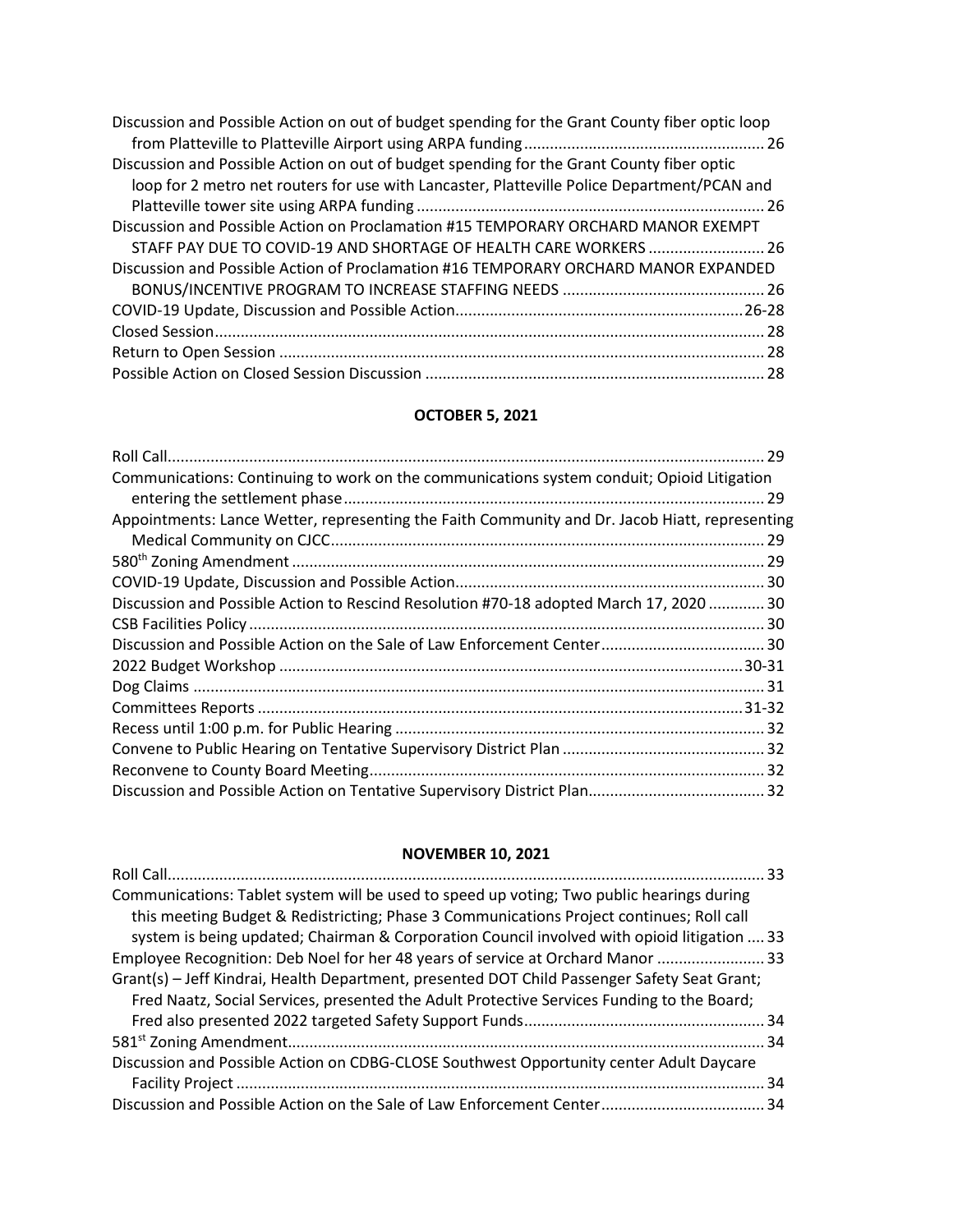| Discussion and Possible Action for purchase of Multi-Factor Authentication software for     |  |
|---------------------------------------------------------------------------------------------|--|
|                                                                                             |  |
|                                                                                             |  |
|                                                                                             |  |
|                                                                                             |  |
|                                                                                             |  |
|                                                                                             |  |
|                                                                                             |  |
|                                                                                             |  |
|                                                                                             |  |
| Resolution Establishing Non-Represented Wages and Modifying Schedule for 2022 35-36         |  |
|                                                                                             |  |
|                                                                                             |  |
|                                                                                             |  |
|                                                                                             |  |
|                                                                                             |  |
| Discussion and Possible Action on Travel and Expense Reimbursement Policy Revision  36      |  |
| Resolution Authorizing the County Treasurer to settle in full the General Taxes for the Tax |  |
|                                                                                             |  |
|                                                                                             |  |
|                                                                                             |  |
|                                                                                             |  |
|                                                                                             |  |
|                                                                                             |  |
|                                                                                             |  |
|                                                                                             |  |
|                                                                                             |  |
|                                                                                             |  |
| Resolution Regarding County Construction and Maintenance Calendar Year 2022 36-37           |  |
|                                                                                             |  |
|                                                                                             |  |
|                                                                                             |  |
|                                                                                             |  |
|                                                                                             |  |
|                                                                                             |  |
|                                                                                             |  |
|                                                                                             |  |
|                                                                                             |  |
|                                                                                             |  |
|                                                                                             |  |
|                                                                                             |  |
|                                                                                             |  |
|                                                                                             |  |
|                                                                                             |  |
| Discussion and Possible Action to Amend Ordinance #61 to Adopt County Supervisory District  |  |
|                                                                                             |  |
|                                                                                             |  |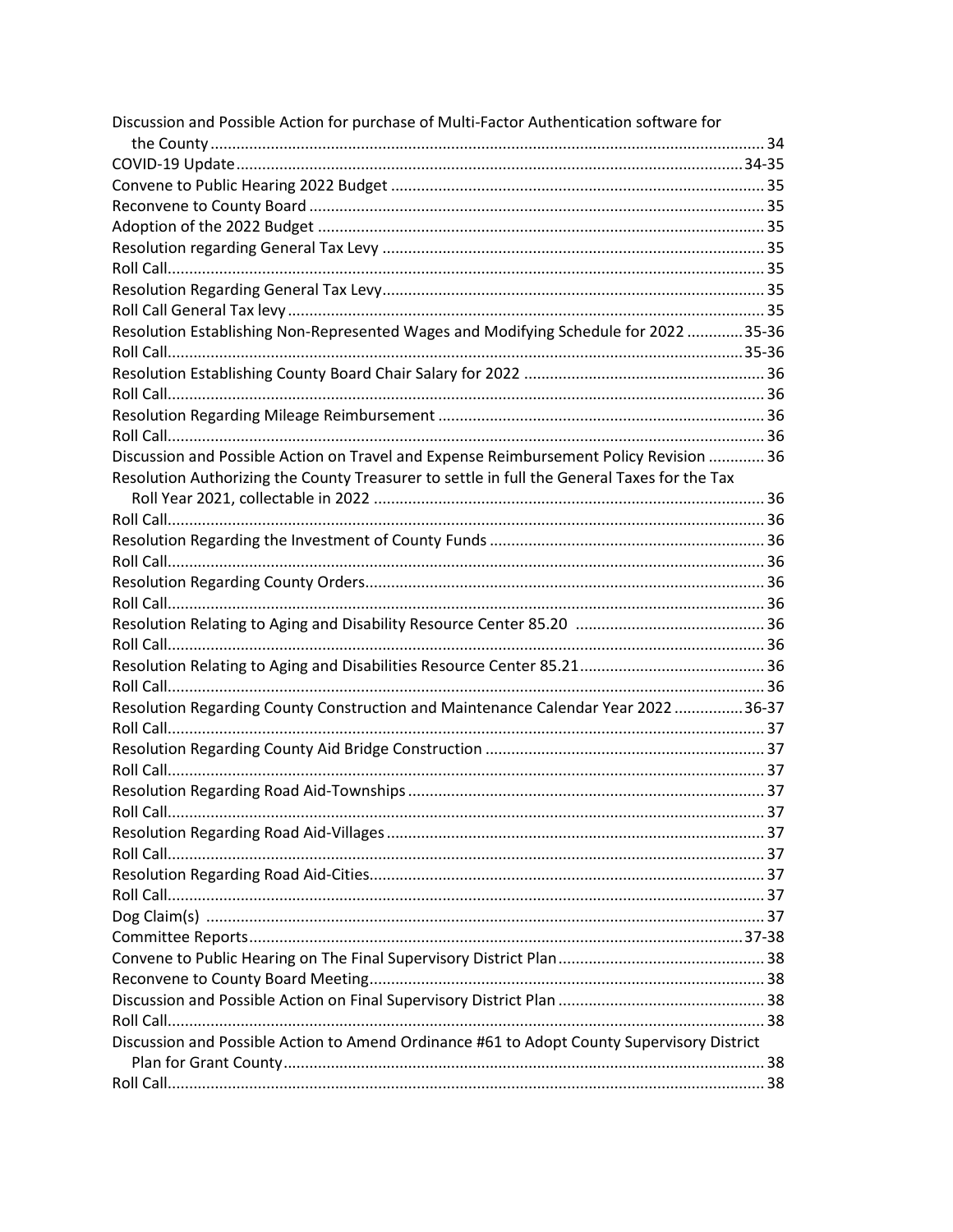### **DECEMBER 21, 2021**

| Communications: Grant County Economic Development offices moving to Youth and Ag               |
|------------------------------------------------------------------------------------------------|
| Building, WI DNR approved use of DNR property for snowmobile trails; Muscoda applying for      |
| an EDA Grant; Extension signed to co-locate in Welcome Center south of Kieler  40              |
| Employee Recognition: Don Parkins 32 years of service to the Sheriff's Office 40               |
| Appointment(s): Ashley Dickman appointed to CJCC; Krogen's Do It Best Store as DNR Fire        |
|                                                                                                |
| Grants: Amy Olson, Fair Manager presented Tourism Capital Grant through Department of          |
| Administration; Nate Dreckman presented a donation given to the Badger State Sheriff's         |
| Assn in the amount of \$30,000; Lynda Schweikert presented to 2022 WI Land Information         |
|                                                                                                |
| Discussion and Possible Action on 2022-2024 Grant County Land Information Plan  40             |
| Discussion and possible Action on CSZD Out of Budget Spending Request - Replacement of         |
|                                                                                                |
|                                                                                                |
| Discussion and Possible Action on Funding for Treatment Court due to change in TAD Grant 41    |
|                                                                                                |
|                                                                                                |
| Discussion and Possible action on Initial Resolution Authorizing Promissory Note(s) for Public |
| Safety Communications System Enhancement not to exceed \$11,000,000 41                         |
|                                                                                                |
| Discussion and Possible Action on Public Safety Communications - Phase 3 System Purchase       |
|                                                                                                |
| Discussion and Possible Action of Designation of Project Manager(s) for Communications         |
|                                                                                                |
|                                                                                                |
| Discussion and Possible Action on Easement and Property Sale to WI DOT 42                      |
| Discussion and Possible Action on the sale of former Law Enforcement Center  42                |
|                                                                                                |
|                                                                                                |
| Discussion and Possible Action of Promoted or Transferred Employee policy revision  42         |
| Discussion and Possible Action on 2022 Grant County Humane Society Contract  42                |
|                                                                                                |

#### **FEBRUARY 15, 2022**

| Communications: Chairman Keeney presented an Update on Opioid Litigation; Shane Drinkwater, |
|---------------------------------------------------------------------------------------------|
| gave an update on fiber project; Chairman Keeney presented an update on towers and          |
| radio project; Chairman Keeney informed the board that Youth Government Day  43             |
| Employee Recognition: Jay Fitzgerald recognized for 30 years of service with the Sheriff's  |
| Department; Mary Bailie recognized for 32 years of service at Orchard Manor and Rita White  |
|                                                                                             |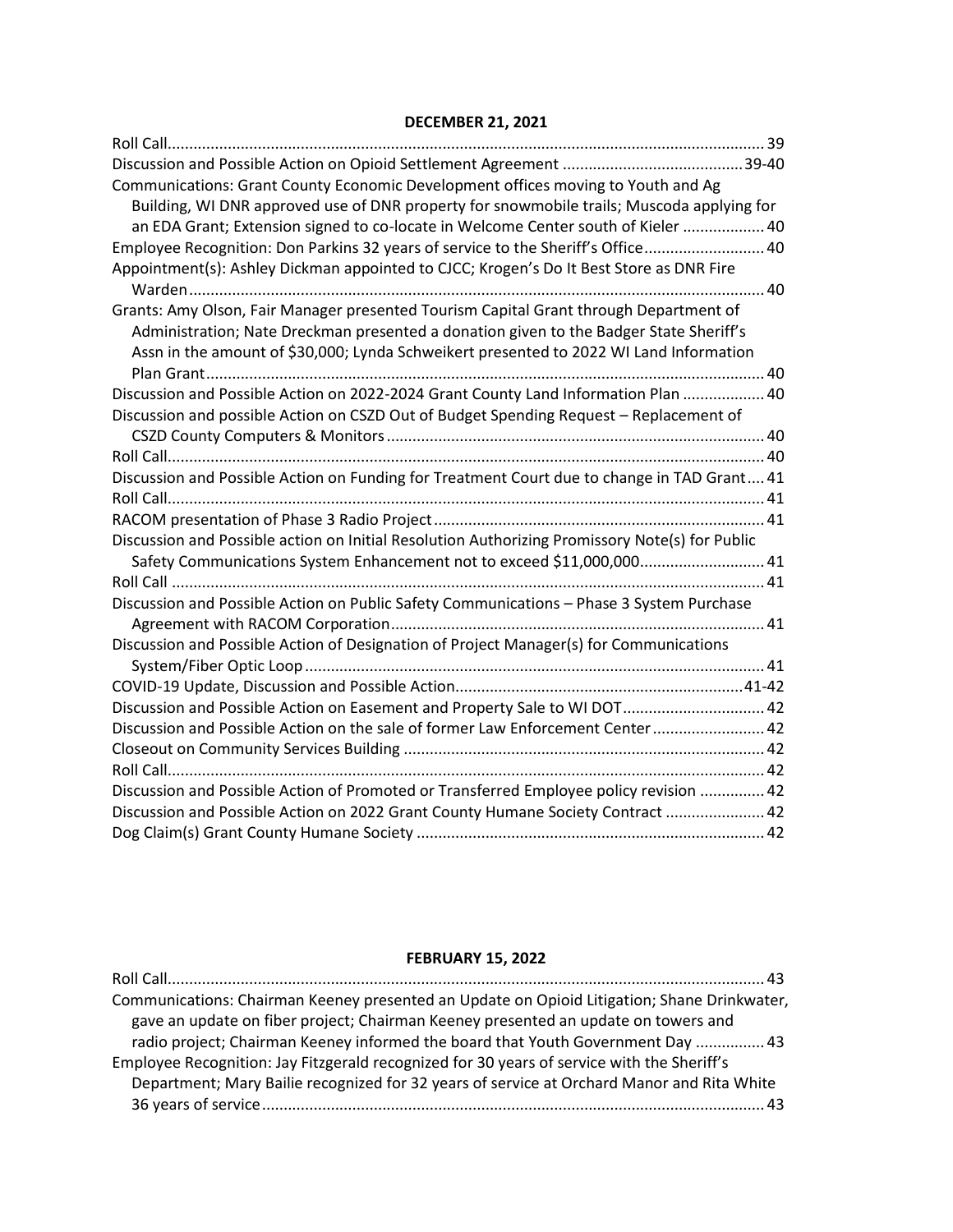| Appointments: Jeff Lockhart appointed as Agency Director of Unified Community Services;      |
|----------------------------------------------------------------------------------------------|
| Dave Peterson appoint to the Veteran's Service Commission; Reappointed Aaron Olson and       |
|                                                                                              |
| Grant(s): Carol Schwartz, Orchard Manor presented West Bend Safe Resident Assistance         |
|                                                                                              |
|                                                                                              |
|                                                                                              |
| Amendment of Chapter 3 Section 3.02(6)(b) of the Grant County Comprehensive Zoning           |
|                                                                                              |
| Discussion and Possible Action on out of Budget spending for HR, Payroll, Timekeeping, and   |
|                                                                                              |
|                                                                                              |
| Discussion and Possible Action on out of Budget spending for Fiber Optic loop routers and    |
|                                                                                              |
|                                                                                              |
| Discussion and Possible Action on out of budget spending for a WiscNet Connection using      |
|                                                                                              |
|                                                                                              |
| Discussion and Possible Action on the renewal, extension, and/or execution of a promissory   |
| note of the existing communications project line of credit of \$1,200,000 for an additional  |
| year to extend the maturity of the loan from March 24, 2022 to March 24, 2023 as general     |
|                                                                                              |
|                                                                                              |
| Discussion and Possible Action on Resolution establishing Elected Official Salaries for 2023 |
|                                                                                              |
|                                                                                              |
|                                                                                              |
|                                                                                              |
|                                                                                              |
| Discussion and Possible Action to Amend Ordinance #61 to Adopt County Supervisory District   |
|                                                                                              |
|                                                                                              |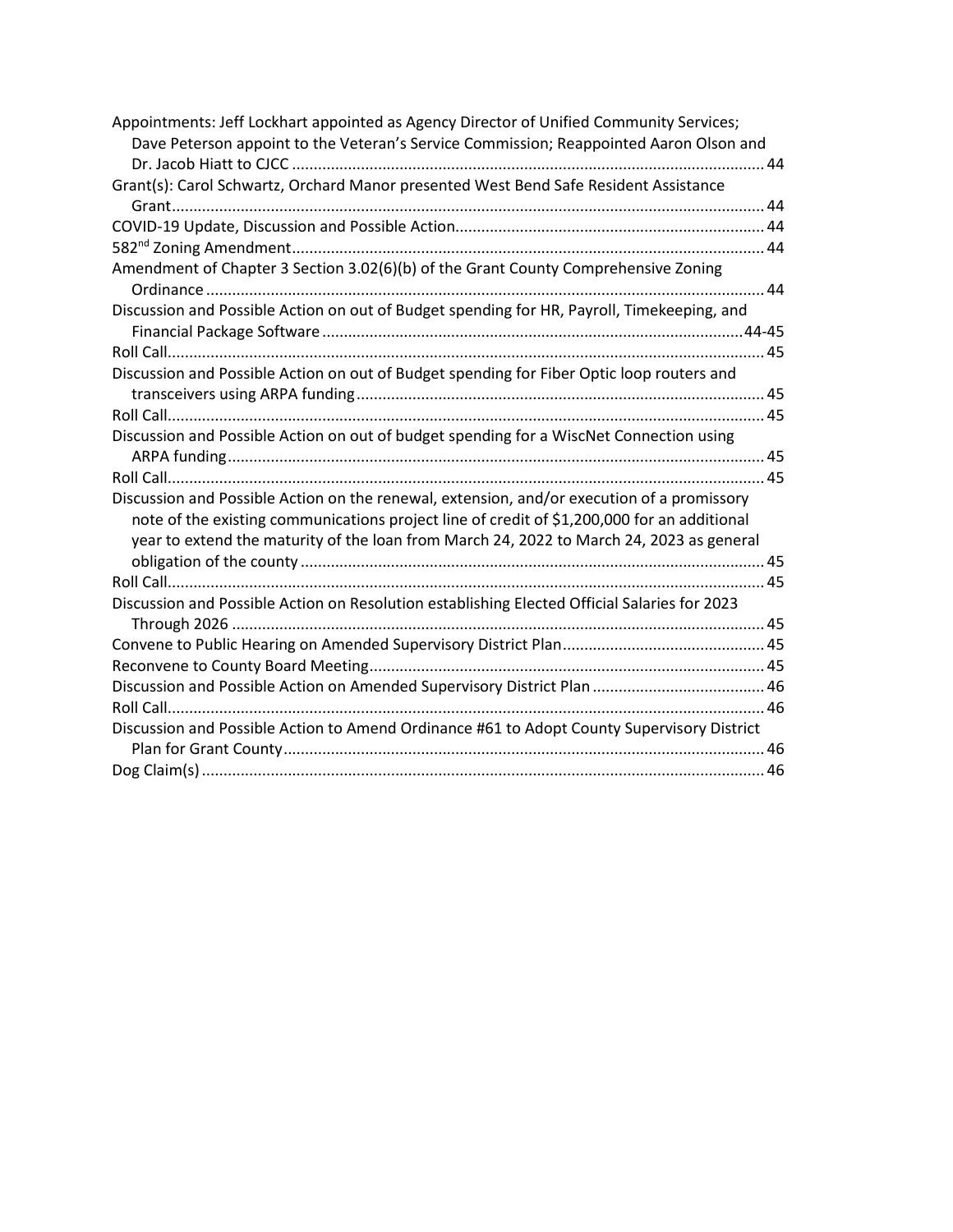## **MARCH 15, 2022**

| Roll Call                                                                                                                                                                              |  |
|----------------------------------------------------------------------------------------------------------------------------------------------------------------------------------------|--|
| Communications: Chairman Keeney introduced Erik Heagle, new Administrator for Conservation,<br>Sanitation and Zoning; Opioid Settlement getting closer; Department Heads were asked to |  |
| attend the April meeting and speak about their department; Tyler Munis meeting with                                                                                                    |  |
| Amanda Degenhardt, Shane Drinkwater, Joyce Roling and Chairman Keeney; WI State Highway<br>Assoc recognized Mark Stead, John Patcle & Dwight Nelson; Chairman Keeney thanked the       |  |
| retiring Board members; Supervisor Stead said a few words; April 21 <sup>st</sup> Brad Gingras will be                                                                                 |  |
|                                                                                                                                                                                        |  |
|                                                                                                                                                                                        |  |
| Employee Recognition(s): Bruce Clauer for 22 years of service; Jack Johnson for 34 years of                                                                                            |  |
|                                                                                                                                                                                        |  |
|                                                                                                                                                                                        |  |
| Amendment to Chapter 3 Section 3.02(6)(b) o the Grant County Comprehensive Zoning                                                                                                      |  |
|                                                                                                                                                                                        |  |
| Resolution Authorizing the County treasurer to take the Tax Deed Parcels Which have Taxes                                                                                              |  |
|                                                                                                                                                                                        |  |
|                                                                                                                                                                                        |  |
| Resolution Authorizing Non-Lapsing Amounts at December 31, 2021 and Amending                                                                                                           |  |
|                                                                                                                                                                                        |  |
|                                                                                                                                                                                        |  |
| Resolution Authorizing the sale of a \$6,250,000 General Obligation Promissory Note 49                                                                                                 |  |
|                                                                                                                                                                                        |  |
| Discussion/Possible Action on out of budget spending for the fiber optic loop goals for 2022                                                                                           |  |
|                                                                                                                                                                                        |  |
|                                                                                                                                                                                        |  |
| Discussion/Possible Action on out of budget spending for fiber optic supplies using ARPA                                                                                               |  |
|                                                                                                                                                                                        |  |
|                                                                                                                                                                                        |  |
| Discussion on Amended Rules of the Grant County Board of Supervisors50-51                                                                                                              |  |
|                                                                                                                                                                                        |  |
| Discussion/Possible Action on participation in meetings using electronic means 51                                                                                                      |  |
|                                                                                                                                                                                        |  |
|                                                                                                                                                                                        |  |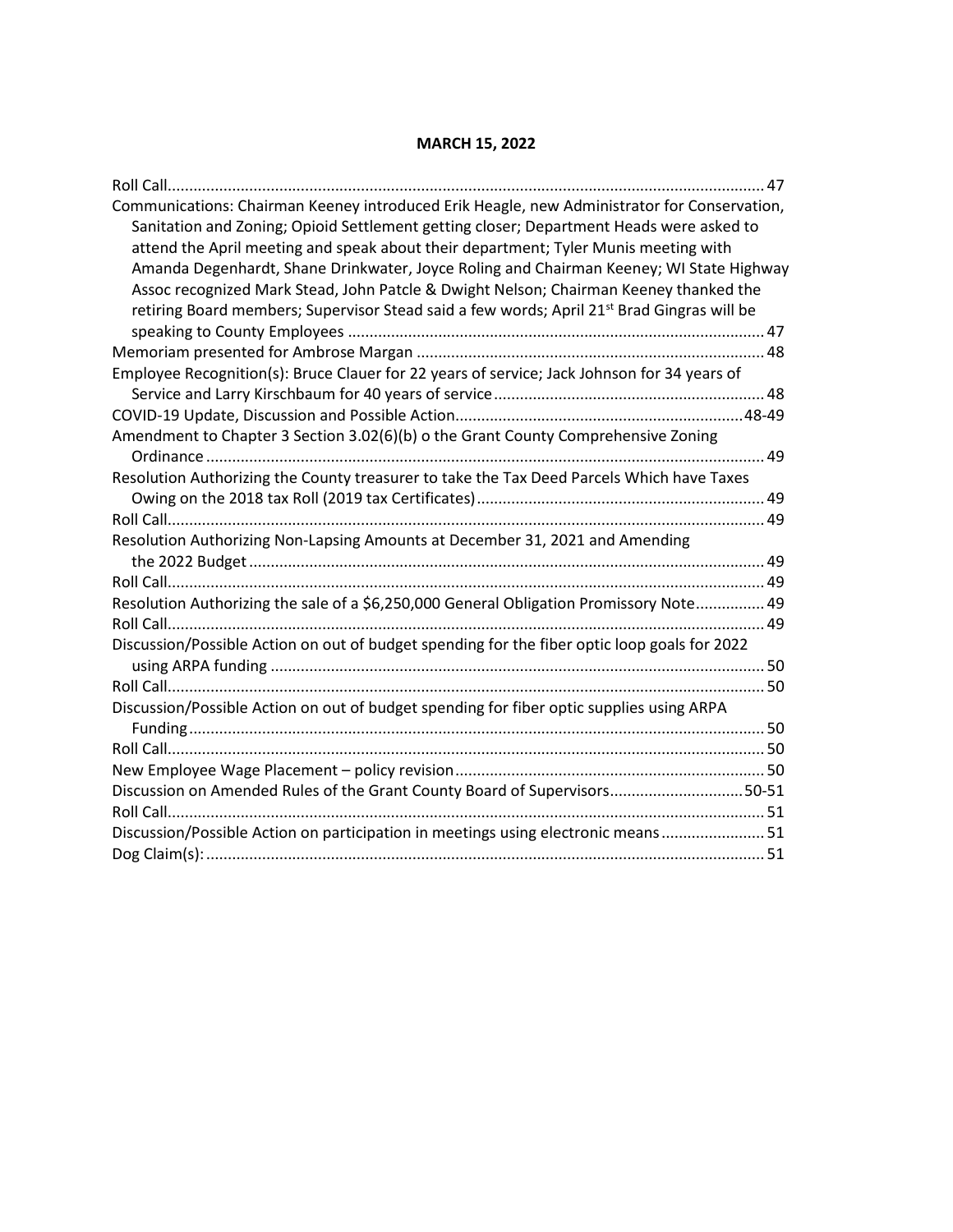Grant County Board of Supervisors April 20, 2021 Administration Building 111 S. Jefferson St. Room 264 Lancaster, WI 53813

The Grant County Board of Supervisors meeting was called to order at 10:00 a.m. by Chairman Robert Keeney. The Pledge of Allegiance was recited. Chairman Keeney asked the County Clerk, Tonya White to verify that the meeting was held in compliance with open meeting law. White verified the meeting was posted at the Grant County Courthouse, Grant County Administration Building and on the county website.

Roll Call was taken with fifteen (15) members present in the room: John Beinborn, Greg Fry, Roger Guthrie, Dale Hood, Lester Jantzen, Robert Keeney, Mike Lieurance, Gary Northouse, John Patcle, Gary Ranum, Robert Scallon, Pat Schroeder, Donald Splinter, Mark Stead and Porter Wagner. Present virtually two (2) members: Carol Beals and Dwight Nelson.

Others present in the room: Ben Wood Corporation Council; Tonya White, County Clerk; Shane Drinkwater, IT; Joyce Roling, Personnel and Jack Johnson, Sheriff's Office.

Others present virtually: Lori Reid, ADRC; Carrie Kerstiens, Child Support; Tina McDonald, Clerk of Court; Lynda Schweikert, CSZD; Justin Johnson, CSZD; Steve Braun, Emergency Management; Amy Olson, Fair; Amanda Degenhardt, Finance; Jeff Kindrai, Health Department; Jon Knautz, Highway Department; Carol Schwartz, Orchard Manor; Jody Bartels, Register in Probate; Andrea Noethe, Register of Deeds; Fred Naatz, Social Services; Carrie Eastlick, Treasurer; Ken McAndrew, Veterans; David Timmerman, Herald Independent; Doug Wagen, media; Garry Pluemer, Maintenance; Karla Schwantes, County Clerk; Misty Molzof, City of Boscobel; Angie Mitchell, Julie Durst and Matt Gantenbein.

**Agenda:** Chairman Keeney asked the board for approval of the agenda. Dwight Nelson, second by Robert Scallon made a motion to approve the amended agenda. Motion carried by voice vote.

**Minutes:** Porter Wagner, second by John Beinborn made a motion to approve the minutes for the March 16, 2021 with one minor change. Motion carried by voice vote.

**Communications:** WCA Conference will be held in LaCrosse September 26-28. Please contact Tonya for information pertaining to your attendance.

American Rescue Plan Act 2021 first payment will be around May  $12<sup>th</sup>$ . Carrie, Tonya and Amanda have verified that Grant County does have the proper DUNS and SAM number to accept those monies. Grant County is eligible for \$9,976,277. Other municipalities throughout Grant County are eligible for funding totaling \$5,084,772.

Chairman Keeney thanked Tonya, Karla and all the Department Heads for the contribution to the Departmental Report.

**Employee Recognition:** Chairman Keeney recognized Chris Moll for her 20 years of service to Orchard Manor.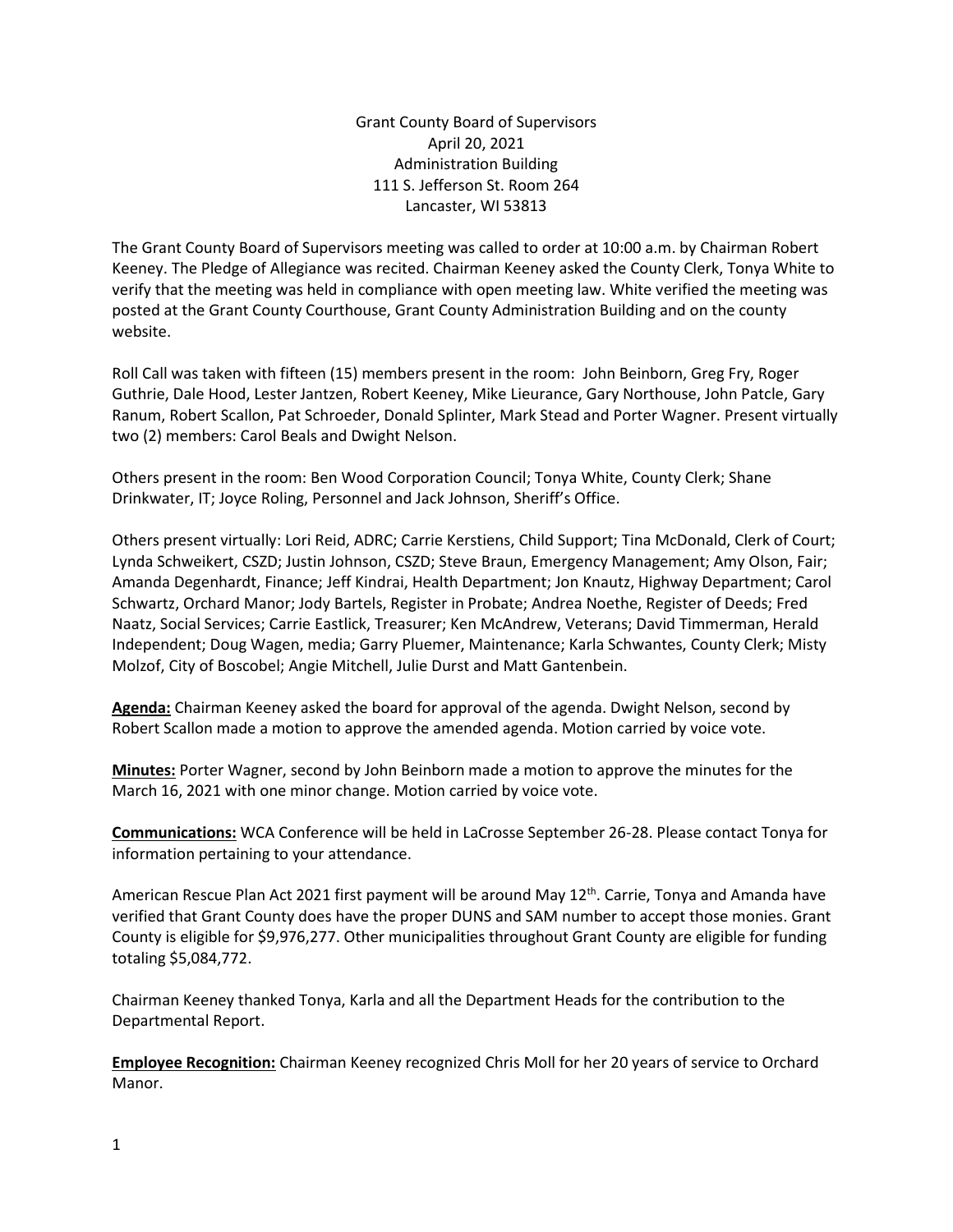**Appointments:** Don Splinter, second by Mark Stead made a motion to appoint Jon Knautz as the Grant County Highway Commissioner for the balance of the term, to end December 2022. Motion carried by voice vote.

**Grants:** Fred Naatz presented the Coordinated Service Team grant. The grant is for \$20,000 with no match. John Beinborn, second by Greg Fry made a motion to approve the grant application for the Coordinated Service Team. Motion carried by voice vote.

Amy Olson presented the Alliant Energy Impact grant. The grant is for up to \$5,000 and will replace trees that need to be removed from the Fairgrounds. Mark Stead, second by Porter Wagner made a motion to approve the Alliant Energy Impact grant. Motion carried by voice vote.

**COVID-19 Update, Discussion and Possible Action:** Jeff Kindrai, Health Department gave an update on COVID-19. In the past fourteen days Grant County has averaged 6.7 cases per day. On the rolling average for the past fourteen days the cases are younger. About 40% of the cases are in their 20's or younger. 15% of that 40% are 18 and younger. For 65 and older they make up about 7% of Grant County cases. Probable cases are at 1.9 cases per day with 78% in their 20's or younger. Grant County is still considered in the high level according to the State of Wisconsin. With vaccinations, 35.5% of individuals have received one dose and 26% have completed the series.

Chairman Keeney gave a brief update on Grant County buildings opening for business. The court system will go live Monday, April 26, 2021. They will be monitoring the front door for entry. They have been holding some jury trials. Other departments have been operating with an open door. The Fairgrounds has opened and so has Community Services Building.

Chairman Keeney would like to maintain the Proclamation of Emergency for funding purposes. Jeff Kindrai advised that the Health Department would not be able to maintain the vaccination clinics without the assistance of LTE's and volunteers that are being funded through emergency funds. Chairman Keeney reviewed the twelve Proclamations, most have lapsed or expired. There are two that are still in effect. Those being Proclamation #10 which is temporary pay for Health Department staff and Proclamation #11 which is temporary Orchard Manor incentive.

Chairman Keeney distributed Grant County Board of Supervisors Rules for Participation in Meetings by Telephone Conference Call or Other Electronic Means. Corporation Council explained that the County Board adopted Robert's Rules and Robert's Rule says that you can have specific policies that allow for those different things. Under the current rules, once the Emergency Proclamation has ended there will be no ability to participate and be part of the quorum and vote via electronic means. Jeff Kindrai feels uncomfortable having large numbers of the public in the County Board Room, unmasked, unvaccinated and not social distanced because it is not in the best interest of public health. The rules for participation will be placed on the County Board, May 18<sup>th</sup> agenda and the Administrative Committee should meet on the subject, Board of Health should share comments and Executive should consider the rules.

**Policy Update-Fleet Safety:** Joyce Roling, Personnel Director presented the updated policy to the Board. Gary Ranum, second by Porter Wagner made a motion to approve the Fleet Safety Policy. Motion carried by voice vote.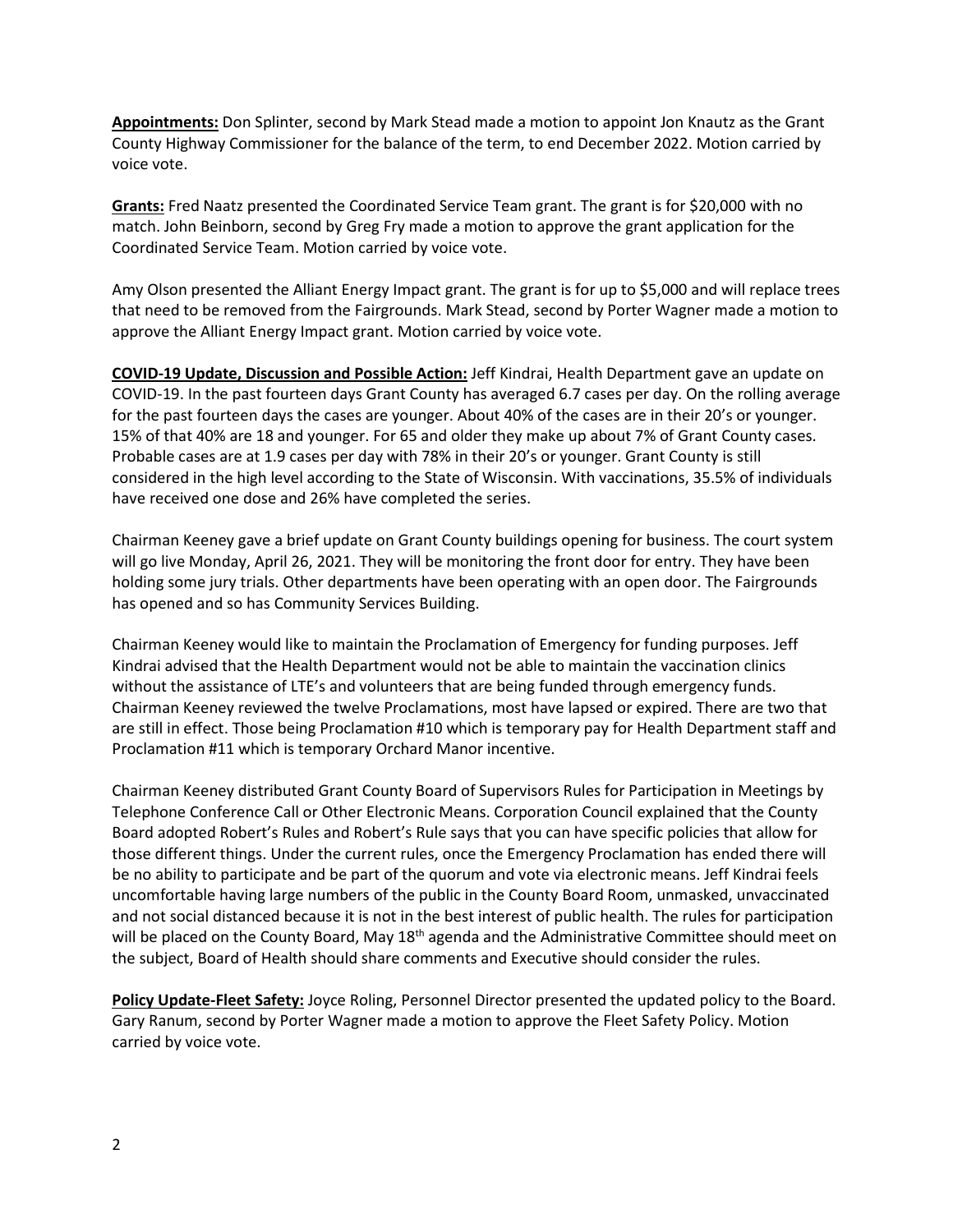**Resolution for Support for Achieving Base Funding Goal for County Conservation Staffing:** Lynda Schweikert, CSZD presented the resolution to the board. Mark Stead, second by Lester Jantzen made a motion to approve the resolution. Motion carried by voice vote.

## **Comprehensive Plan Change:** None

575<sup>th</sup> Zoning Amendment: Justin Johnson presented the 575<sup>th</sup> Zoning Amendment filed by Eugene and Julie Oyen, Potosi Township to the Board. Greg Fry, second by Mike Lieurance made a motion to approve the 575<sup>th</sup> Zoning Amendment. Motion carried by voice vote.

**Grant County Phase III Communications Project:** Chairman Keeney turned the meeting over to Shane Drinkwater, IT Director who gave a presentation on Grant County Phase III Communications Project. The original intent to move forward with this project came from the American Rescue Plan. There is also an opportunity from the House Committee on Appropriations to receive earmarked funding. Gary Ranum, second by Greg Fry made a motion to move forward with Phase III as described, which includes the radio and fiber loop portions, using out of budget spending plus using the American Rescue Plan Act funds for such development. The motion was amended by Gary Ranum, second by Greg Fry to move forward on Phase III project using out of budget spending with no directive to where the money is coming from.

### ROLL CALL VOTE

Question: Move forward on Phase III project using out of budget spending with no directive to where the money is coming from.

|    |                       | <b>YES</b> | NO | <b>EXCUSED</b> |
|----|-----------------------|------------|----|----------------|
| 1. | Carol Beals           | Χ          |    |                |
| 2. | Lester Jantzen        | Χ          |    |                |
| 3. | John Beinborn         | X          |    |                |
| 4. | Donald Splinter       | X          |    |                |
| 5. | Porter Wagner         | x          |    |                |
| 6. | Gary Ranum            | X          |    |                |
| 7. | Gary Northouse        | Χ          |    |                |
| 8. | <b>Robert Scallon</b> | X          |    |                |
| 9. | Robert Keeney         | Χ          |    |                |
|    | 10. Roger Guthrie     | X          |    |                |
|    | 11. John Patcle       | X          |    |                |
|    | 12. Greg Fry          | Χ          |    |                |
|    | 13. Pat Schroeder     | X          |    |                |
|    | 14. Mike Lieurance    | X          |    |                |
|    | 15. Mark Stead        | X          |    |                |
|    | 16. Dale Hood         | Χ          |    |                |
|    | 17. Dwight Nelson     | Χ          |    |                |

County Clerk took the roll call vote resulting in 17 YES votes, therefore motion carried.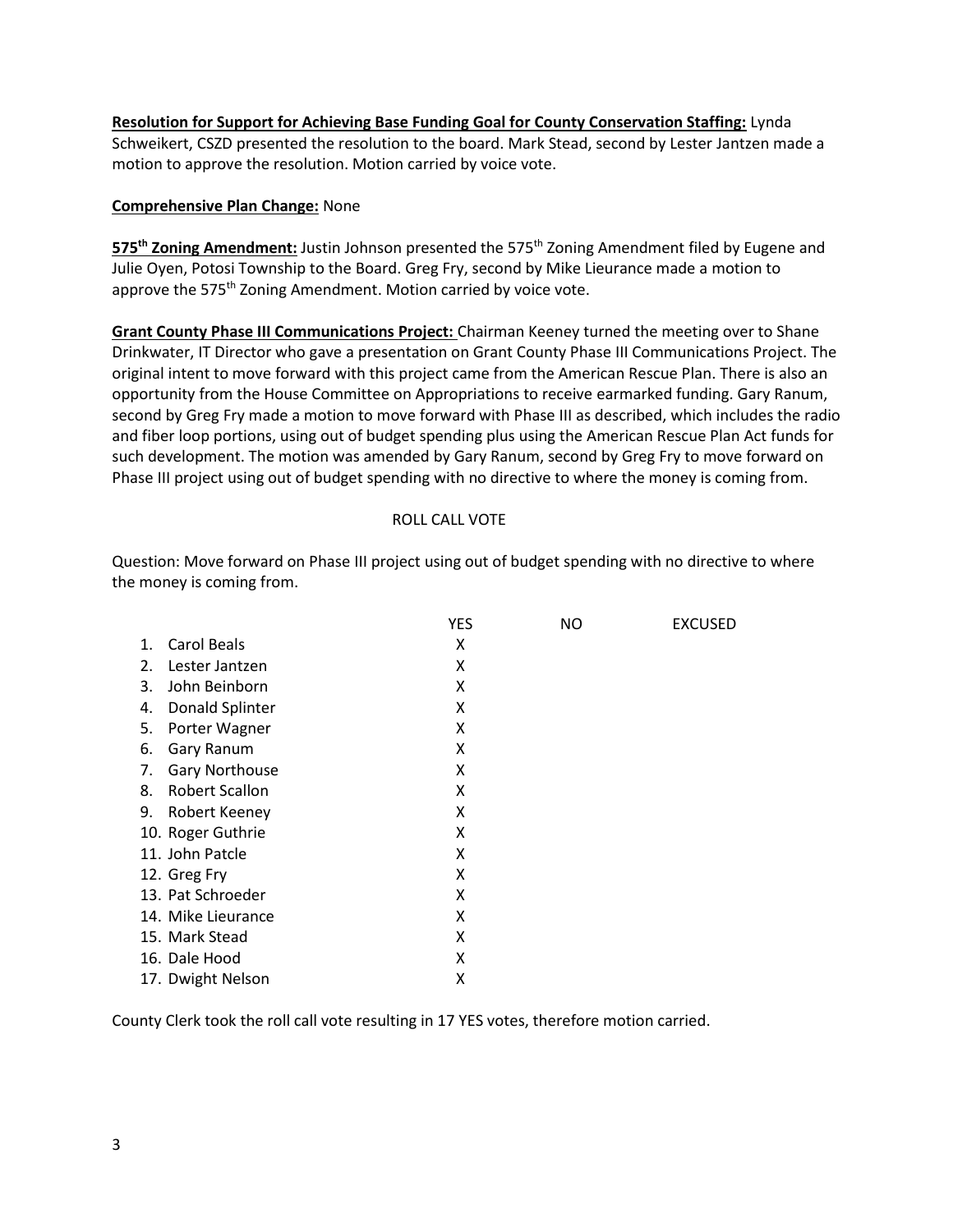**Resolution Authorizing Submission for FY 2022 Community Project Funding:** Pat Schroeder, second by Greg Fry made a motion to approve the resolution. The motion was amended by Pat Schroeder, second by Greg Fry to apply for \$16 million funding through the FY 2022 Project Funding. ROLL CALL VOTE

Question: Resolution Authorizing Submission for FY 2022 Community Project Funding.

|    |                       | <b>YES</b> | <b>NO</b> | <b>EXCUSED</b> |
|----|-----------------------|------------|-----------|----------------|
| 1. | Lester Jantzen        | Χ          |           |                |
| 2. | John Beinborn         | Χ          |           |                |
| 3. | Donald Splinter       | X          |           |                |
| 4. | Porter Wagner         | X          |           |                |
| 5. | Gary Ranum            | Χ          |           |                |
| 6. | Gary Northouse        | Χ          |           |                |
| 7. | <b>Robert Scallon</b> | Χ          |           |                |
| 8. | Robert Keeney         | X          |           |                |
| 9. | Roger Guthrie         | Χ          |           |                |
|    | 10. John Patcle       | Χ          |           |                |
|    | 11. Greg Fry          | Χ          |           |                |
|    | 12. Pat Schroeder     | Χ          |           |                |
|    | 13. Mike Lieurance    | Χ          |           |                |
|    | 14. Mark Stead        | X          |           |                |
|    | 15. Dale Hood         | Χ          |           |                |
|    | 16. Dwight Nelson     | Χ          |           |                |
|    | 17. Carol Beals       | Χ          |           |                |

County Clerk took the roll call vote resulting in 17 YES votes, therefore motion carried.

## **Dog Claim(s) Grant County Humane Society:** None

## **Committee Reports:**

Pat Schroeder gave an update on the Fair Board Committee.

Gary Ranum gave an update on Unified Community Services Committee and Executive Committee. Lester Jantzen gave an update on Veterans Office.

Don Splinter gave an update on Orchard Manor Committee and Highway Committee.

Mark Stead gave an update on Conservation, Sanitation and Zoning Committee.

Porter Wagner gave an update on the Third Floor Project.

John Beinborn gave an update on Social Services Committee and Economic Development. Roger Guthrie gave an update on Law Enforcement/Emergency Management Committee. Carol Beals gave an update on Board of Health.

Adjournment: John Patcle, second by Bob Scallon made a motion to adjourn the meeting pursuant to the next County Board Meeting on May 18, 2021 at 10:00 a.m. Motion carried by voice vote. Meeting adjourned at 11:45 a.m.

*Note: Grant County resolutions and ordinances are available for viewing at the Grant County Clerk's Office.*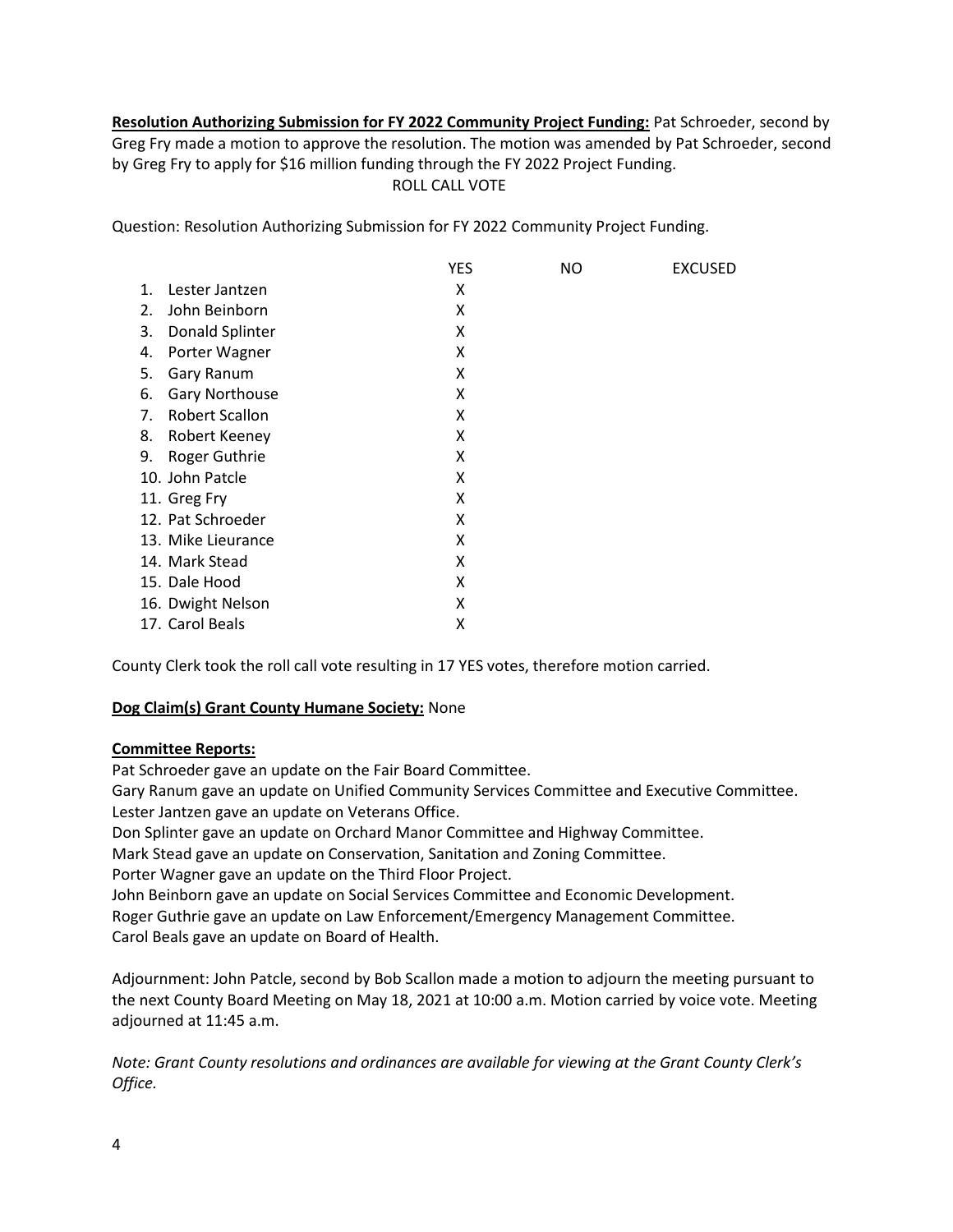Grant County Board of Supervisors May 18, 2021 Administration Building 111 S. Jefferson St. Room 264 Lancaster, WI 53813

The Grant County Board of Supervisors meeting was called to order at 10:00 a.m. by Chairman Robert Keeney. The Pledge of Allegiance was recited. Chairman Keeney asked the County Clerk, Tonya White to verify that the meeting was held in compliance with open meeting law. White verified the meeting was posted at the Grant County Courthouse, Grant County Administration Building and on the county website.

Roll Call was taken with fourteen (14) members present in the room: John Beinborn, Roger Guthrie, Dale Hood, Lester Jantzen, Robert Keeney, Mike Lieurance, Dwight Nelson, John Patcle, Gary Ranum, Robert Scallon, Pat Schroeder, Donald Splinter, Mark Stead and Porter Wagner. Present virtually two (2) members: Carol Beals and Greg Fry. Gary Northouse was excused.

Others present in the room: Ben Wood, Corporation Council; Tonya White, County Clerk; Shane Drinkwater, IT; Joyce Roling, Personnel; Nate Dreckman, Sheriff's Office; Ken McAndrew, Veterans; Garry Pluemer, Maintenance and Ron Brisbois, Grant County Economic Development.

Others present virtually: Lori Reid, ADRC; Carrie Kerstiens, Child Support; Tina McDonald; Clerk of Court; Lynda Schweikert, CSZD; Justin Johnson, CSZD; Steve Braun, Emergency Management; James Schneider, Community Development Educator; Amy Olson, Fair; Amanda Degenhardt, Finance; Jeff Kindrai, Health Department; Jon Knautz, Highway Department; Carol Schwartz, Orchard Manor; Andrea Noethe, Register of Deeds; Fred Naatz, Social Services; Carrie Eastlick, Treasurer; David Timmerman, Herald Independent; Doug Wagen, media; Karla Schwantes, County Clerk; Tim Hundt, Congressional Aide for Representative Ron Kind; Jaclyn Essandoh, Southwestern Wisconsin Regional Planning Commission; Jim Jermain and Misty Molzof, City of Boscobel.

**Agenda**: Chairman Keeney asked the board for approval of the amended agenda. John Patcle, second by John Beinborn made a motion to approve the amended agenda. Motion carried by voice vote.

**Minutes**: Mark Stead, second by Dwight Nelson made a motion to approve the minutes of the April 20, 2021 meeting. Motion carried by voice vote.

**Communications**: The application with Representative Kind's Office for House Appropriations Community Project Funding was submitted. Grant County's application was one of the nine that will be forwarded on to the House of Appropriations. The application was for \$15,665,000.00 to cover the 171 miles of fiber loop and the additional ten towers for the communications system.

The American Rescue Plan Act of 2021 funds is available. The Finance Director has logged in to the portal and requested the first half of the funds. The final guidelines are still not available.

Chairman Keeney recognized Grant County Child Support Agency for Federal Fiscal Year 2020 Certification of Excellence Award.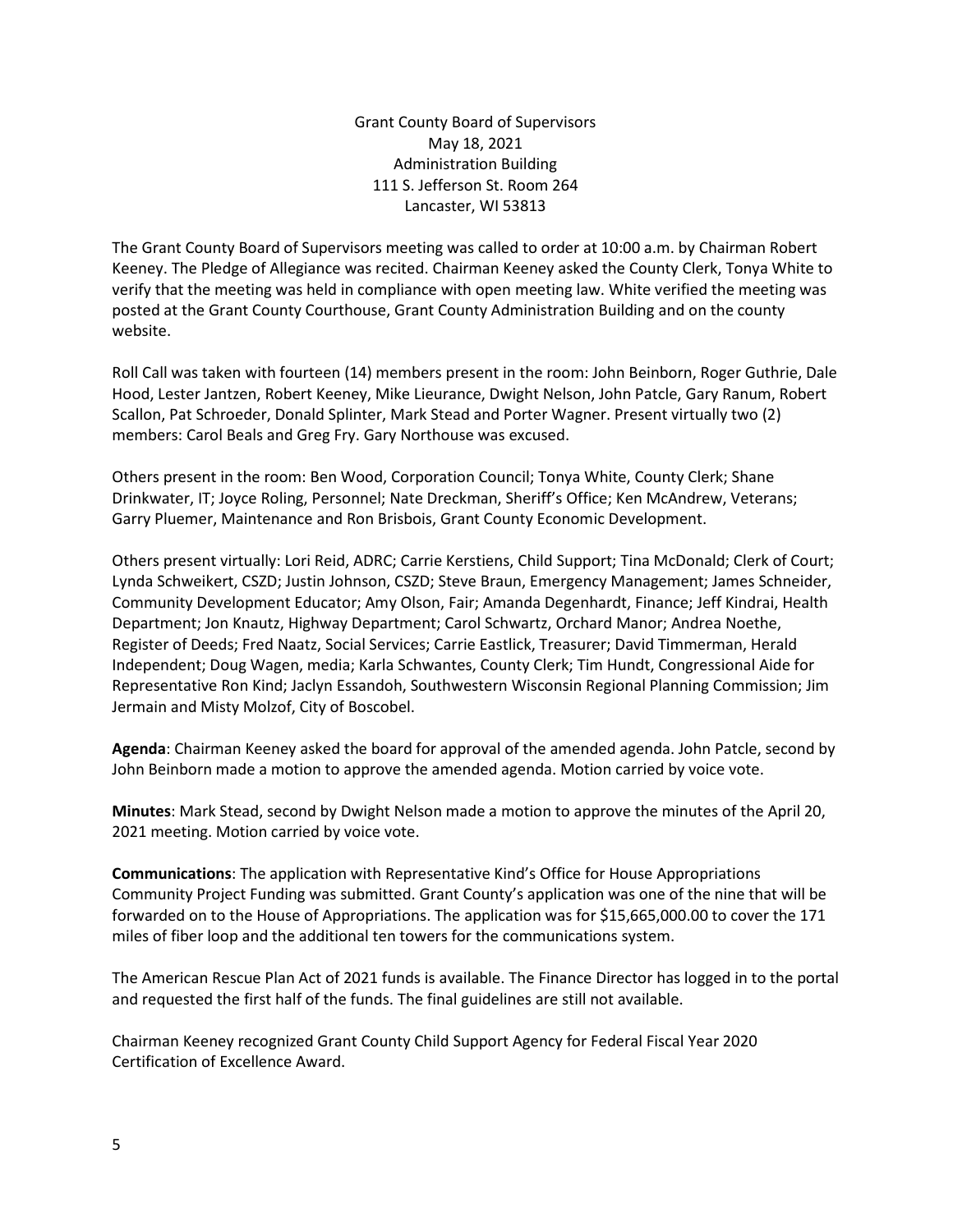The Highway 129/61 intersection at the south end will be upgraded this summer. The project is set to begin June 7, 2021.

Chairman Keeney has had citizens contact him regarding the State Historical Society's decision to close area sites including Stonefield in Cassville.

**Employee Recognition**: Chairman Keeney recognized Kim Spease for her 40 years of service to Orchard Manor.

**Appointments**: Pat Schroeder, second by Robert Scallon made a motion to appoint Mike Lieurance to serve a three-year term on Wisconsin River Rail Transit Commission. Motion carried by voice vote.

Election to the Social Services Board: John Beinborn made a motion to nominate Greg Fry, Lester Jantzen and Don Splinter. Chairman Keeney called for nominations three times. John Patcle, second by Mark Stead made a motion to close nominations and cast a unanimous ballot for Greg Fry, Lester Jantzen and Don Splinter. Motion carried by voice vote.

**Grants**: Fred Naatz, Social Services, presented the Protective Services Program grant. The grant is for \$12,074.00 with no match. Greg Fry, second by John Beinborn made a motion to approve the grant application for Protective Services Program. Motion carried by voice vote.

Sheriff Dreckman presented the FY2021 T-CPR Grant. The grant is for \$3,264.44 with no match. Porter Wagner, second by Mike Lieurance made a motion to approve the grant application. Motion carried by voice vote.

**576<sup>th</sup> Zoning Amendment to the Grant County Zoning Ordinance: Justin Johnson presented the 576<sup>th</sup>** Zoning Amendment filed by Michael Berg, Ellenboro Township to the Board. Lester Jantzen, second by Porter Wagner made a motion to approve the  $576<sup>th</sup>$  Zoning Amendment. Motion carried by voice vote.

**Discussion and Possible Action on CDBG-Close Projects**: Chairman Keeney turned the meeting over to Ron Brisbois, Grant County Economic Development. Both projects have executed project contracts through the State of Wisconsin. Since Southwest Opportunities Center is a commercial building that requires state plan approval and they need an engineer to draft the plans and submit to the state. The estimated cost of engineering is \$6,640. That cost was included in the proposal. An RFP process has been completed by Southwest Opportunities Center. Porter Wagner, second by John Beinborn made a motion to approve the authorization of the contract for Southwest Opportunities Center project of \$6,640.

## ROLL CALL VOTE

Question: Authorize the engineering contract for Southwest Opportunities Center project of \$6,640.

|                    | <b>YES</b> | NO. | <b>EXCUSED</b> |
|--------------------|------------|-----|----------------|
| 1. John Beinborn   | x          |     |                |
| 2. Donald Splinter | x          |     |                |
| 3. Porter Wagner   | x          |     |                |
| 4. Gary Ranum      | x          |     |                |
| 5. Gary Northouse  |            |     | x              |
| 6. Robert Scallon  | x          |     |                |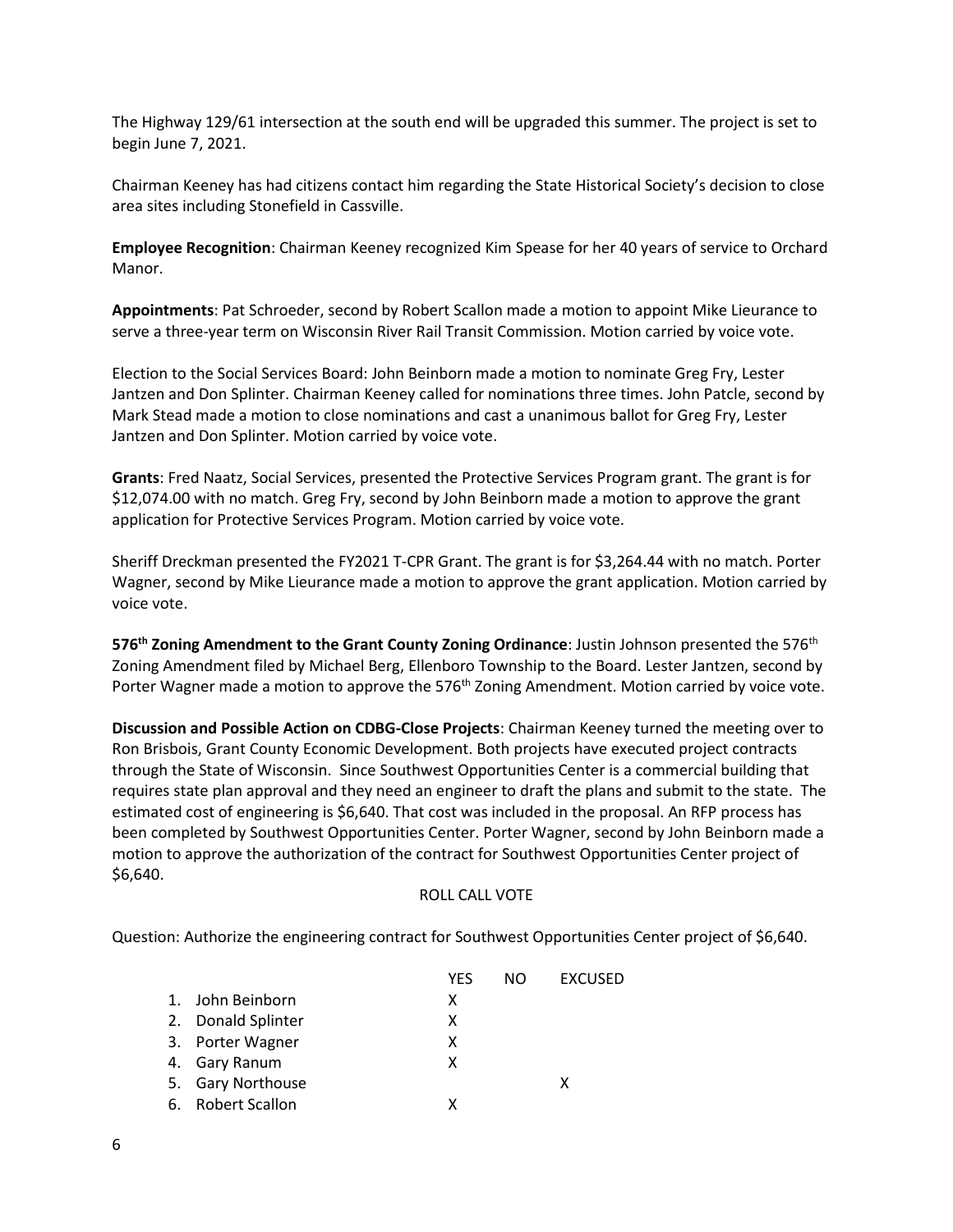|                            | YES | NO | <b>EXCUSED</b> |
|----------------------------|-----|----|----------------|
| 7. Robert Keeney           | х   |    |                |
| <b>Roger Guthrie</b><br>8. | x   |    |                |
| 9. John Patcle             | x   |    |                |
| 10. Greg Fry (Zoom)        | x   |    |                |
| 11. Pat Schroeder          | x   |    |                |
| 12. Mike Lieurance         | x   |    |                |
| 13. Mark Stead             | x   |    |                |
| 14. Dale Hood              | x   |    |                |
| 15. Dwight Nelson          | х   |    |                |
| 16. Carol Beals (Zoom)     | х   |    |                |
| 17. Lester Jantzen         | x   |    |                |

County Clerk took the roll call vote resulting in 16 YES votes, and one excused, therefore motion carried.

The RFP for the Platteville Mining Museum roof project is ready to publish for bids. Porter Wagner, second by Mark Stead made a motion to approve the Platteville Mining Museum roof project to go out for bids using the plans they have drafted.

#### ROLL CALL VOTE

Question: Approve the Platteville Mining Museum roof project to go out for bids using the plans the Mining Museum have drafted. YES NO EXCUSED

|    |                        | YES | NO | EXCUSED |
|----|------------------------|-----|----|---------|
| 1. | Donald Splinter        | x   |    |         |
| 2. | Porter Wagner          | x   |    |         |
| 3. | Gary Ranum             | x   |    |         |
| 4. | <b>Gary Northouse</b>  |     |    | x       |
| 5. | Robert Scallon         | x   |    |         |
| 6. | Robert Keeney          | x   |    |         |
| 7. | Roger Guthrie          | x   |    |         |
| 8. | John Patcle            | x   |    |         |
| 9. | Greg Fry (Zoom)        | x   |    |         |
|    | 10. Pat Schroeder      | x   |    |         |
|    | 11. Mike Lieurance     | x   |    |         |
|    | 12. Mark Stead         | x   |    |         |
|    | 13. Dale Hood          | x   |    |         |
|    | 14. Dwight Nelson      | x   |    |         |
|    | 15. Carol Beals (Zoom) | x   |    |         |
|    | 16. Lester Jantzen     | х   |    |         |
|    | 17. John Beinborn      | Χ   |    |         |

County Clerk took the roll call vote resulting in 16 YES votes, and one excused, therefore motion carried.

**COVID-19 Update, Discussion and Possible Action on Operations**: Jeff Kindrai, Health Department gave an update on COVID-19. As of today's date, Grant County is averaging 2.5 confirmed cases per day with 49% of the cases in the past 14 days are 20 and younger and 9% over 65. Grant County is still considered moderately high by the state. One concern is there have been three variance identified in Grant County.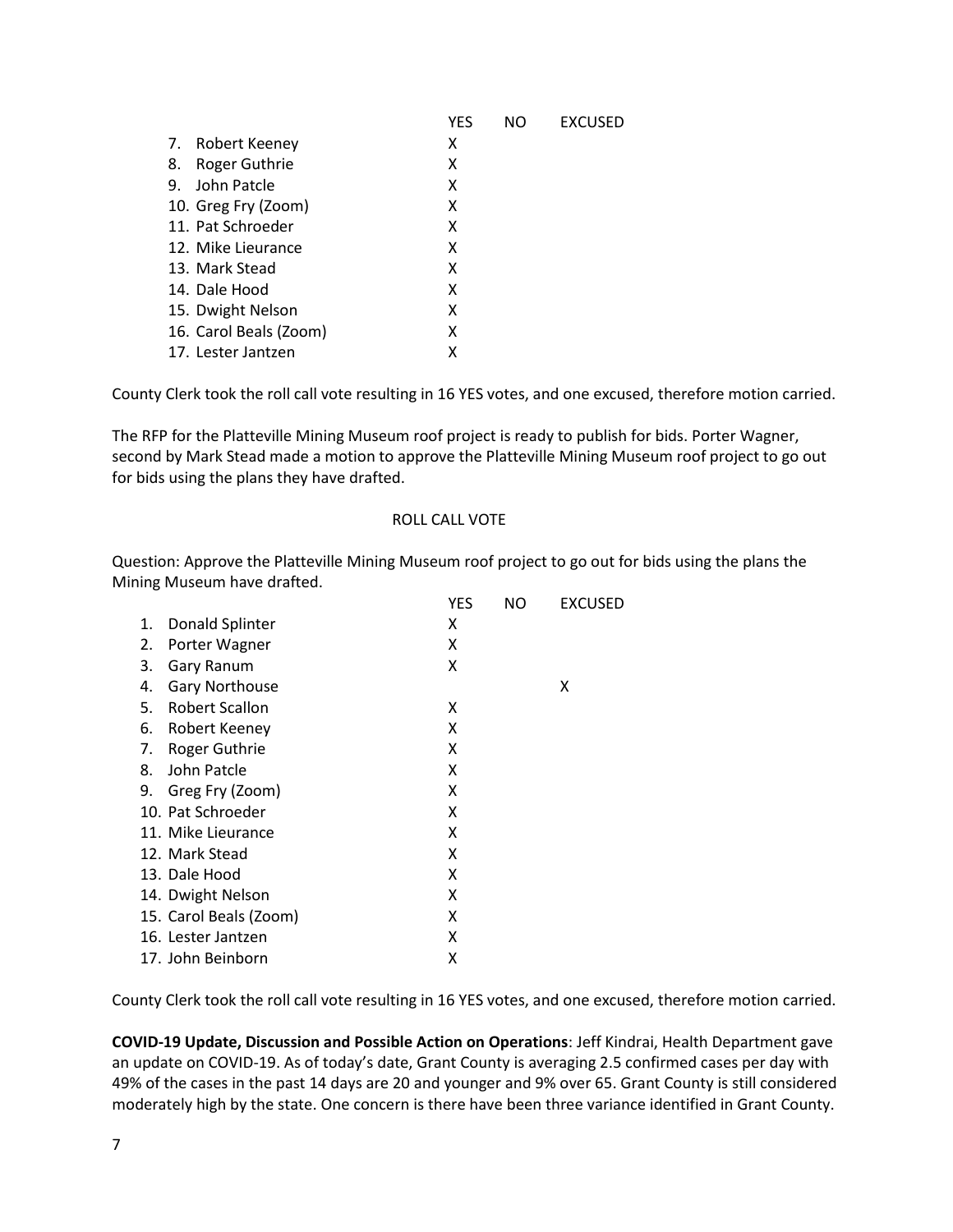Grant County is lagging behind with vaccinations. Only 38.5% have received at least one dose and 35.2% have completed the series. Only 14.1% of 18-24 year olds have receive one dose and 11.5% have completed the series. For 65 and older 85.3% have completed the series. Last week 929 vaccinations were administered in Grant County. Community testing is now being done at the Health Department by appointment only. Demand has been relatively low for testing.

The Health Department is recommending everyone follow the CDC and State of Wisconsin guidance relating to masking. Businesses may choose to be more stringent on masking. Those individuals that are vaccinated should feel comfortable not wearing a mask and those that are not are just putting themselves at risk by walking around unmasked.

**Discussion on Meeting Participation**: Chairman Keeney stated that various committees were asked to make recommendations on meeting participation. ADRC Committee does have citizen members on the committee and they are required to have a person who is a representative of someone who is disabled or a disabled person sit on the committee. The Zoom option allows ADRC to reach out to people who normally might not be able to sit on the committee. Board of Health has three individuals who are not board members on the committee. Zoom option makes it easier for Board of Health to have a quorum. The Administrative Committee recommended moving forward with in person meetings with County Board members and allowing Zoom participation by others. If County Board members want to be counted as part of the quorum and earn per diem they need to be at the meeting. Pat Schroeder made a motion, second by John Patcle that County Board members must be present in person at a meeting to be counted as part of the quorum and paid per diem. The following discussion ensued: Last year, the resolution that was passed, allowed the County Board Chair to issue proclamations during the emergency order. The resolution allows virtual attendance during the meetings. Corporation Council asked whether the board was going to do an amendment to the Emergency Resolution or if the board was changing the County Board Rules. Pat Schroeder, second by John Patcle rescinded the motion.

**Discussion and Possible Action on Completion of the Lancaster Fiber Optic Loop**: Chairman Keeney turned the meeting over to Shane Drinkwater, IT Director to present the Lancaster Fiber Optic Loop project. The fiber loop would run from McDonald's to the Community Services Building. The loop would create a redundant system and allow for no interruptions if there would be a break. The cost would be \$73,000. Gary Ranum, second by John Beinborn made a motion to approve out of budget spending for \$73,000 to install the fiber loop from McDonald's to CSB.

## ROLL CALL VOTE

Question: Approve out of budget spending for \$73,000 to install the fiber optic loop from McDonald's to CSB.

|    |                       | YES | NΟ | <b>EXCUSED</b> |
|----|-----------------------|-----|----|----------------|
|    | 1. Porter Wagner      | x   |    |                |
| 2. | Gary Ranum            | х   |    |                |
|    | 3. Gary Northouse     |     |    | х              |
| 4. | <b>Robert Scallon</b> | х   |    |                |
|    | 5. Robert Keeney      | х   |    |                |
|    | 6. Roger Guthrie      | x   |    |                |
|    | 7. John Patcle        | x   |    |                |
| 8. | Greg Fry (Zoom)       | x   |    |                |
|    | 9. Pat Schroeder      | x   |    |                |
|    |                       |     |    |                |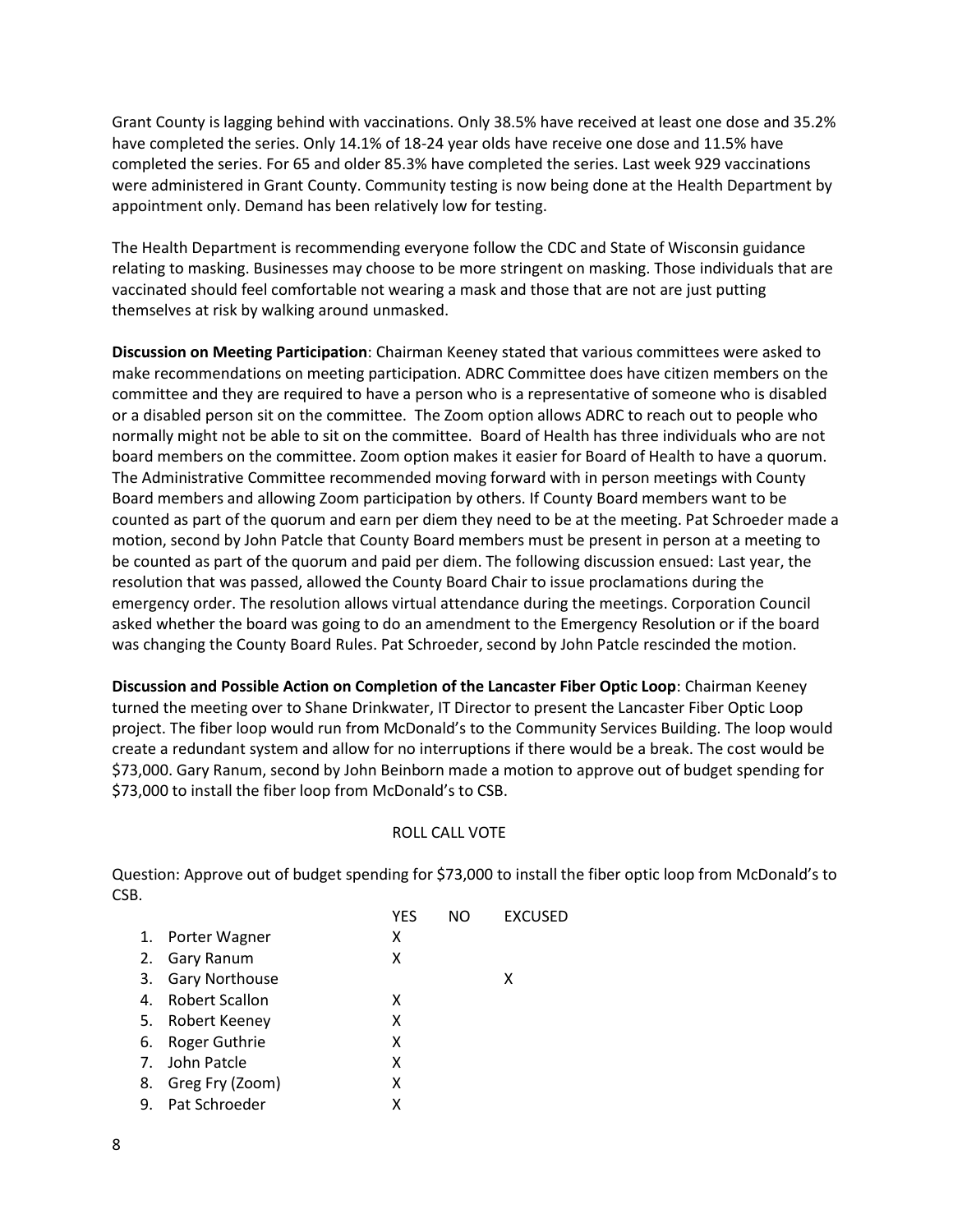|                        | YES | NΟ | <b>EXCUSED</b> |
|------------------------|-----|----|----------------|
| 10. Mike Lieurance     | х   |    |                |
| 11. Mark Stead         | x   |    |                |
| 12. Dale Hood          | x   |    |                |
| 13. Dwight Nelson      | х   |    |                |
| 14. Carol Beals (Zoom) | x   |    |                |
| 15. Lester Jantzen     | x   |    |                |
| 16. John Beinborn      | x   |    |                |
| 17. Donald Splinter    | x   |    |                |
|                        |     |    |                |

County Clerk took the roll call vote resulting in 16 YES votes, and one excused, therefore motion carried.

**Discussion and Possible Action of Administration Third Floor Project**: Chairman Keeney turned the meeting over to Garry Pluemer, Maintenance. Garry would like to finish the hallways and bathrooms on the third floor. The estimated cost of the project would be \$53,114. The Administrative Committee recommended approval using American Rescue Plan funding. John Beinborn, second by Porter Wagner made the motion to follow the recommendation of the Administrative Committee and approve out of budget spending using American Rescue Plan.

#### ROLL CALL VOTE

Question: Approve out of budget spending using the American Rescue Plan funding for the Third Floor Project.

| ハール |                        |     |     |         |
|-----|------------------------|-----|-----|---------|
|     |                        | YES | NO. | EXCUSED |
| 1.  | Gary Ranum             | x   |     |         |
| 2.  | <b>Gary Northouse</b>  |     |     | x       |
| 3.  | <b>Robert Scallon</b>  | x   |     |         |
| 4.  | Robert Keeney          | x   |     |         |
| 5.  | Roger Guthrie          | x   |     |         |
| 6.  | John Patcle            | x   |     |         |
| 7.  | Greg Fry (Zoom)        | x   |     |         |
| 8.  | Pat Schroeder          | x   |     |         |
| 9.  | Mike Lieurance         | x   |     |         |
|     | 10. Mark Stead         | X   |     |         |
|     | 11. Dale Hood          | x   |     |         |
|     | 12. Dwight Nelson      | x   |     |         |
|     | 13. Carol Beals (Zoom) | x   |     |         |
|     | 14. Lester Jantzen     | x   |     |         |
|     | 15. John Beinborn      | x   |     |         |
|     | 16. Donald Splinter    | x   |     |         |
|     | 17. Porter Wagner      | х   |     |         |
|     |                        |     |     |         |

County Clerk took the roll call vote resulting in 16 YES votes, and one excused, therefore motion carried.

John Beinborn, second by Porter Wagner made the motion to reconsider the previous motion to the correct total of \$51,954 for the third floor project.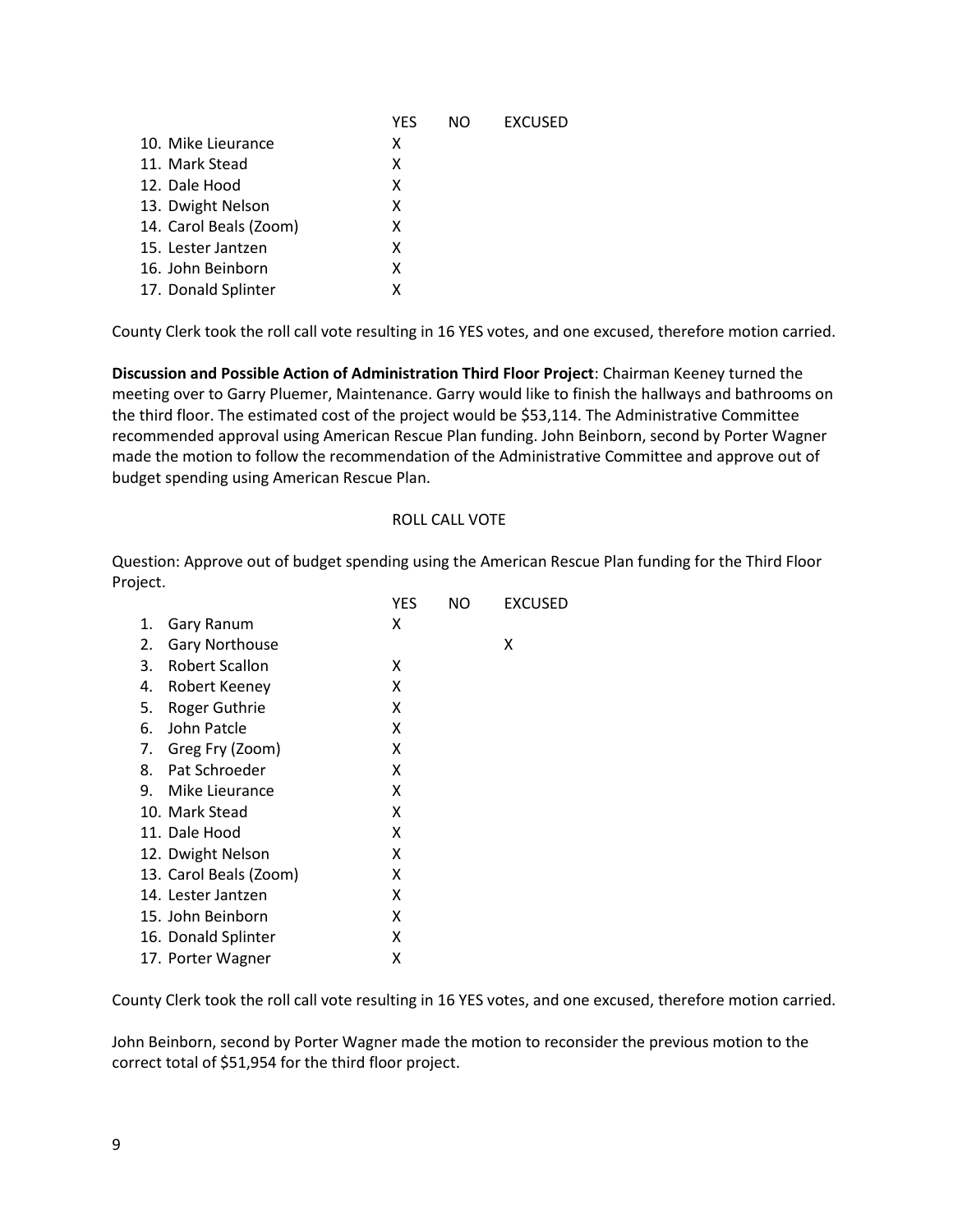### ROLL CALL VOTE

Question: Amend the previous action for a total of \$51,954 for the project.

|                        | YES | NΟ | EXCUSED |
|------------------------|-----|----|---------|
| Gary Northouse<br>1.   |     |    | х       |
| Robert Scallon<br>2.   | x   |    |         |
| 3.<br>Robert Keeney    | x   |    |         |
| Roger Guthrie<br>4.    | x   |    |         |
| John Patcle<br>5.      | x   |    |         |
| Greg Fry (Zoom)<br>6.  | x   |    |         |
| Pat Schroeder<br>7.    | x   |    |         |
| Mike Lieurance<br>8.   | x   |    |         |
| Mark Stead<br>9.       | x   |    |         |
| 10. Dale Hood          | x   |    |         |
| 11. Dwight Nelson      | x   |    |         |
| 12. Carol Beals (Zoom) | x   |    |         |
| 13. Lester Jantzen     | x   |    |         |
| 14. John Beinborn      | x   |    |         |
| 15. Donald Splinter    | x   |    |         |
| 16. Porter Wagner      | x   |    |         |
| 17. Gary Ranum         | х   |    |         |

County Clerk took the roll call vote resulting in 16 YES votes, and one excused, therefore motion carried.

**Discussion and Possible Action on Resolution Adopting Comprehensive Outdoor Recreational Plan**: Jaclyn Essandoh, Southwest Regional Planning along with James Schneider presented the plan to the Board. Pat Schroeder, second by Mike Lieurance made the motion to approve the resolution adopting the Comprehensive Outdoor Recreation Plan. Motion carried by voice vote.

Southwest Regional Planning has invoiced Grant County \$3000 for their services. The invoice would be out of budget spending but does fit the criteria for American Rescue Plan under tourism. The Ag and Extension Committee did pass the recommendation to the full County Board that out of budget spending be used from the American Rescue Plan for the invoice which was dated March 21, 2021. Porter Wagner, second by Dale Hood made a motion to approve out of budget spending in the amount of \$3,000 from the American Rescue Plan to pay the invoice from Southwest Regional Planning for their work on the Comprehensive Outdoor Recreational Plan.

#### ROLL CALL VOTE

Question: Approve out of budget spending in the amount of \$3,000 from the American Rescue Plan to pay the invoice from Southwest Regional Planning for their work on the Comprehensive Outdoor Recreational Plan.

| <b>YFS</b>                                                                   | NO. | EXCUSED |
|------------------------------------------------------------------------------|-----|---------|
| х                                                                            |     |         |
| x                                                                            |     |         |
| x                                                                            |     |         |
| x                                                                            |     |         |
| 1. Robert Keeney<br>2. Roger Guthrie<br>3. John Patcle<br>4. Greg Fry (Zoom) |     |         |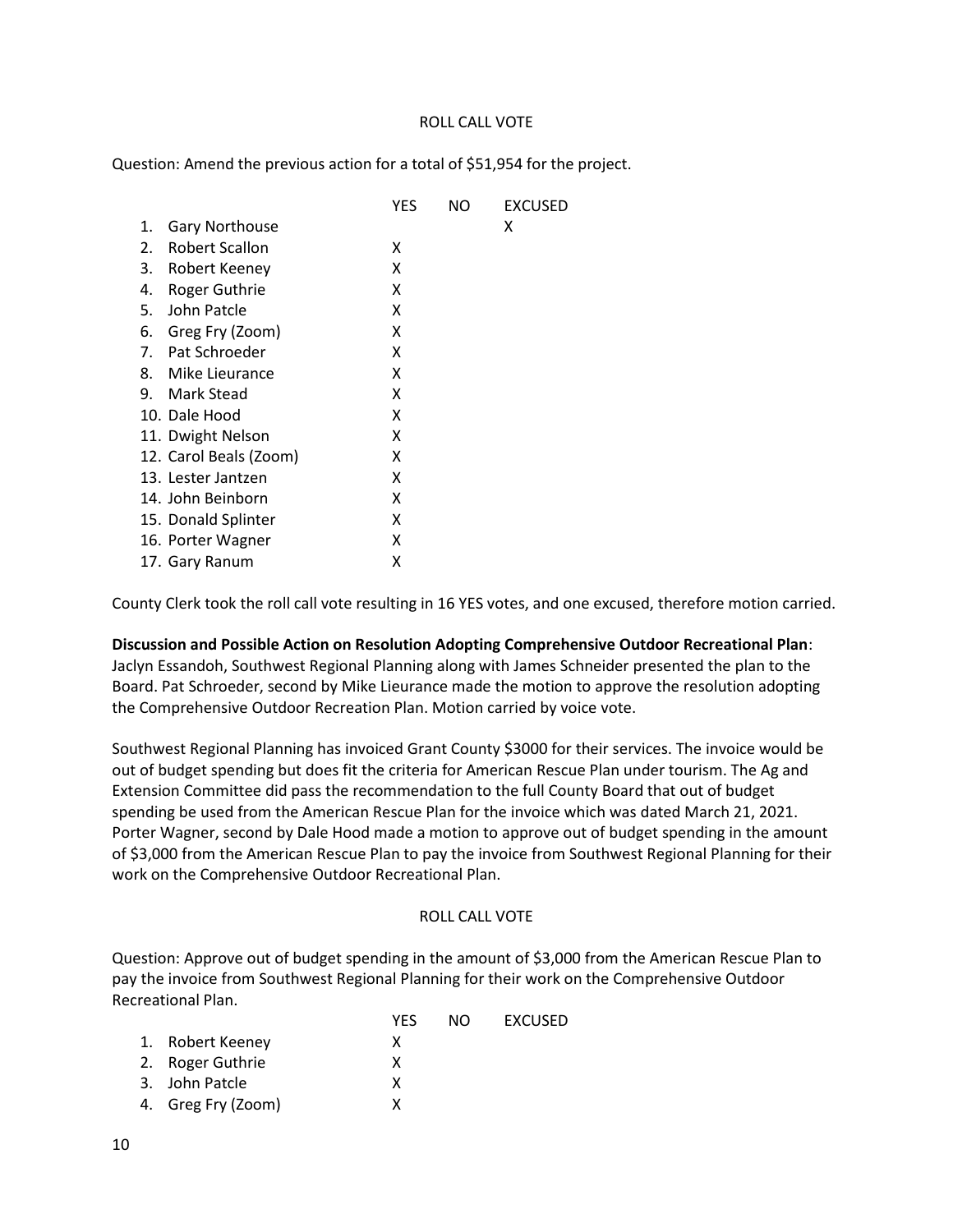|    |                        | <b>YES</b> | N <sub>O</sub> | <b>EXCUSED</b> |
|----|------------------------|------------|----------------|----------------|
| 5. | Pat Schroeder          | х          |                |                |
| 6. | Mike Lieurance         | x          |                |                |
| 7. | Mark Stead             | x          |                |                |
|    | 8. Dale Hood           | x          |                |                |
| 9. | Dwight Nelson          | x          |                |                |
|    | 10. Carol Beals (Zoom) | х          |                |                |
|    | 11. Lester Jantzen     | x          |                |                |
|    | 12. John Beinborn      | х          |                |                |
|    | 13. Donald Splinter    | x          |                |                |
|    | 14. Porter Wagner      | x          |                |                |
|    | 15. Gary Ranum         | x          |                |                |
|    | 16. Gary Northouse     |            |                | х              |
|    | 17. Robert Scallon     | x          |                |                |

County Clerk took the roll call vote resulting in 16 YES votes, and one excused, therefore motion carried. **Dog Claims**: None

**Committee Reports**: Lester Jantzen, second by Bob Scallon made a motion to dispense the committee reports. Motion carried by voice vote.

**Adjournment**: Mark Stead, second by Dwight Nelson made the motion to adjourn pursuant to the next County Board meeting on June 15, 2021 at 10:00 a.m. Motion carried by voice vote. Meeting adjourned at 11:48 a.m.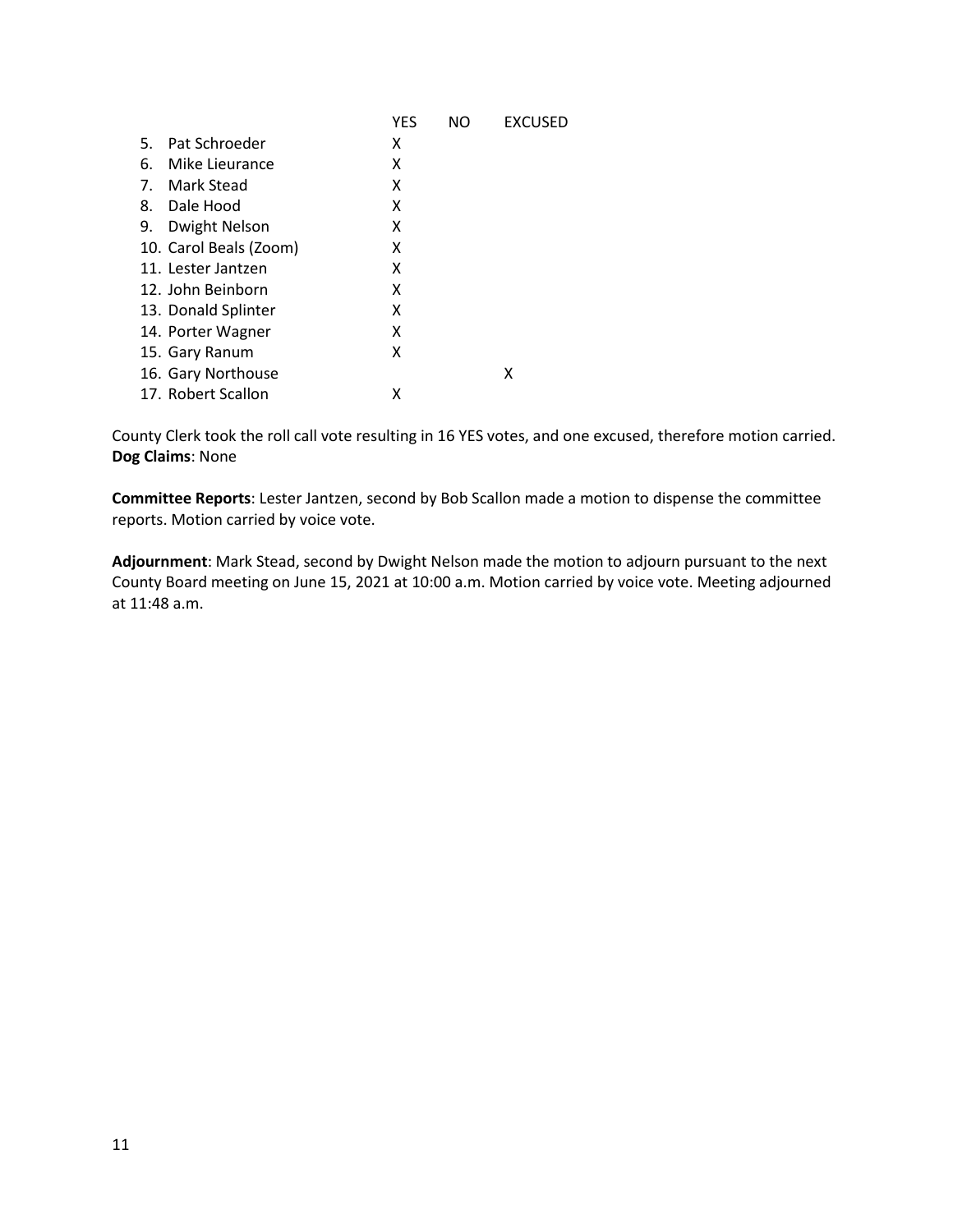Grant County Board of Supervisors June 15, 2021 Administration Building 111 S. Jefferson t. Room 264 Lancaster, WI 53813

The Grant County Board of Supervisors meeting was called to order at 10:00 a.m. by Chairman Robert Keeney. The Pledge of Allegiance was recited. Chairman Keeney asked the County Clerk, Tonya White to verify that the meeting was held in compliance with open meeting law. White verified the meeting was posted at the Grant County Administration Building, Grant County Courthouse and on the county website.

Roll Call was taken with seventeen (17) members present in the room: Carol Beals, John Beinborn, Greg Fry, Roger Guthrie, Dale Hood, Lester Jantzen, Robert Keeney, Mike Lieurance, Dwight Nelson, Gary Northouse, John Patcle, Gary Ranum, Robert Scallon, Pat Schroeder, Donald Splinter, Mark Stead and Porter Wagner.

**Others present in the room**: Lori Reid, ADRC; Ben Wood, Corporation Council; Tonya White, County Clerk; Amy Olson, Fair; Jon Knautz, Highway Department; Shane Drinkwater, IT; Joyce Roling, Personnel; Nate Dreckman, Sheriff's Office; Carrie Eastlick, Treasurer and Ken McAndrew, Veterans.

**Others present virtually**: Carrie Kerstiens, Child Support; Tina McDonald, Clerk of Court; Justin Johnson, CSZD; Steve Braun, Emergency Management; Amanda Degenhardt, Finance; Jeff Kindrai, Health Department; Carol Schwartz, Orchard Manor; Andrea Noethe, Register of Deeds; Fred Naatz, Social Services; Garry Pluemer, Maintenance; Karla Schwantes, County Clerk; David Timmerman, Herald Independent; Doug Wagen, Bennet Goldstein, Telegraph Herald; Misty Molzof, City of Boscobel; Kathy Klein, Jamie Kreul and Tim Hundt, Congressional Aide for Representative Ron Kind.

**Agenda**: Chairman Keeney asked the board for approval of the agenda. Lester Jantzen, second by John Beinborn made a motion to approve the agenda. Motion carried by voice vote.

**Minutes**: Dwight Nelson, second by Mike Lieurance made a motion to approve the minutes of the May 18, 2021 meeting. Motion carried by voice vote.

**Communications**: Chairman Keeney turned the meeting over to Amy Olson who presented information on the upcoming Grant County Fair which will take place August 15, 2021 through August 22, 2021.

Chairman Keeney reported the first tranche of the American Rescue Plan Act has been deposited.

Chairman Keeney reported that due to a scheduling conflict the presentation and action on the Grant County Strategic Plan will take place at the July meeting.

**Employee Recognition**: There are no employee recognitions.

**Appointments**: There are no appointments.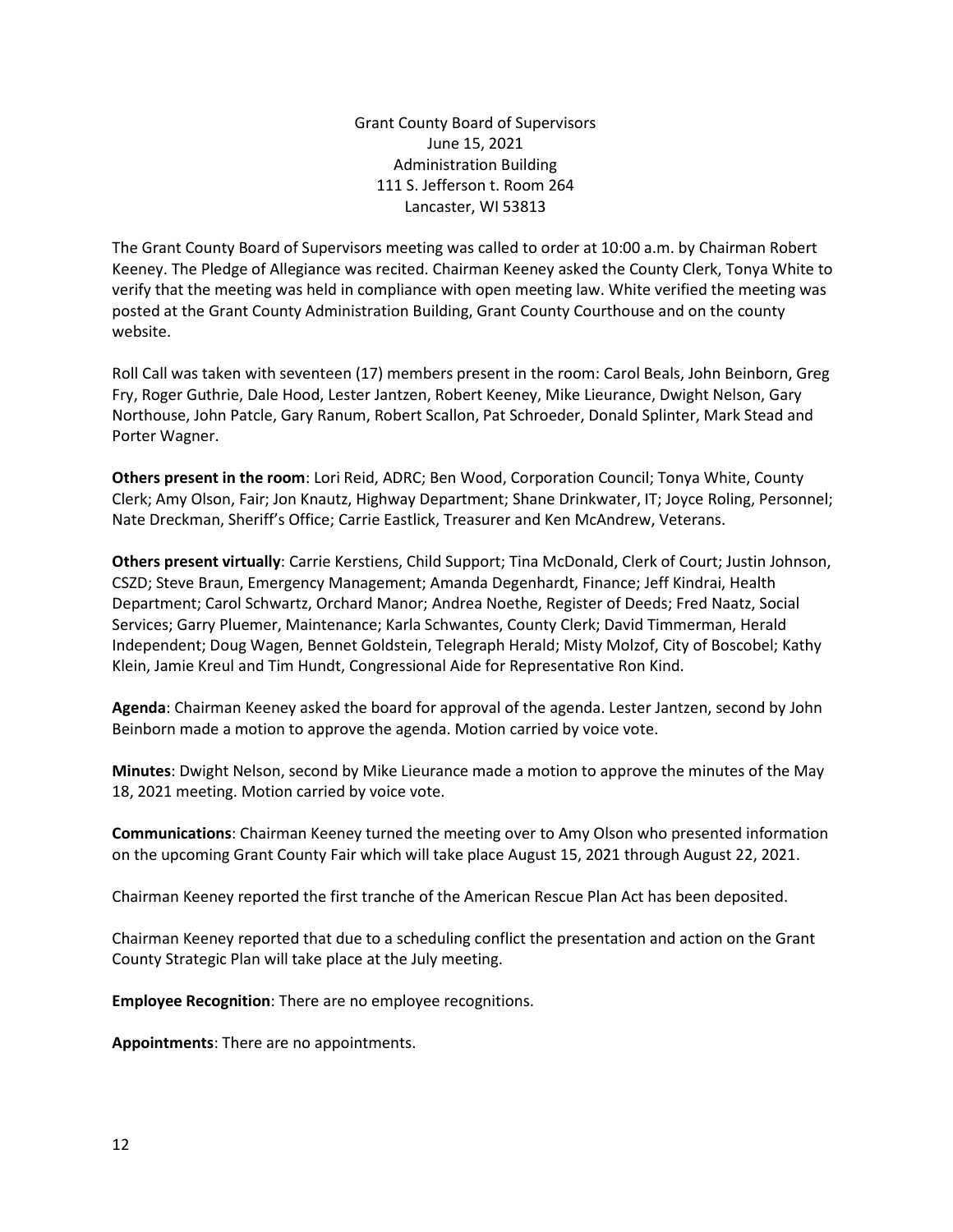**Grants**: Steve Braun, Emergency Management, presented the EMPG-S grant. The grant is for \$10,574.00 with a 50% match that can be utilized through COVID costs. Gary Ranum, second by Greg Fry made a motion to approve the grant application. Motion carried by voice vote.

**Action to Rescind previous motion to elect 3 members to Social Services**: At last month's meeting, action was taken for Greg Fry, Lester Jantzen and Don Splinter to remain on Social Services board. After some research, Don Splinter should have had a longer term and Robert Scallon should have been the member replaced. Corporation Council recommended rescinding last month's motion and taking action to elect the correct three members. Greg Fry, second by John Beinborn made a motion to rescind the previous action of three year terms for Greg Fry, Lester Jantzen and Don Splinter. Motion carried by voice vote.

**Election of 3 members to the Social Services Board for term to expire in 2021**: John Beinborn, second by Pat Schroeder made a motion to nominate Greg Fry, Lester Jantzen and Robert Scallon. Chairman Keeney called for nominations three times. John Patcle, second by Don Splinter made a motion to close nominations and cast a unanimous ballot for Greg Fry, Lester Jantzen and Robert Scallon. Motion carried by voice vote.

577<sup>th</sup> Zoning Amendment: Justin Johnson presented the 577<sup>th</sup> Zoning Amendment filed by James and Julie Klinger, Platteville Township to the board. Mark Stead, second by Lester Jantzen made a motion to approve the 577<sup>th</sup> Zoning Amendment. Motion carried by voice vote.

**Discussion and Possible Action on CDBG-Close Projects**: The Rollo Jamison Museum bid opening was yesterday. There were no bids submitted so the bid process has been extended to July 12, 2021.

**COVID-19 Update, Discussion, and Possible Action**: As of today's date Grant County is on the fourth day without a confirmed case. In June, hospitalizations have improved. In the past fourteen days Grant County has averaged 1.3 cases per day; 50% of the cases are under the age of 18, 6% are over the age of 65. Grant County is considered medium by the state.

In Grant County, 40.8% have received at least one dose. The rates among 20-24 year olds significantly lag the state's rate. Only 15.7% have completed the first dose and 13.5% have completed the series. For 16 and 17 year olds, 26.2% have received at least one dose and 21.4% have completed the series. For 12-15 year olds, 17.1% have received at least one dose and 6.7% completed the series.

Grant County Circuit Court has amended the operational plan effective June 7, 2021 to return to pre-COVID operations. The amendment was signed by Judge Day and approved by Judge Van De Hey.

**Discussion and Possible Action on Proclamation #14**: Porter Wagner, second by Gary Northouse made a motion to ratify Proclamation #14 Guidance on Masks in Grant County Facilities. Motion carried by voice vote.

**Discussion and Possible Action on COVID Related Meetings**: This item was brought back from the May meeting to verify the recommendation of other committees. At the Administrative Committee meeting, the recommendation was for County Board members to attend in person in order to have voting rights, to earn per diems and was during the emergency declaration. No action was taken.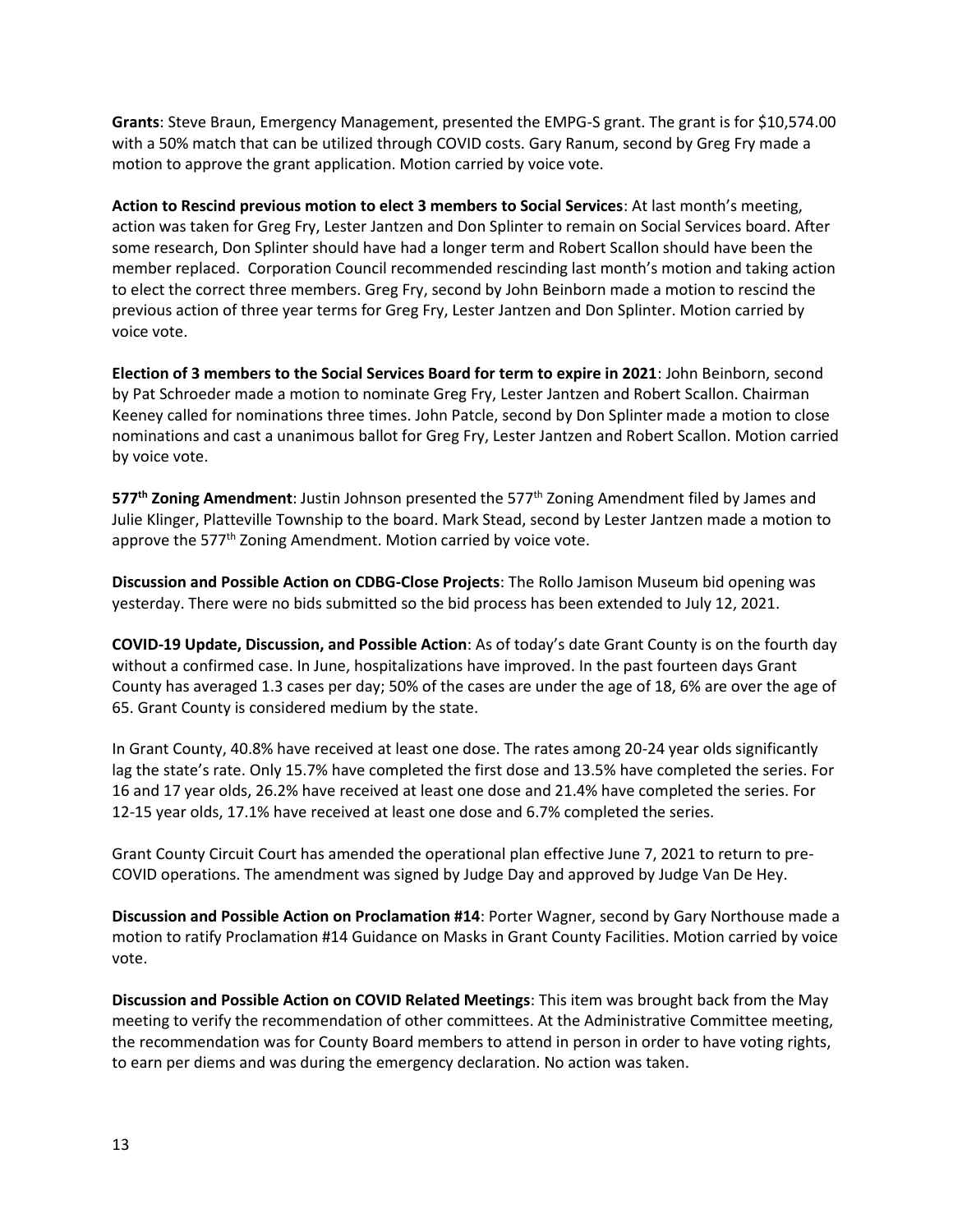**Discussion and Possible Action on Grant County Policies:** On the Grant County Procurement Policy there were some changes, under Definition and Process the useful life was changed from two years to one year to be consistent throughout the manual. Another change under 2d, Public works will be addressed by the statute. Pat Schroeder, second by Greg Fry made a motion to approve the Procurement Policy with the changes of expendable property change to useful life of one year, custodial asset of at least one year and capital asset of over one year. Motion carried by voice vote.

Grant County Courthouse and Administration Building Facilities Policy – There were some changes to the policy. The policy stated space heaters were prohibited but now will be allowed. Pat Schroeder, second by Greg Fry made a motion to approve the policy with the changes and to amend the CSB policy to strike space heaters. Pat Schroeder, second by Greg Fry made the motion to amend the previous motion to approve the facilities policy for the Grant County Courthouse and Administration Building. Motion carried by voice vote.

No action taken at this time on the Remote Work Policy.

**Dog Claim(s):** Pat Schroeder, second by John Beinborn made a motion contingent on the approval by the Ag, Extension and Fair Committee, to pay three outstanding invoices to Grant County Humane Society in the total of \$465. Motion carried by voice vote.

**Committee Reports**: Mark Stead gave a report on Conservation, Sanitation and Zoning Committee. Pat Schroeder gave an update on the Fair Board Committee. Robert Scallon gave an update on Hidden Valley. Gary Ranum gave an update on UCS and Executive Committee. Lester Jantzen gave an update on Veteran's Office. John Beinborn gave an update on Economic Development. Don Splinter gave an update on the Highway Committee. Carol Beals gave an update on the Board of Health Committee.

**Adjournment:** Mark Stead, second by John Patcle made a motion to adjourn the meeting pursuant to the next County Board meeting on July 20, 2021 at 10:00 a.m. Motion carried by voice vote. Meeting adjourned at 11:05 a.m.

*Note: Grant County resolutions and ordinances are available for viewing at the Grant County Clerk's Office.*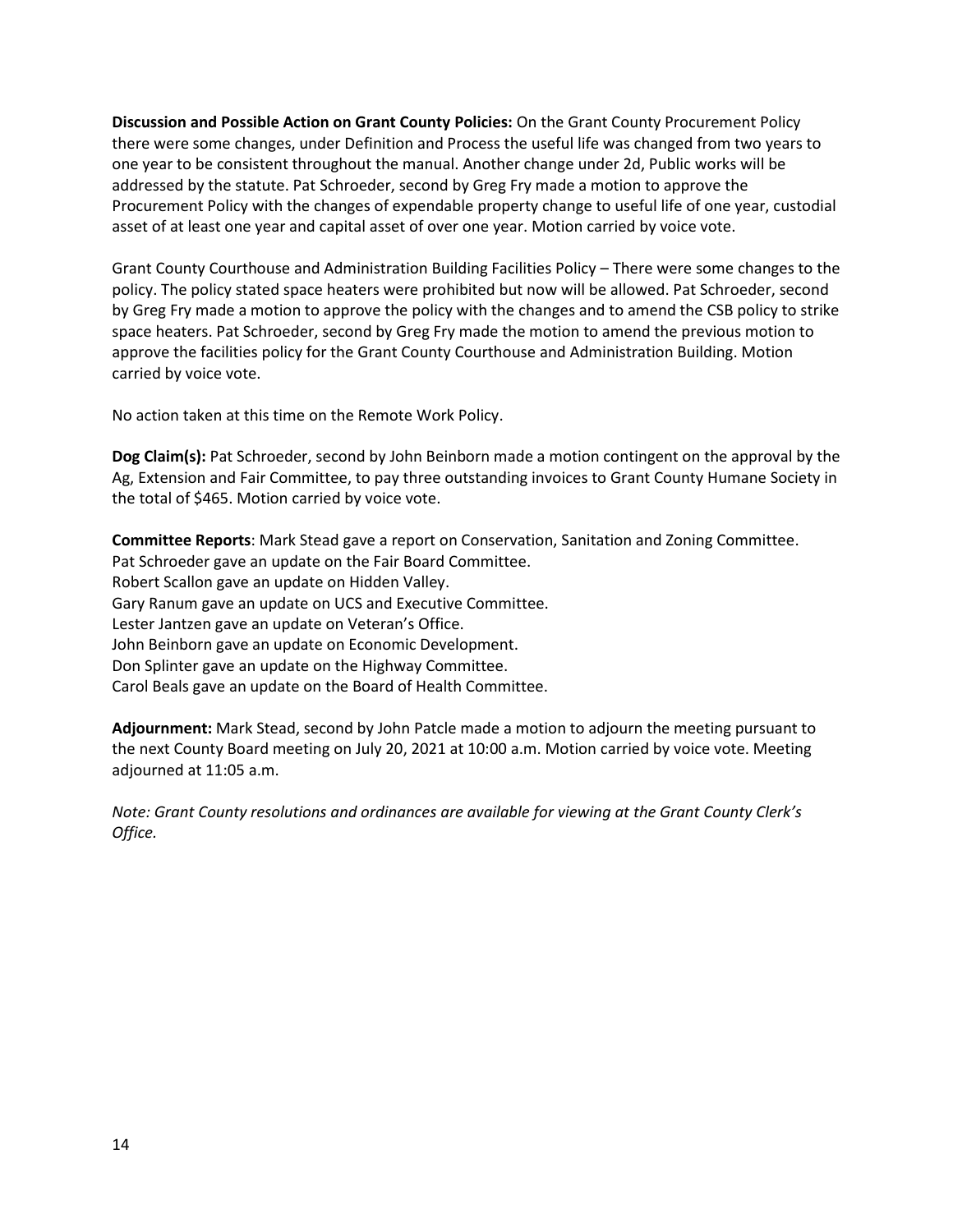Grant County Board of Supervisors July 20, 2021 Administration Building 111 S. Jefferson St. Room 264 Lancaster, WI 53813

The Grant County Board of Supervisors meeting was called to order at 10:00 a.m. by Chairman Robert Keeney. The Pledge of Allegiance was recited. Chairman Keeney asked the County Clerk, Tonya White to verify that the meeting was held in compliance with open meeting law. White verified the meeting was posted at the Grant County Administration Building, Grant County Courthouse and on the county website.

Roll Call was taken with seventeen (17) members present in the room: Carol Beals, John Beinborn, Greg Fry, Roger Guthrie, Dale Hood, Lester Jantzen, Robert Keeney, Mike Lieurance, Dwight Nelson, Gary Northouse, John Patcle, Gary Ranum, Robert Scallon, Pat Schroeder, Donald Splinter, Mark Stead and Porter Wagner.

Others present in the room: Lori Reid, ADRC; Justin Johnson, CSZD; Ben Wood, Corporation Council; Tonya White, County Clerk; James Schneider, Community Development Educator; Jon Knautz, Highway Department; Shane Drinkwater, IT; Joyce Roling, Personnel; Nate Dreckman, Sheriff's Office; Carrie Eastlick, Treasurer; Garry Pluemer, Maintenance; Kristin Schier, Treatment Court Program Coordinator; Troy Maggied, Southwestern Wisconsin Regional Planning Commission; Cory Ritterbusch, Southwestern Wisconsin Regional Planning Commission; Tasha Blindert, Southwestern Wisconsin Regional Planning Commission; Ron Brisbois, Grant County Economic Development; Jerry Wehrle, Eileen Nickels and Brian Bierman.

Others present virtually: Carrie Kerstiens, Child Support; Steve Braun, Emergency Management; Amanda Degenhardt, Finance; Jeff Kindrai, Health Department; Jody Bartels, Register in Probate; Andrea Noethe, Register of Deeds; Fred Naatz, Social Services; David Timmerman, Herald Independent; Doug Wagen, media; Karla Schwantes, County Clerk; Misty Molzof, City of Boscobel and Tim Hundt, Congressional Aide for Representative Ron Kind.

**Agenda:** Chairman Keeney asked the board for approval of the agenda with the removal of Methamphetamine Diversion Grant Program. John Beinborn, second by Dwight Nelson made a motion to approve the agenda with one change. Motion carried by voice vote.

**Minutes:** Porter Wagner, second by Pat Schroeder made a motion to approve the minutes of the June 15, 2021 meeting. Motion carried by voice vote.

**Communications:** Chairman Keeney gave a brief update on the Community Services Building. Shane and Garry have received most of the as-built materials. Landscaping was reviewed and Wiederholt will be coming back to complete the landscaping. Once the landscaping is complete, the Community Services Building project can be closed out.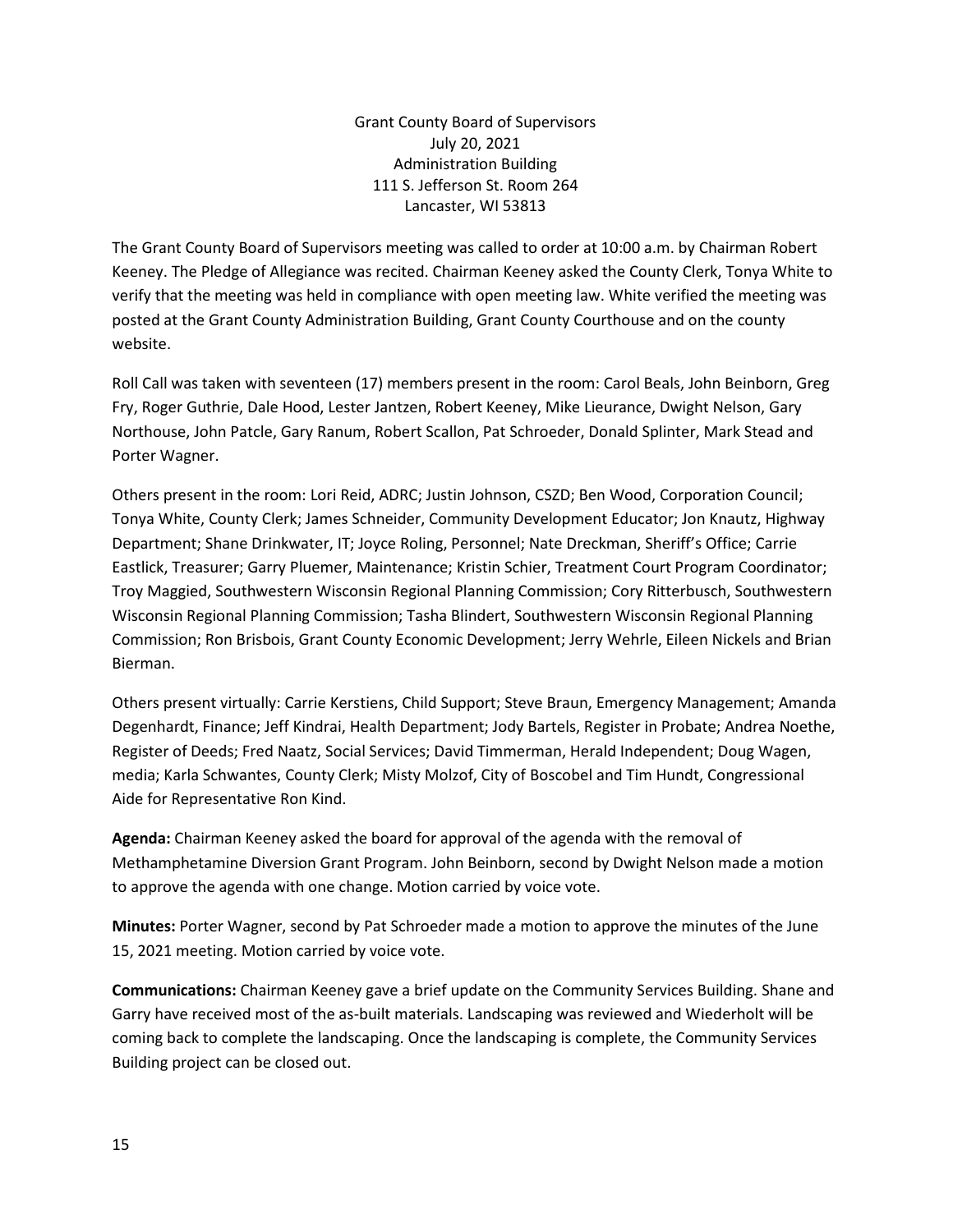The Communications System Project that was submitted to Representative Ron Kind's Office for federal appropriation did not make the House of Appropriation Committee list. Ron Kind's Office and Tammy Baldwin's Office have contacted Chairman Keeney to help with other funding sources.

The Great River Road has been renamed to All American Road. The All American Road Dedication will be held August 3<sup>rd</sup> at the Potosi Brewery.

American Rescue Plan Act guideline comment period has ended. The US Treasury is working on the final rules and is hoping to have the final guidelines out by August  $1<sup>st</sup>$ .

The redistricting timeline is very short. The Census Bureau is hoping to have numbers to the State of Wisconsin by mid-August. The State is hoping to have the numbers to Counties by September 1st.

Anyone wishing to attend WCA Convention needs to fill out registration form and return to Tonya.

**Memoriam for Robert "Bob" Eckert:** Chairman Keeney presented the memoriam to the Board for Bob Eckert.

Robert Scallon, second by Roger Guthrie made a motion to adopt Resolution #02-21 Memoriam for Bob Eckert to be presented to the Eckert family. Motion carried by voice vote.

## **RESOLUTION #02-21 IN MEMORIAM OF ROBERT "BOB" ECKERT**

The Grant County Board of Supervisors, assembled this 20<sup>th</sup> day of July, 2021 issues the following commemoration:

**WHEREAS**, the death of Bob Eckert from the Town of Millville, Grant County, Wisconsin has come to the attention of this body; and

**WHEREAS**, Bob Eckert served on the Grant County Board of Supervisors as a Town Chairman from the Town of Millville; serving on Grant County committees and

**WHEREAS**, his many friends and acquaintances will long cherish in memory his willingness to serve through public office and to assist in the interest and welfare of Grant County.

**NOW, THEREFORE BE IT RESOLVED**, that the Grant County Board of Supervisors commends the life and public service of Bob Eckert and that this memorial be set forth at length upon the minutes of the meeting and that a copy, properly attested by the signature of the Chairperson and the Clerk, be sent to the family.

Robert C. Keeney, County Board Chair Tonya White, County Clerk

**Employee Recognition(s):** Chairman Keeney presented a certificate of appreciation to Brian Bierman for his 31 years of service to the Sheriff's Office. Brian was present to receive his certificate.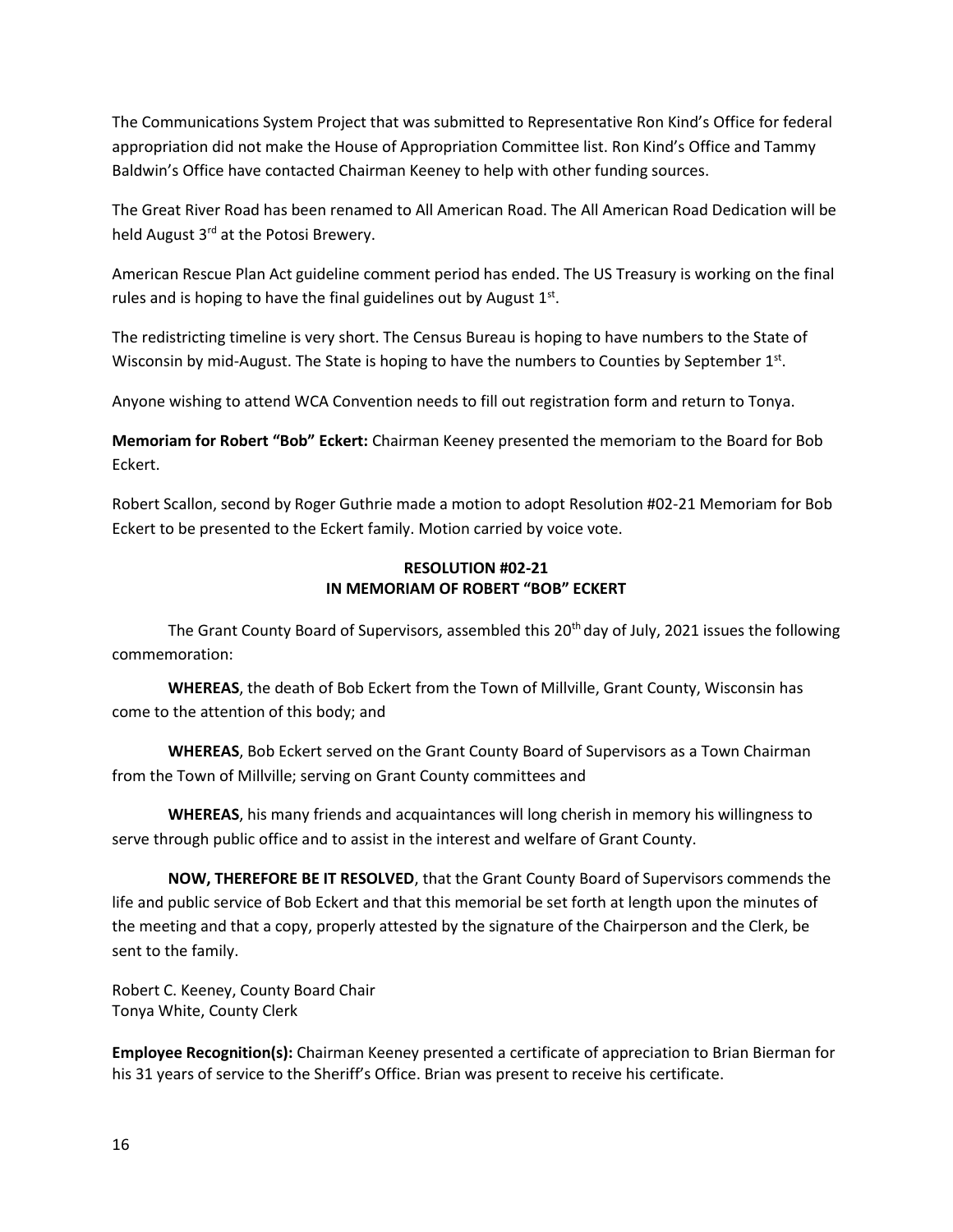## **Appointment(s):** None

**Grant(s):** Kristin Schier, Treatment Court Program Coordinator, presented the OWI Court and Drug Court TAD Grant. There is a 25% match. Pat Schroeder, second by John Beinborn made a motion to approve the application of OWI Court and Drug Court to DOJ. Motion carried by voice vote.

**COVID-19 Update, Discussion and Possible Action:** In the past fourteen days Grant County is averaging 0.8 cases per day and no probable cases. 27% are under the age of 18, 27% in their 30's and there are no real hot spots. Yesterday, a new death was reported. Grant County is considered at a medium level. Since May, 19% of the cases were hospitalized and 13% were unknown.

With vaccinations in Grant County, we lag with 41.8% of the residents receiving at least one dose and 40.3% have completed the series. The most challenging age range is 18-24 year olds where 15.6% have completed the series.

**Discussion and Possible Action on Sale Tax Deed Parcel 038-00331-0010 (Town of Mt. Hope):** Carrie Eastlick, Treasurer presented the bid in the amount of \$2530. Mark Stead, second by Porter Wagner made a motion to approve the sale of tax deed parcel 038-00331-0010 in the amount of \$2530.

### ROLL CALL VOTE

QUESTION: Approve the sale of tax deed parcel 038-00331-0010.

|    |                           | <b>YES</b> | <b>NO</b> | <b>EXCUSED</b> |
|----|---------------------------|------------|-----------|----------------|
| 1. | ROGER GUTHERIE            | x          |           |                |
| 2. | <b>JOHN PATCLE</b>        | X          |           |                |
| 3. | <b>GREGORY FRY</b>        | X          |           |                |
| 4. | <b>PATRICK SCHROEDER</b>  | X          |           |                |
| 5. | <b>MIKE LIEURANCE</b>     | X          |           |                |
| 6. | <b>MARK STEAD</b>         | X          |           |                |
| 7. | DALE HOOD                 | X          |           |                |
| 8. | <b>DWIGHT NELSON</b>      | X          |           |                |
|    | 9. CAROL BEALS            | X          |           |                |
|    | 10. LESTER JANTZEN        | X          |           |                |
|    | 11. JOHN BEINBORN         | X          |           |                |
|    | 12. DONALD SPLINTER       | X          |           |                |
|    | 13. PORTER WAGNER         | X          |           |                |
|    | 14. GARY RANUM            | X          |           |                |
|    | <b>15. GARY NORTHOUSE</b> | X          |           |                |
|    | 16. ROBERT SCALLON        | X          |           |                |
|    | 17. ROBERT KEENEY         | X          |           |                |

County Clerk took the roll call vote resulting in 17 YES votes, therefore motion carried.

**578th Zoning Amendment:** Justin Johnson presented the 578th Zoning Amendment filed by L-T-D Cook Farm, Wingville Township, Bruce and Carla Flesch, Lima Township and James Frey, Boscobel Township to the Board. Pat Schroeder, second by Lester Jantzen made a motion to approve the resolution. Motion carried by voice vote.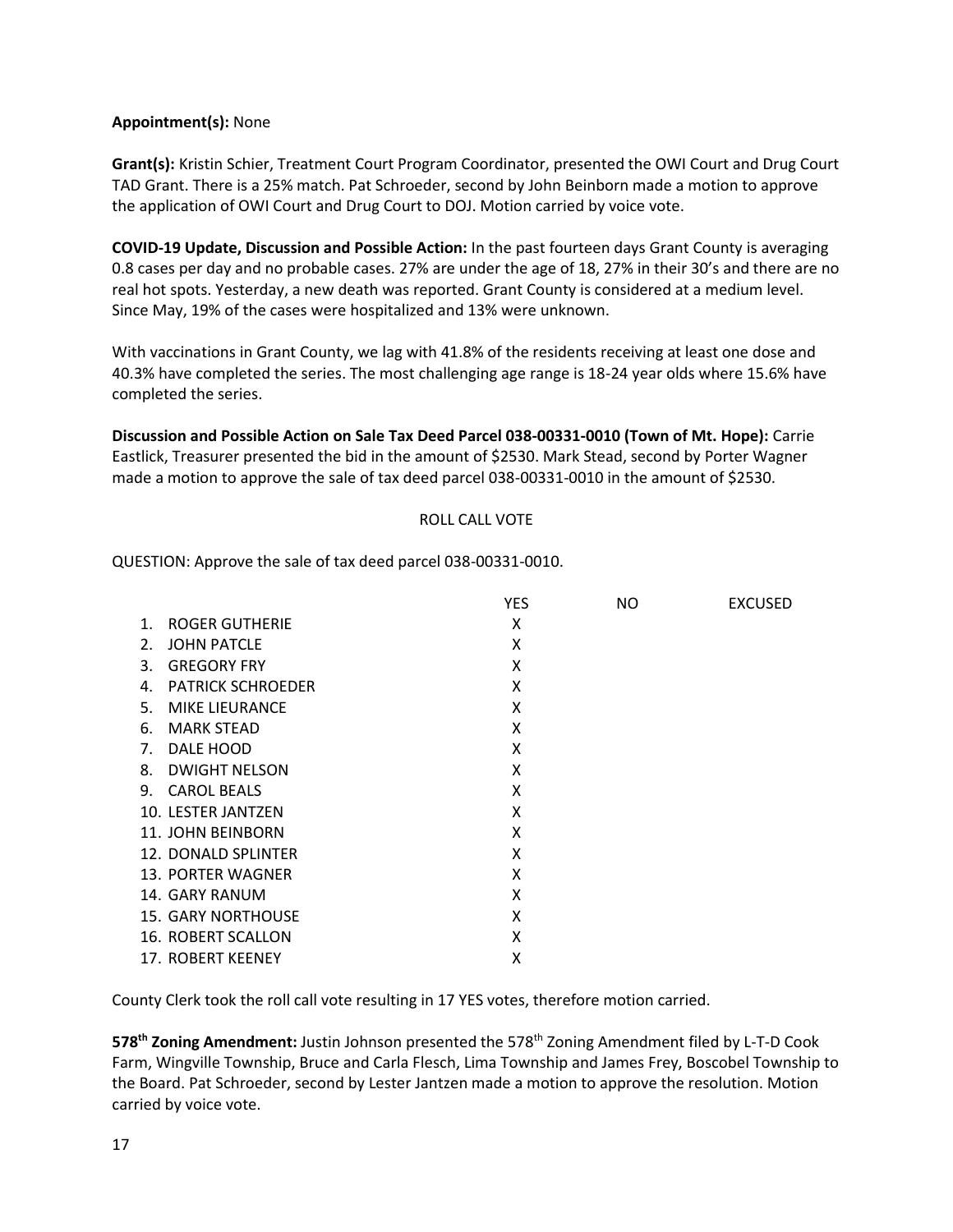**Discussion and Possible Action on the Strategic Plan:** James Schneider presented the 2021 Grant County Strategic Plan to the board. Roger Guthrie, second by Mike Lieurance made a motion to approve the Grant County Strategic Plan. Motion carried by voice vote.

**Presentation by Southwestern Wisconsin Regional Planning Commission:** Troy Maggied, Executive Director of Southwestern Wisconsin Regional Planning Commission gave a presentation on what they have accomplished in the last year and how they serve the region.

**Discussion and Possible Action on the CDBG-CLOSE Bid for Platteville Mining Museum Roof:** Ron Brisbois, Executive Director of Economic Development presented the bids for the Platteville Mining Museum Roof. Midwest Roofing came in under budget by \$96,651 and Renaissance Roofing came in over budget by \$121,791. Eric Flesch and Ron have reviewed the bids and would like to recommend awarding the bid to Midwest Roofing. Mark Stead, second Porter Wagner made a motion to approve the Midwest Roofing bid of \$265,125.

## ROLL CALL VOTE

QUESTION: Approve the Midwest Roofing bid for the Platteville Mining Museum Roof.

|                |                          | <b>YES</b> | NO. | <b>EXCUSED</b> |
|----------------|--------------------------|------------|-----|----------------|
| $\mathbf{1}$ . | <b>JOHN PATCLE</b>       | X          |     |                |
| 2.             | <b>GREGORY FRY</b>       | X          |     |                |
| 3.             | <b>PATRICK SCHROEDER</b> | X          |     |                |
| 4.             | <b>MIKE LIEURANCE</b>    | X          |     |                |
| 5.             | <b>MARK STEAD</b>        | X          |     |                |
| 6.             | DALE HOOD                | X          |     |                |
| 7.             | <b>DWIGHT NELSON</b>     | X          |     |                |
|                | 8. CAROL BEALS           | X          |     |                |
|                | 9. LESTER JANTZEN        | X          |     |                |
|                | 10. JOHN BEINBORN        | X          |     |                |
|                | 11. DONALD SPLINTER      | X          |     |                |
|                | 12. PORTER WAGNER        | X          |     |                |
|                | 13. GARY RANUM           | X          |     |                |
|                | 14. GARY NORTHOUSE       | X          |     |                |
|                | 15. ROBERT SCALLON       | X          |     |                |
|                | 16. ROBERT KEENEY        | X          |     |                |
|                | 17. ROGER GUTHRIE        | X          |     |                |

County Clerk took the roll call vote resulting in 17 YES votes, therefore motion carried.

**Discussion and Possible Action on Contract for Wisconsin Hazardous Materials Response System Services:** Steve Braun, Emergency Management presented the renewal contract for Wisconsin Hazardous Materials Response System. John Beinborn, second by Greg Fry made a motion to approve the Wisconsin Hazardous Materials Response System Services agreement.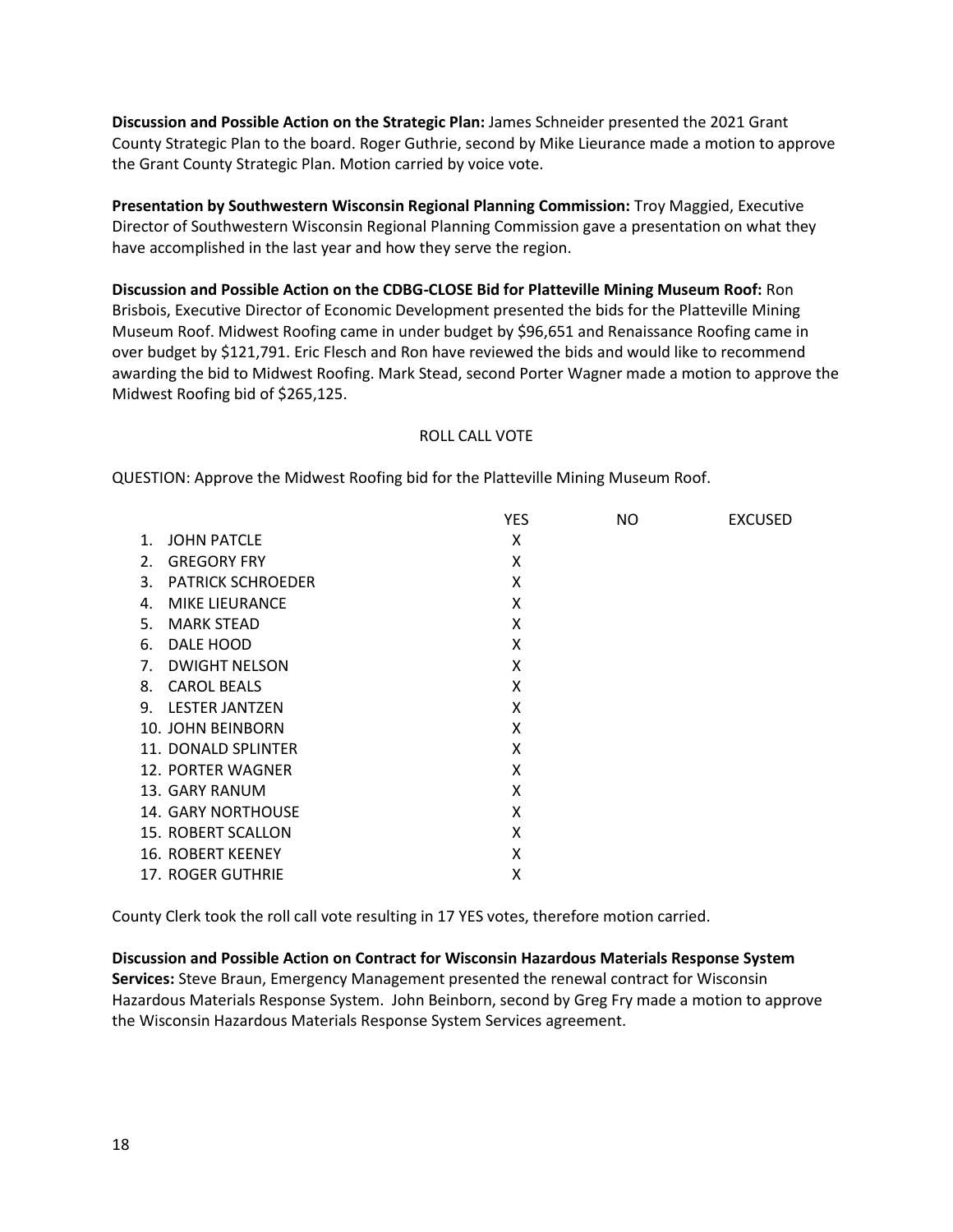#### ROLL CALL VOTE

QUESTION: Approve the Wisconsin Hazardous Materials Response System Services agreement.

|    |                          | <b>YES</b> | <b>NO</b> | <b>EXCUSED</b> |
|----|--------------------------|------------|-----------|----------------|
| 1. | <b>GREGORY FRY</b>       | X          |           |                |
| 2. | <b>PATRICK SCHROEDER</b> | X          |           |                |
| 3. | <b>MIKE LIEURANCE</b>    | X          |           |                |
| 4. | <b>MARK STEAD</b>        | X          |           |                |
| 5. | DALE HOOD                | X          |           |                |
| 6. | <b>DWIGHT NELSON</b>     | X          |           |                |
| 7. | <b>CAROL BEALS</b>       | X          |           |                |
|    | 8. LESTER JANTZEN        | X          |           |                |
| 9. | <b>JOHN BEINBORN</b>     | X          |           |                |
|    | 10. DONALD SPLINTER      | X          |           |                |
|    | 11. PORTER WAGNER        | X          |           |                |
|    | 12. GARY RANUM           | X          |           |                |
|    | 13. GARY NORTHOUSE       | X          |           |                |
|    | 14. ROBERT SCALLON       | X          |           |                |
|    | 15. ROBERTY KEENEY       | X          |           |                |
|    | <b>16. ROGER GUTHRIE</b> | X          |           |                |
|    | 17. JOHN PATCLE          | X          |           |                |

County Clerk took the roll call vote resulting in 17 YES votes, therefore motion carried.

**Discussion and Possible Action on Grant County Policies:** Joyce Roling, Personnel presented the Holiday Policy Revision. This was prompted by the newest federal holiday. The language in the policy currently has that Conservation employees follow the same holiday schedule as Soil conservation which follow the federal holiday. The policy revision lists the actually holidays Conservation employees have. Pat Schroeder, second by Gary Northouse made a motion to approve the Holiday Policy Revision. Motion carried by voice vote with one negative vote.

Joyce Roling presented the Telecommuting Policy to the Board. This allows authorized staff to perform assigned work at their approved home location during regular hours of work. There was a temporary policy in place during COVID. Carol Beals, second by Greg Fry made a motion to approve the Telecommuting Policy. Motion carried by voice vote.

**Committee Reports:** Mark Stead gave a report on Conservation, Sanitation and Zoning Committee.

Pat Schroeder gave an update on the Fair Board Committee.

Robert Scallon gave an update on Hidden Valley.

Gary Ranum gave an update on Unified Community Services and Executive Committee.

Lester Jantzen gave an update on Veteran's Office.

John Beinborn gave an update on Social Services Committee and Economic Development.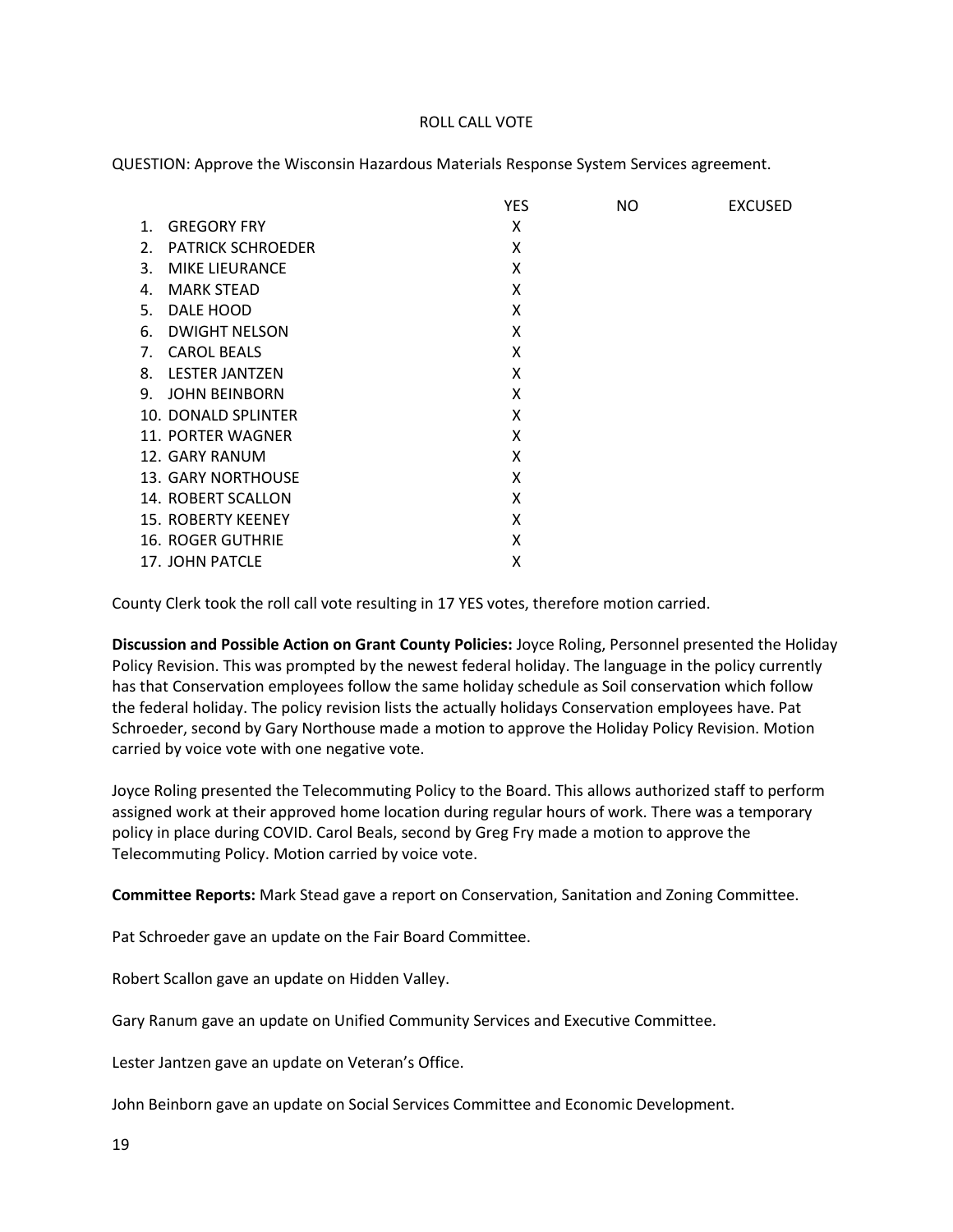Don Splinter gave an update on Orchard Manor Committee and Highway Committee.

Carol Beals gave an update on Board of Health Committee.

**Adjournment:** Robert Scallon, second by Mark Stead made a motion to adjourn the meeting pursuant to the next County Board meeting on August 17, 2021 at 10:00 a.m. Motion carried by voice vote. Meeting adjourned at 11:37 a.m.

*Note: Grant County resolutions and ordinances are available for viewing at the Grant County Clerk's Office.*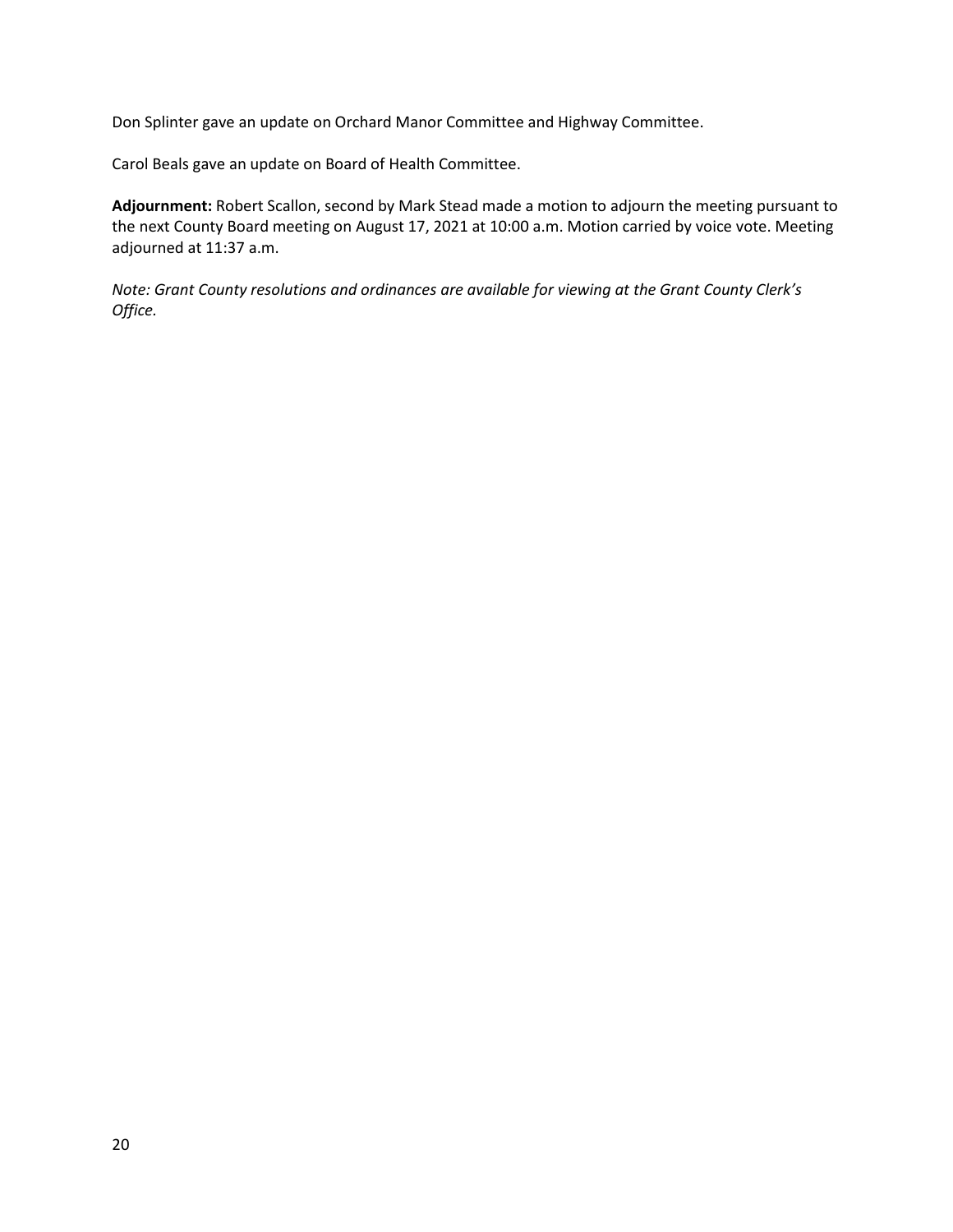Grant County Board of Supervisors August 17, 2021 Administration Building 111 S. Jefferson St. Room 264 Lancaster, WI 53813

The Grant County Board of Supervisors meeting was called to order at 10:00 a.m. by Chairman Robert Keeney. The Pledge of Allegiance was recited. Chairman Keeney asked the County Clerk, Tonya White to verify that the meeting was held in compliance with open meeting law. White verified the meeting was posted at the Grant County Administration Building, Grant County Courthouse and on the county website.

Roll Call was taken with fifteen (15) members present in the room: Carol Beals, Greg Fry, Roger Guthrie, Dale Hood, Lester Jantzen, Robert Keeney, Mike Lieurance, Dwight Nelson, Gary Northouse, John Patcle, Gary Ranum, Pat Schroeder, Donald Splinter, Mark Stead and Porter Wagner. Present virtually two (2) members: John Beinborn and Robert Scallon.

Others present in the room: Tonya White, County Clerk; Ben Wood, Corporation Council; Lynda Schweikert, CSZD; Justin Johnson, CSZD; Lori Reid, ADRC; Garry Pluemer, Maintenance; Jon Knautz, Highway Department; Shane Drinkwater, Information Technology; Joyce Roling, Personnel; Nate Dreckman, Sheriff's Office; Carrie Eastlick, Treasurer; Ken McAndrew, Veterans; Bennet Goldstein, media; Ron Brisbois, Grant County Economic Development and Andy Fritz.

Others present virtually: Carrie Kerstiens, Child Support; Tina McDonald, Clerk of Court; Steve Braun, Emergency Management; Amanda Degenhardt, Finance; Jeff Kindrai, Health Department; Carol Schwartz, Orchard Manor; Jody Bartels, Register in Probate; Andrea Noethe, Register of Deeds; Fred Naatz, Social Services; Jamie Kreul, Health Department; Karla Schwantes, County Clerk's Office; Tim Hundt, Congressional Aide for Representative Ron Kind and Shawn Handfelt, Health Department.

**Agenda:** Chairman Keeney asked the board for approval of the amended agenda with the addition of item 12 and the deletion of one tax deed parcel. Don Splinter, second by Pat Schroeder made a motion to approve the amended agenda. Motion carried by voice vote.

**Minutes:** Dwight Nelson, second by Porter Wagner made a motion to approve the minutes of the July 20, 2021 meeting. Motion carried by voice vote.

**Communications:** Chairman Keeney extended a thank you to Emergency Management, ADRC and all other volunteers for the support in Boscobel.

The Grant County Fair is this week.

PDPW/WCA is hosting an event Tuesday, August 24, 2021 from 6:00 p.m. to 8:30 p.m. at Winch Pine Grove Farms near Fennimore.

WCA room confirmations were handed out. The Conference is September 26<sup>th</sup>-28<sup>th</sup>.

Census data has been released. There may be a need for an Administrative Committee meeting in the near future.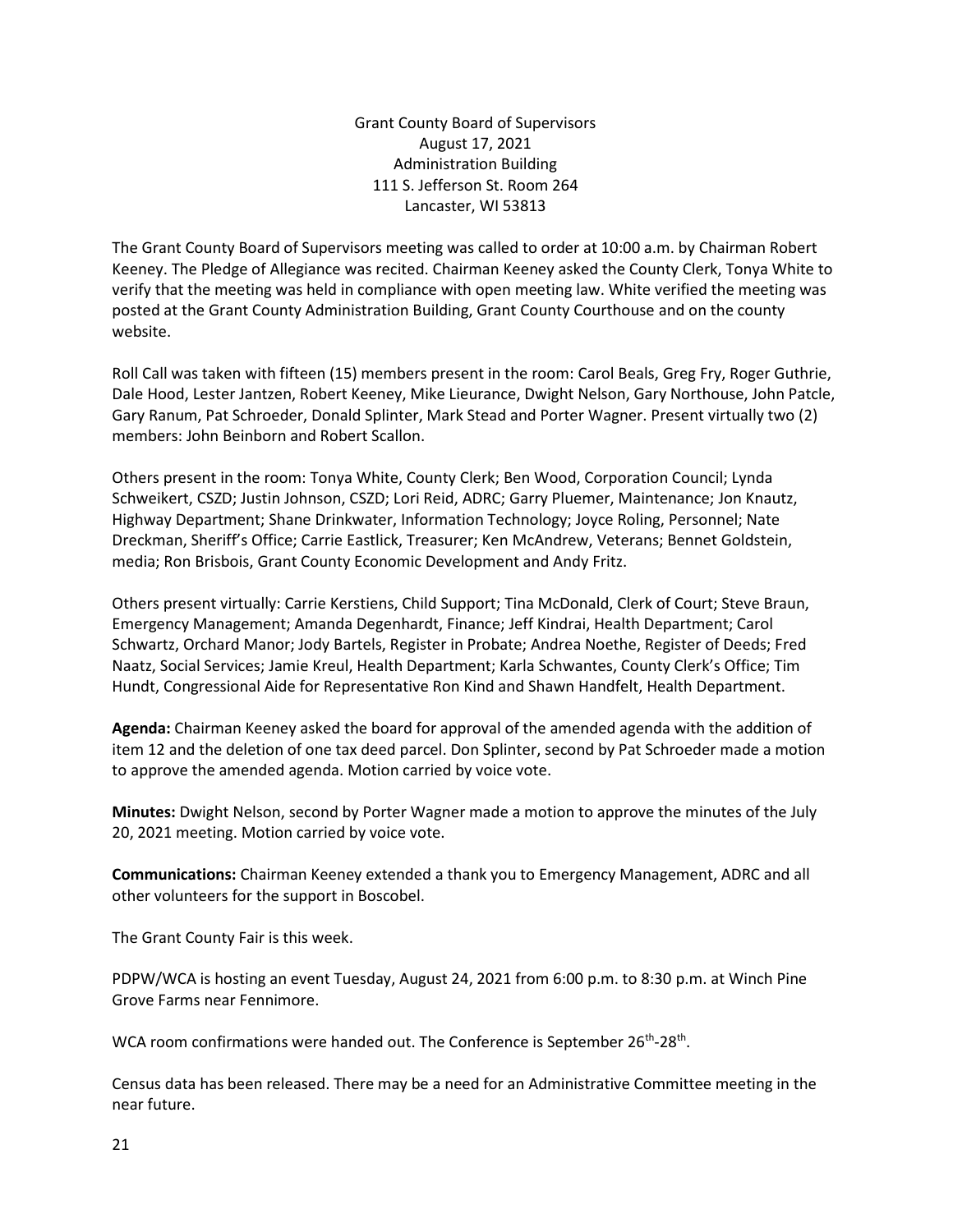Governor Evers' Office gave Grant County a certificate at the All American Road dedication ceremony.

**Employee Recognition:** Chairman Keeney presented a certificate of appreciation to Andy Fritz for his 23 years of service to the Highway Department. Andy Fritz was present to receive his certificate.

## **Appointment(s):** None

## **Grant(s):** None

**COVID-19 Update, Discussion and Possible Action:** Jeff Kindrai, Health Department reported that the CDC and the State of Wisconsin have updated the policy on giving boosters to immunocompromised individuals. Boosters will be available to seniors within the next few weeks. The general boosters for the public for those that are eight months out from completing the series will be available in a few months. Full approval of Pfizer and Moderna is expected within the next few weeks. Approval for kids, under the age of 12, is likely to happen later this year. With vaccinations in Grant County, 43.4% have received one dose and 41.4% have completed the series. Still the most challenging age range is with younger individuals. Vaccinated individuals rate of hospitalization is reduced by 90%; it reduces your risk of death by 99% and reduces transmission by about 50%.

Grant County is averaging 6.5 cases per day with 8% of the cases under the age of 12, 15% are 20 and younger, 43% are 40 and younger, 14% are 65 and older. Grant County is having probable cases with 0.8 cases per day and 54% are in their 30's or younger. Grant County is now listed as High. Hospitalizations are growing throughout the state with eight (8) hospitalizations in Grant County.

Carol Beals, second by Greg Fry made a motion to require all individuals to wear a mask in all County buildings. A roll call vote was taken with five (5) Yes, and twelve (12) No, therefore motion failed, Schroeder, Lieurance, Stead, Nelson, Jantzen, Splinter, Wagner, Ranum, Northouse, Keeney, Guthrie and Patcle opposing.

**Discussion and Possible Action on CDBG CLOSE Administration Contracts:** Chairman Keeney turned the meeting over to Ron Brisbois, Grant County Economic Development. Brisbois presented the submitted CDBG Contract Administration Proposals for Platteville Mining Museum and Lancaster SWOC Daycare. Of the three proposals submitted, Grant County Economic Development had the lowest bid of \$6,000.00. Porter Wagner, second by Mark Stead made a motion to approve Grant County Economic Development for \$6000 worth of administrative costs for the Platteville Mining Museum and Lancaster Southwest Opportunity Center Daycare. A roll call vote was taken with 16 Yes, and 1 Abstention, therefore motion carried with Beinborn abstaining.

**579th Zoning Amendment:** Justin Johnson presented the 579th Zoning Amendment filed by Douglas & Jody Cushman, Town of Clifton to the board. Gary Ranum, second by Gary Northouse made a motion to approve the resolution. Motion carried by voice vote.

**Discussion and Possible Action on changing the Administration of the Alzheimer's Family and Caregiver Support Program from Social Services to ADRC effective January 2022:** Social Services Committee has approved the change. ADRC meets Wednesday and will take action. Fred Naatz explained that Social Services have been running Alzheimer's Family Care Givers Support Program since it first started. It made sense at the time because Social Services operated the Long Term Care Program which has now become Family Care. ADRC currently is operating a similar program. Lori Reid would like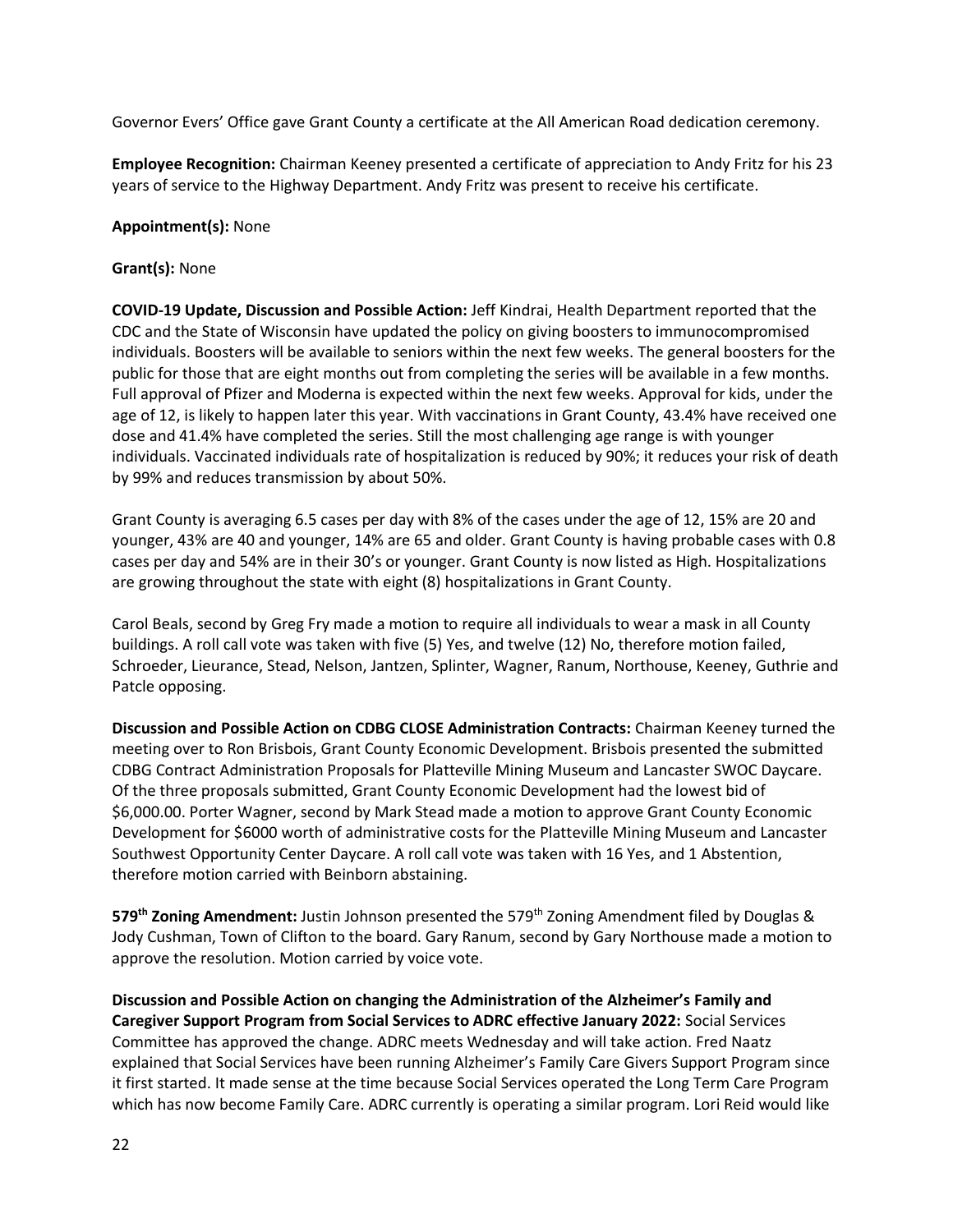to change the state contract from DHS to GWAAR. In order to do that a resolution needs to be passed. This will ease the burden on consumers having to deal with two separate agencies within the County. Don Splinter, second by Greg Fry made a motion to approve the change of the administration of the Alzheimer's Family and Caregiver Support Program from Social Services to ADRC. The motion was amended by Don Splinter, second by Greg Fry to approve the change of the administration of the Alzheimer's Family and Caregiver Support Program from Social Services to ADRC pending ADRC committee approval. Motion carried by voice vote.

**Discussion and Possible Action on funding of Storage Facility:** There has been discussion on building a storage facility near CSB with cold storage and maintenance department with future expansion. As COVID hit and prices went up, it was decided to cut back to just a cold storage facility with the hopes that WI DOT Trust Fund would cover the cost. Bids were opened in June and the bids were higher than anticipated. A joint meeting was held with ADRC and the Administrative Committee. At the joint meeting, it was determined to move forward to the full Board for approval; ADRC would use \$200,000 from the DOT Trust Fund, \$50,000 from the savings of the roof project and \$75,000 from the general fund. Dale Hood, second by Pat Schroeder made a motion to move forward with the storage facility using \$200,000 from WI DOT Trust Fund, \$50,000 from savings on the Administration Building roof project and \$75,000 from general fund. A Roll Call vote was taken with 13 Yes, 3 No, 1 Abstention, therefore motion carried with Hood, Beals, Guthrie opposing and Beinborn abstaining.

**Discussion and Possible Action on Sale of Tax Deed Parcels 020-00803-0020 (Town of Harrison):** Carrie Eastlick, Treasurer presented the bid in the amount of \$5980. Mark Stead, second by Gary Northouse made a motion to approve the sale of tax deed parcel 020-00803-0020 in the amount of \$5980. Motion carried by voice vote.

**Discussion and Possible Action on Out of Budget Spending for the Grant County Fiber Optic Loop from Lancaster to Platteville using ARPA funding:** Shane Drinkwater, IT Director presented an update on the fiber loop from Lancaster to Platteville. Connection needs to be made to the Platteville Police Department for the 911 system. The estimated cost would be \$856,050.89. Mark Stead, second by John Patcle made a motion to approve out of budget spending for the Grant County fiber optic loop from Lancaster to Platteville using ARPA funding. A Roll Call Vote was taken with 16 Yes, and 1 Abstention, therefore motion carried with Beinborn abstaining.

**Discussion and Possible Action on Short Term Funding for Communications Land Acquisition:** Ten tower sites need to be located for the communications project. One tower site has been determined at the Platteville Highway Shop. There is an interested farm that would like to work with the County on the south tower site. There is an opportunity to exchange some land with the DNR leaving eight tower sites to be secured. Sheriff Dreckman and Chief Deputy Johnson would like to secure funding before speaking with landowners. Roger Guthrie, second by Porter Wagner made a motion to grant the authority to the Sheriff to negotiate land purchases for the placement of the communications towers and fiber loop shelters. The motion was amended by Roger Guthrie, second by Porter Wagner to grant the authority to the Sheriff to negotiate land purchases for the placement of the communications towers and fiber optic loop shelters with reporting back to the Administrative Committee for full approval of each purchase. Roll Call Vote was taken with 16 Yes, and 1 Abstention, therefore motion carried with Beinborn abstaining.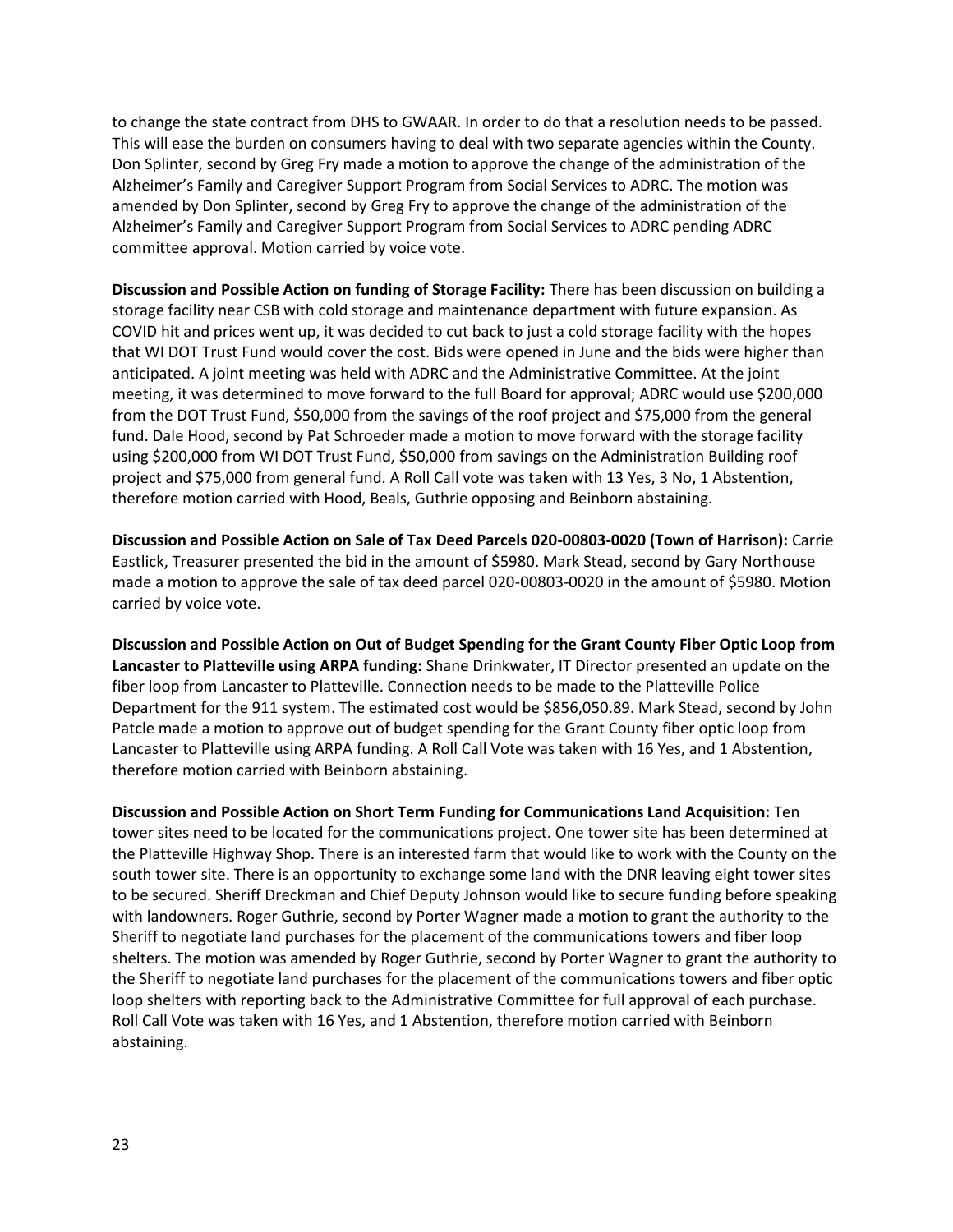**Discussion and Possible action on the Sale of Law Enforcement Center:** Chairman Keeney shared the draft RFP proposal with the Board. Roger Guthrie, second by Porter Wagner made a motion to use the dates in the draft proposal and issue the RFP immediately. Motion carried by voice vote.

**Dog Claim(s) Grant County Humane Society:** Pat Schroeder, second by Greg Fry made a motion, contingent on the approval by the Ag, Extension and Fair Committee, to pay six (6) outstanding invoices to Grant County Humane Society in the total of \$930. Motion carried by voice vote.

**Committee Reports:** Mark Stead gave an update on Conservation Sanitation and Zoning Committee. Pat Schroeder gave an update on the Fair/UW Extension Committee. Gary Ranum gave an update on Unified Community Services and Executive Committee. Lester Jantzen gave an update on the Veteran's Office. Don Splinter gave an update on Orchard Manor Committee and Highway Committee. Carol Beals gave an update on Board of Health Committee.

**Discussion on the need for a County Board meeting in September:** Historically, because of WCA Convention there is not a meeting in September. After discussion it was decided to not have a meeting in September.

**Adjournment:** Don Splinter, second by Pat Schroeder made a motion to adjourn the meeting pursuant to the next County Board meeting on October 5, 2021 at 10:00 a.m. Motion carried by voice vote. Meeting adjourned at 11:47 a.m.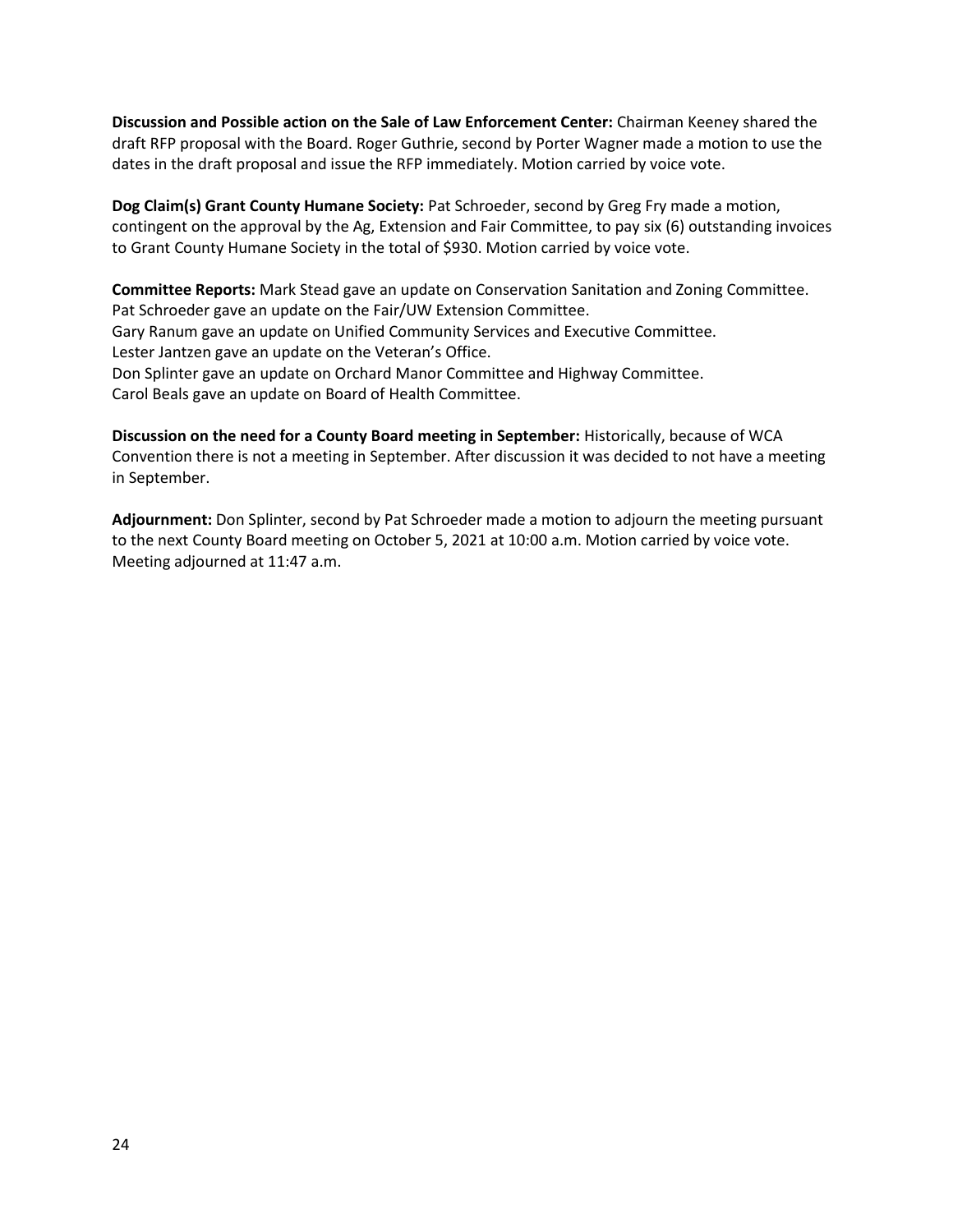Grant County Board of Supervisors September 21, 2021 Administration Building 111 S. Jefferson St. Room 264 Lancaster, WI 53813

The Grant County Board of Supervisors meeting was called to order at 10:00 a.m. by Chairman Robert Keeney. The Pledge of Allegiance was recited. Chairman Keeney asked the County Clerk, Tonya White to verify that the meeting was held in compliance with open meeting law. White verified the meeting was posted at the Grant County Administration Building, Grant County Courthouse and on the county website.

Roll Call was taken with fifteen (15) members present in the room: Carol Beals, John Beinborn, Greg Fry, Roger Guthrie, Dale Hood, Lester Jantzen, Robert Keeney, Mike Lieurance, Gary Northouse, John Patcle, Robert Scallon, Pat Schroeder, Donald Splinter, Mark Stead and Porter Wagner. Present virtually two (2) members: Gary Ranum and Dwight Nelson.

**Agenda:** Chairman Keeney asked the board for approval of the amended agenda with the addition of items 15 and 16. There is also an error on the agenda with the opening paragraph. It should read item 17.D instead of 15.D. John Beinborn, second by Greg Fry made a motion to approve the amended agenda. Motion carried by voice vote.

**Minutes:** Mark Stead, second by Porter Wagner made a motion to approve the minutes from August 17, 2021 with two corrections. Motion carried by voice vote.

**Communications:** Chairman Keeney reminded the Supervisors that the WCA Conference starts Sunday night.

The Administrative Committee did meet and has a tentative map that will be discussed at a public hearing on October 5, 2021 as part of the Grant County Board meeting.

There is an RFP on the county website for the former law enforcement property. Submittals need to be submitted by September 28, 2021 at 4:00 p.m. Sheriff Dreckman has also listed six items on govdeals.com which close September 23, 2021. Those items include the generator, a commercial washer, three phase air compressor, electric stove, commercial grade dryer and 220-foot radio tower.

**Appointments:** Dale Hood, second by Lester Jantzen made a motion to approve Rob Bell to the ADRC Regional Board. Motion carried by voice vote.

Lester Jantzen, second by Mark Stead made a motion to approve Vicki Hirsch to the ADRC Committee. Motion carried by voice vote.

**Grants:** Steve Braun, Emergency Management presented the HMEP Grant. Roger Guthrie, second by Porter Wagner made a motion to approve the application for the HMEP Grant. Motion carried by voice vote.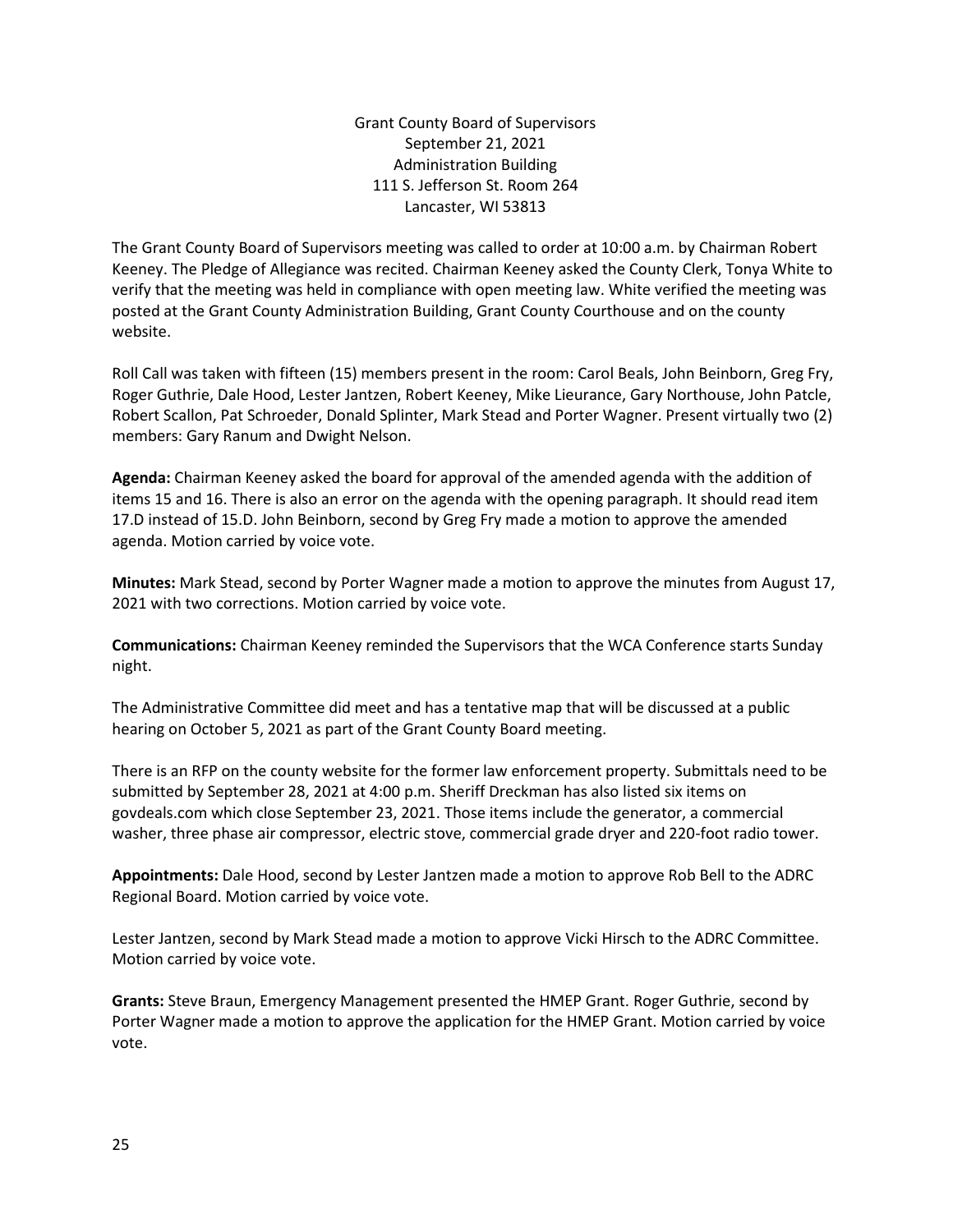**Resolution- Grant County Conservation Aids Program:** James Schneider presented the resolution to the board. Bob Scallon, second by Pat Schroeder made a motion to approve Resolution #34-20 Grant County Conservation Aids Program. Motion carried by voice vote.

**Resolution Authorizing Participation in Public Funding for Snowmobile Trails:** James Schneider presented the resolution to the board. John Beinborn, second by Porter Wagner made a motion to approve Resolution #36-20 Authorizing Participation in Public Funding for Snowmobile Trails. Motion carried by voice vote.

**Resolution to Transfer Administrative Responsibility of the Alzheimer's Family Support Program from the Grant County Department of Social Services to the Grant County Aging and Disability Resource Center of Southwest Wisconsin:** Lori Reid and Fred Naatz presented the resolution to the board. Pat Schroeder, second by Lester Jantzen made a motion to approve Resolution #35-20 to Transfer Administrative Responsibility of the Alzheimer's Family Support Program from the Grant County Department of Social Services to the Grant County Aging and Disability Resource Center of Southwest Wisconsin. Motion carried by voice vote.

**Discussion and Possible Action on out of budget spending for the Grant County fiber optic loop from Platteville to Platteville Airport using ARPA funding:** Chairman Keeney turned the meeting over to Shane Drinkwater. Drinkwater explained that they would like to extend the fiber optic loop to the Platteville Airport while the contractor is in Platteville. Mark Stead, second by John Beinborn made a motion to approve out of budget spending for the Grant County fiber optic loop from Platteville to the Platteville airport using ARPA funding in the amount of \$124,456.30. A roll call vote was taken with 17 Yes, therefore motion carried.

**Discussion and Possible Action on out of budget spending for the Grant County fiber optic loop for 2 metro net routers for use with Lancaster, Platteville Police Department/PCAN and Platteville tower site using ARPA funding:** Shane Drinkwater explained that the metro net routers are needed for the communication from Lancaster to Platteville. Greg Fry, second by Gary Northouse made a motion to approve out of budget spending for the Grant County fiber optic loop for two (2) metro net routers for use with Lancaster, Platteville Police Department/PCAN and Platteville tower site using ARPA funding. A roll call vote was taken with 17 Yes, therefore motion carried.

**Discussion and Possible Action on Proclamation #15 TEMPORARY ORCHARD MANOR EXEMPT STAFF PAY DUE TO COVID-19 AND SHORTAGE OF HEALTH CARE WORKERS:** Carol Schwartz presented Proclamation #15 to the board. Don Splinter, second by Carol Beals made a motion to approve Proclamation #15 Temporary Orchard Manor Exempt Staff Pay Due to COVID-19 and Shortage of Health Care Workers. Motion carried by voice vote.

**Discussion and Possible Action on Proclamation #16 TEMPORARY ORCHARD MANOR EXPANDED BONUS/INCENTIVE PROGRAM TO INCREASE STAFFING NEEDS:** Carol Schwartz presented Proclamation #16 to the board. Carol Beals, second by Don Splinter made a motion to approve Proclamation #16 Temporary Orchard Manor Expanded Bonus/Incentive Program to Increase Staffing Needs. Motion carried by voice vote.

## **COVID-19 Update, Discussion and Possible Action:**

**A. Health Department Report:** Jeff Kindrai reported that Grant County has had 5,641 confirmed cases, 858 probables and 103 deaths. Grant County is averaging 27.1 cases per day. Currently 33.9% of cases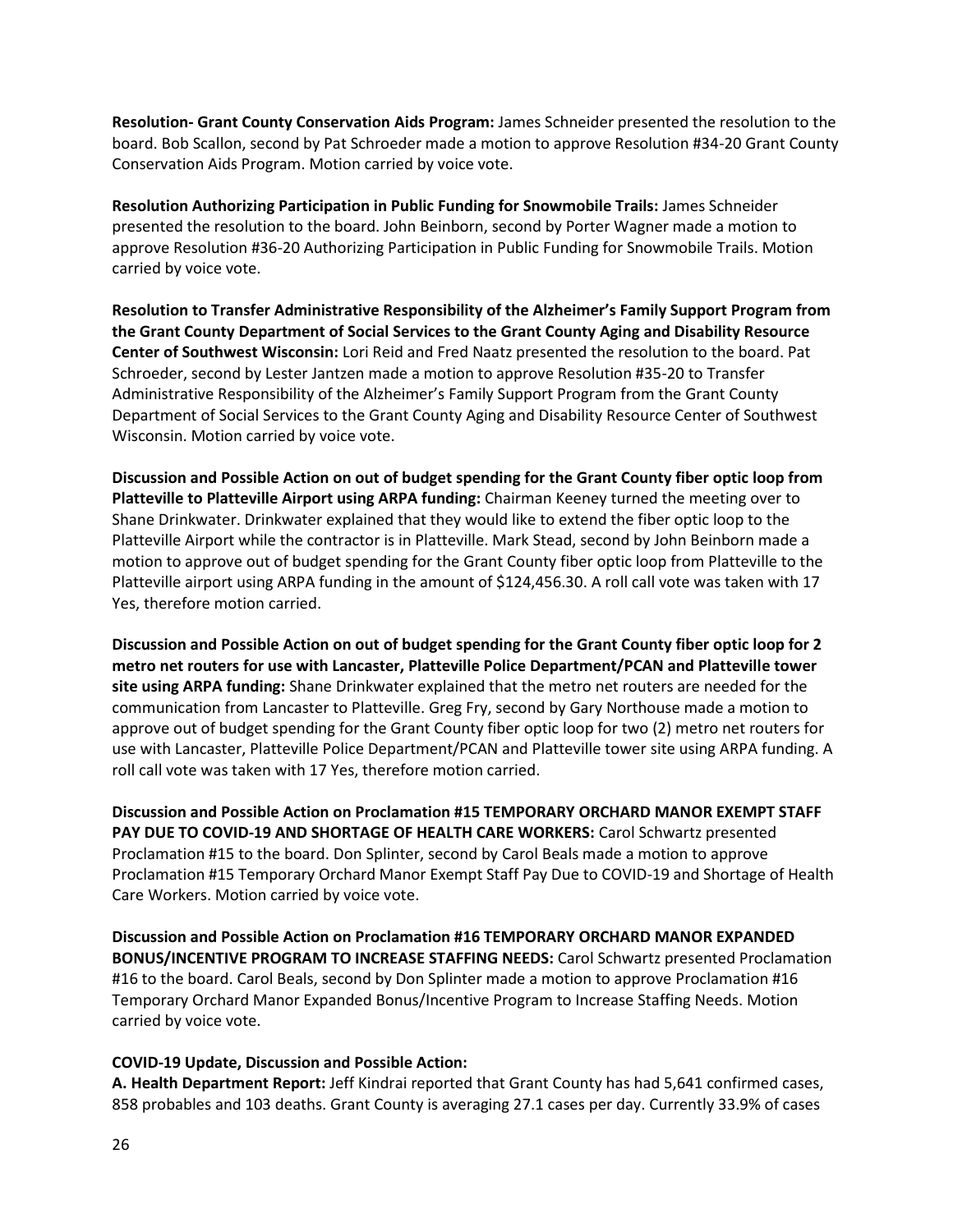are 18 and younger and 9% are 65 and older. In the past 14 days 29.3% of the probable cases have been 18 and younger and 5.2% are 65 and older.

There are 380 known hospitalizations since March 2020, 3084 are listed as not hospitalized and 3,019 are listed as unknown because that information has not been filled in. Under the age of 18 there were 7 that were hospitalized, four are 18 to 19 years old, 29 are in their 20's, 27 are in their 30's, 27 are in their 40's, 48 are in their 50's, 80 are in their 60's and 158 are 70 and older.

In September, so far there have been 78 breakthrough cases. 88.5% of the cases were over 100 days after completing the series. In August there were 61 breakthrough cases with 90.2% being over 100 days out from completing the series. Prior to August there were 14 total, with 21.4% over 100 days out.

Testing is taking place at the former Shopko building M/W/F from 10 to 12. There was a request for the National Guard support to assist with testing. The Guard will start assisting this Friday from 8 a.m. until noon and every Friday until December 10, 2021 excluding the day after Thanksgiving. Their availability is still questionable. Area providers are also providing testing and several schools have contracted with the state to offer testing.

Vaccination is still ongoing. There was an uptick of vaccination just before school started. A large percentage of the people getting vaccinated were school aged kids and immunocompromised individuals. Vaccinations are being done at the Health Department and they would prefer an appointment be scheduled.

Jeff shared some information off of the DHS website. He showed how to navigate through the county level data, Wisconsin deaths, deaths by age range and deaths by group. Jeff also navigated through the hospital and school information that is posted on the DHS website.

**B. Orchard Manor Operational Challenges and possible action:** Carol Schwartz explained that Orchard Manor is still under guidelines where they have to test employees more frequently. The unvaccinated staff have to be tested twice a week. Orchard Manor is allowing some visitation. It has not been determined how the vaccination mandate will work. They have extended the date for the information coming from Medicare and Medicaid. The mandate now involves all health care workers and states that if the facility does not mandate vaccinations the facility will not receive any Medicare or Medicaid funding.

**C. Other Department operations and possible action:** Tina McDonald gave an update for the Courthouse. The courthouse is still holding jury trials and following CDC guidelines. There is still security at the front door.

Jon Knautz, Highway Department gave an update for the Highway Department. They provided vaccination opportunity at the shop. They are trying to social distance as much as possible.

Sheriff Dreckman gave an update for the Sheriff's Office. They have not changed protocol.

Lori Reid gave an update for ADRC. They have seen significant changes. ADRC staff are all masked when outside of the offices. There have also been several people out on leave for various COVID related illnesses. A few meal sites have been impacted and Lori is having a hard time finding back up vendors.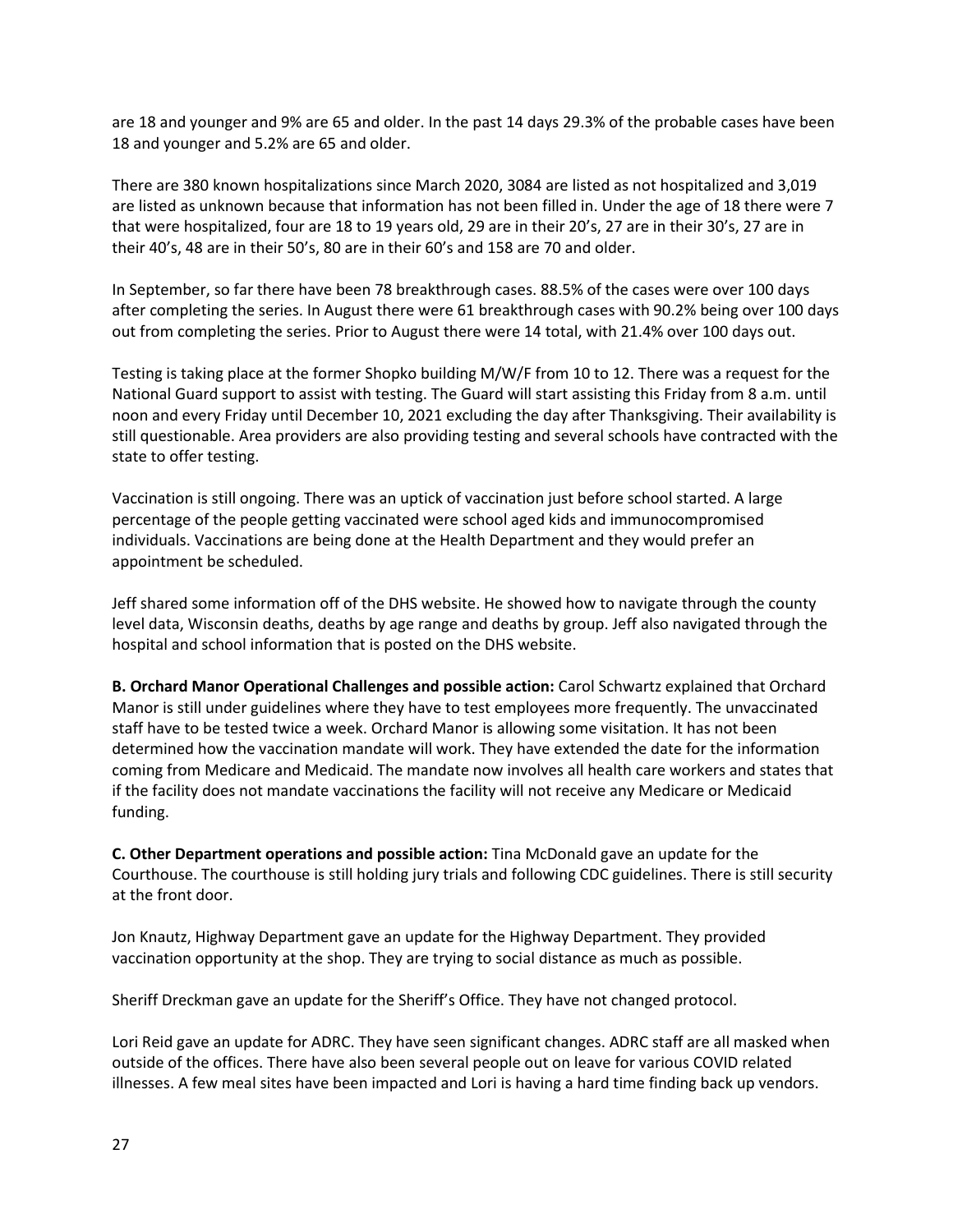Fred Naatz gave an update for Social Services. They are trying to follow the CDC guidelines. They are asking individuals inside the office to wear face masks. Social Services has had a few individuals come in contact with COVID and had to quarantine.

Jeff Kindrai shared the WIAA guidance. For determining close contacts with sporting events the Health Department works closely with the schools and coaches to identify who is a close contact and only exclude those that are. In some cases, there is grey areas, and when there are grey areas the Health Department consults with the state. There have been outbreaks associated with sports in Grant County.

**Closed session per statute 19.85(1) (c) Considering employment, promotion, compensation or performance evaluation data of any public employee over which the governmental body has jurisdiction or exercises responsibility as it relates to the Grant County Health Officer:** Greg Fry, second by Porter Wagner made the motion to go into closed session. A roll call vote was taken with 17 Yes, therefore motion carried.

**Return to Open Session:** Dale Hood, second by John Patcle made a motion to reconvene to open session. Motion carried by voice vote.

**Possible Action on Closed Session discussion:** Pat Schroeder made the motion to release Jeff Kindrai as Health Director and try to restore unity back in Grant County. For lack of receiving a second on the motion, the motion dies.

**Adjournment:** Mark Stead, second by Gary Northouse made a motion to adjourn until October 5, 2021. Motion carried by voice vote.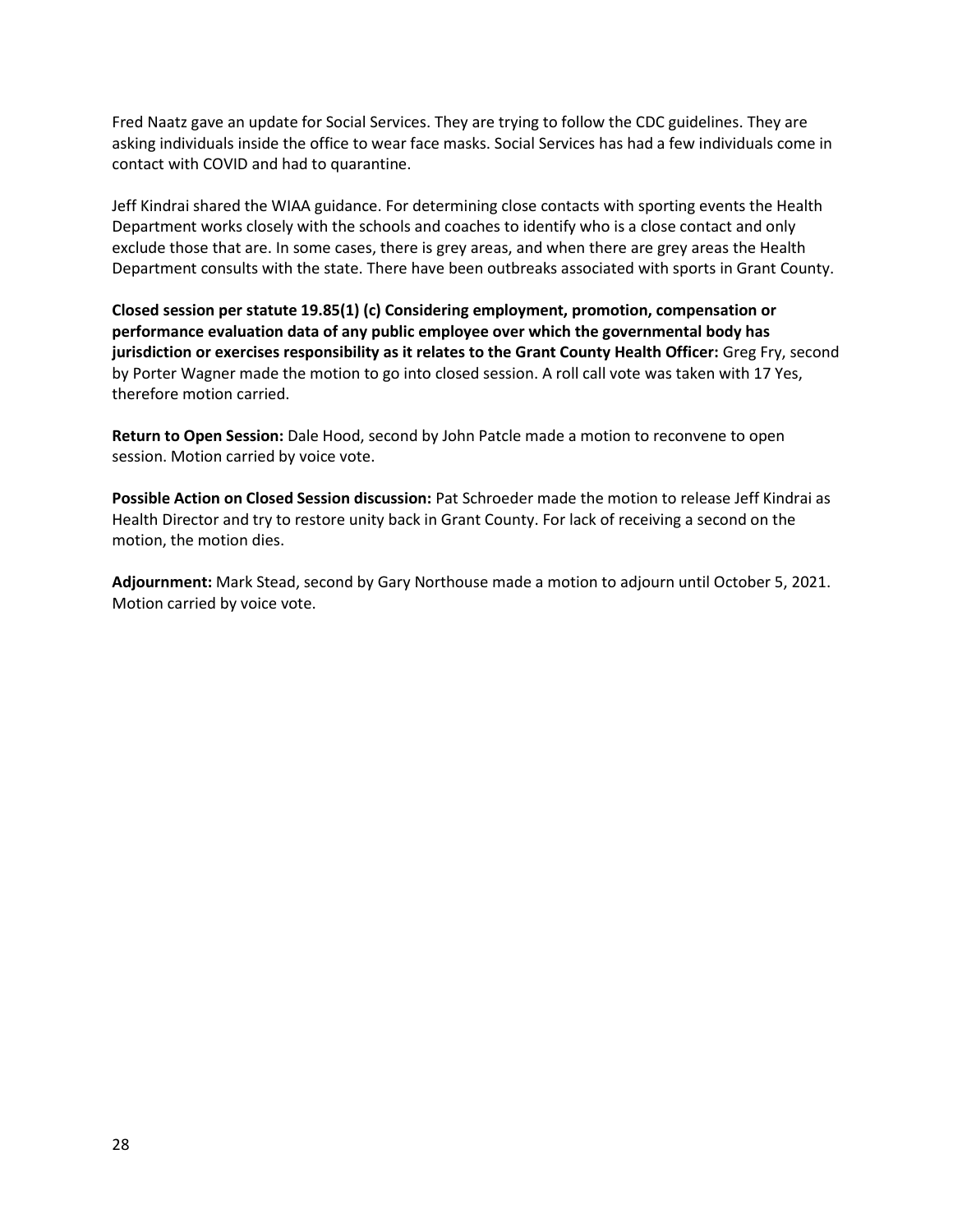Grant County Board of Supervisors October 5, 2021 Administration Building 111 S. Jefferson St. Room 264 Lancaster, WI 53813

The Grant County Board of Supervisors meeting was called to order at 10:00 a.m. by Chairman Robert Keeney. The Pledge of Allegiance was recited. Chairman Keeney asked the County Clerk, Tonya White to verify that the meeting was held in compliance with open meeting law. White verified the meeting was posted at the Grant County Administration Building, Grant County Courthouse and on the county website.

Roll Call was taken with sixteen (16) members present in the room: Carol Beals, John Beinborn, Gregory Fry, Roger Guthrie, Dale Hood, Lester Jantzen, Robert Keeney, Mike Lieurance, Gary Northouse, John Patcle, Gary Ranum, Robert Scallon, Patrick Schroeder, Donald Splinter, Mark Stead and Porter Wagner. Present virtually one (1) member: Dwight Nelson.

**Agenda:** Chairman Keeney asked the board for approval of the agenda. Don Splinter, second by John Beinborn made a motion to approve the agenda. Motion carried by voice vote.

**Minutes:** Roger Guthrie, second by Gary Northouse made a motion to approve the minutes from September 21, 2021. Motion carried by voice vote.

**Communications:** Grant County continues to work on the communications system with conduit for the fiber loop. The contractor has reached Platteville and will be working in that area. The next area that is being considered is to start on County G and work back towards Lancaster. Tower sites are also being considered in Muscoda's industrial park, near or in the City of Boscobel and at a property on Preston Road east of Fennimore. RACOM has asked Grant County to consider some contract negotiations. Ben Wood, Corporation Council and Chairman Keeney will send a red line version to RACOM.

Opioid Litigation is entering the proposed opioid settlement phase. Action may be needed by the end of the year regarding the settlement.

Chairman Keeney asked everyone to be respectful, germane to the subject and follow the same rules as the September meeting.

#### **Employee Recognition(s):** None

**Appointment(s):** Porter Wagner, second by Gary Ranum made a motion to approve Lance Wetter to represent the Faith Community and Dr. Jacob Hiatt to represent the Medical Community to the CJCC. Motion carried by voice vote.

## **Grants:** None

**580<sup>th</sup> Zoning Amendment:** Justin Johnson presented the 580<sup>th</sup> Zoning Amendment filed by the Wisconsin Department of Natural Resources, Town of Watterstown to the board. Porter Wagner, second by Gary Ranum made a motion to approve the resolution. Motion carried by voice vote.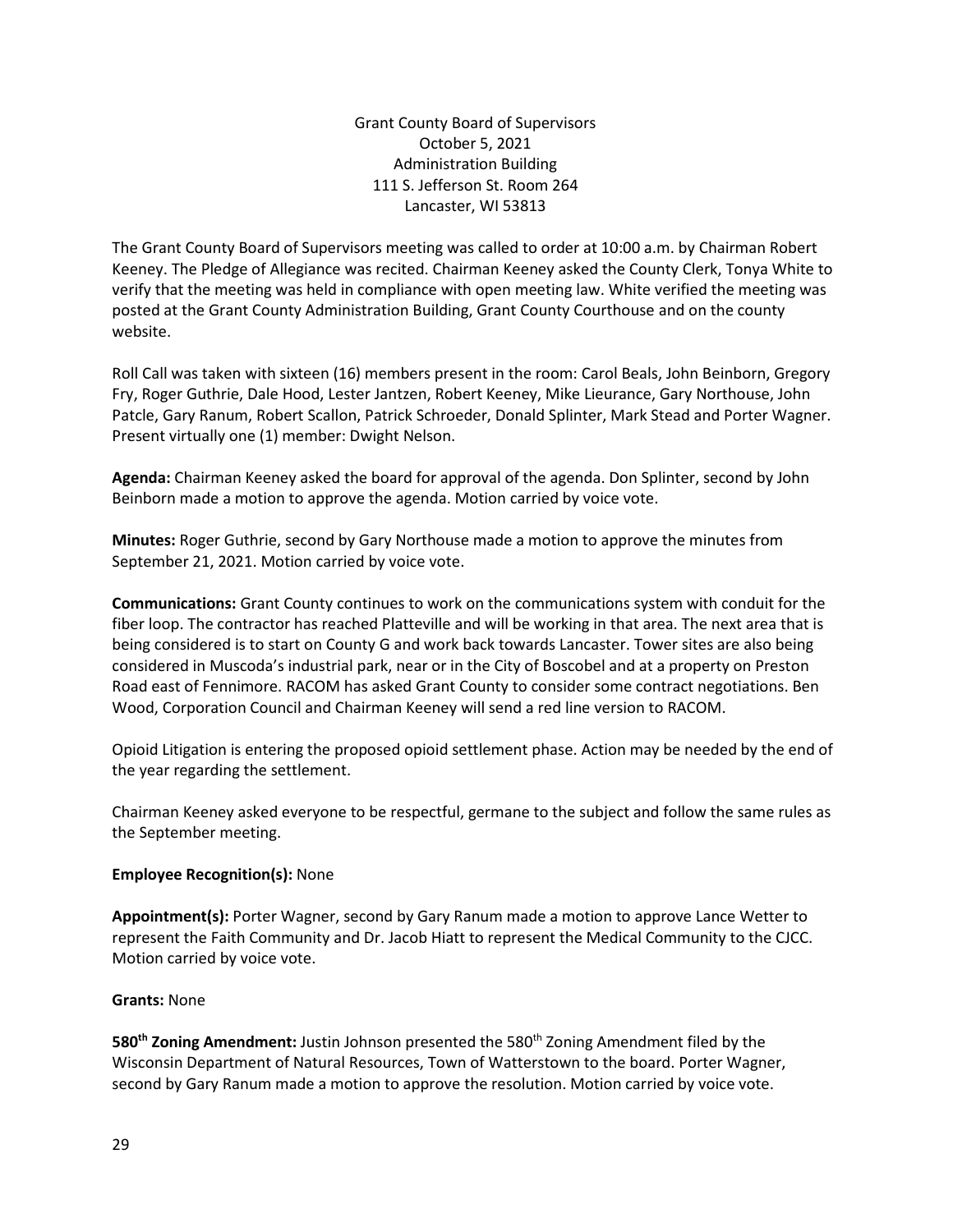**COVID-19 Update, Discussion and Possible Action:** Jeff Kindrai, Health Department reported 415 confirmed cases, 67 probable cases and 3 deaths since the meeting two weeks ago. Grant County is averaging 31.5 cases per day. 37.1% are under the age of 20, 10.7% are in their 20's, 13.4% are in their 30's, 11.8% are in their 40's, 9.1% are in their 50's, 9.3% are in their 60's and 7.2% are 70 or older. Platteville has 14.3% of the cases in the past 14 days, 19.2% in Lancaster, 10.2% in Fennimore, 19.7% in Boscobel, 5.7% in Muscoda, 6.1% in Hazel Green and 4.8% in Potosi. 31% of the probable cases are 18 and younger and 11.3% are 65 and older.

Hospitalizations have gone up 20, 217 listed as not hospitalized and 219 as unknown. Of the 400 known hospitalizations 7 are under the age of 18, 5 are 18 to 19 years old, 32 are in their 20's, 29 are in their 30's, 28 are in their 40's, 54 are in their 50's, 82 are in their 60's and 163 are 70 and older.

So far in October, there have been four breakthrough infections. In September, there were 166 breakthrough cases.

Free testing is being offered at the old Shopko building Monday, Wednesday and Friday from nine to noon. There is hope that a contractor can be brought in to do testing on Tuesday and Thursday. It would be a pay for service, either billing an insurance company or paying for cash. The tests would be a rapid test and the results would be within 30 minutes with a cost of around \$130. The details have not been completely worked out. Area providers are doing rapid tests with a cost of around \$75.

Vaccines are still being offered at the Health Department by appointment.

Porter Wagner made a motion to take authority away from the Health Department and place the authority to the school districts. Corporation Council advised that the Health Directors authority comes from State Statute not the Board, therefore the motion is out of order and no action can be taken.

**Discussion and Possible Action to Rescind Resolution #70-18 adopted March 17, 2020:** Pat Schroeder, second by Porter Wagner made a motion to rescind Resolution #70-18. A roll call vote was taken with five (5) Yes, and 12 (twelve) No, therefore motion failed, Ranum, Northouse, Scallon, Keeney, Fry, Lieurance, Stead, Hood, Nelson, Beals, Beinborn and Splinter opposing.

**CSB Facilities Policy:** Joyce Roling, Personnel presented the CSB Facilities Policy. There were some changes to the policy to make it consistent with the Administration Building and Courthouse policy. The policy stated space heaters were prohibited but now will be allowed. Another change will be the temperature control and where the temperature will be set. Gary Ranum, second by Mike Lieurance made a motion to approve the CSB Facilities Policy. Motion carried by voice vote.

**Discussion and Possible Action on the Sale of Law Enforcement Center:** There were no responses submitted to the RFP proposal. Kwik Trip does have the right of first refusal on the property. Chairman Keeney asked what direction the board would like to proceed. Estimated cost to demolish the building were around \$75,0000 to \$125,000. Roger Guthrie, second by Mark Stead made a motion for Corporation Council and the County Board Chair to negotiate the sale with Kwik Trip. Motion carried by voice vote.

**2022 Budget Workshop:** Amanda Degenhardt, Finance Director presented the 2022 budget. Degenhardt outlined a few major items that were included by departments. The budget reflects a 1% wage increase for employees starting January 1, 2022 and another 1% wage increase starting July 2022. This also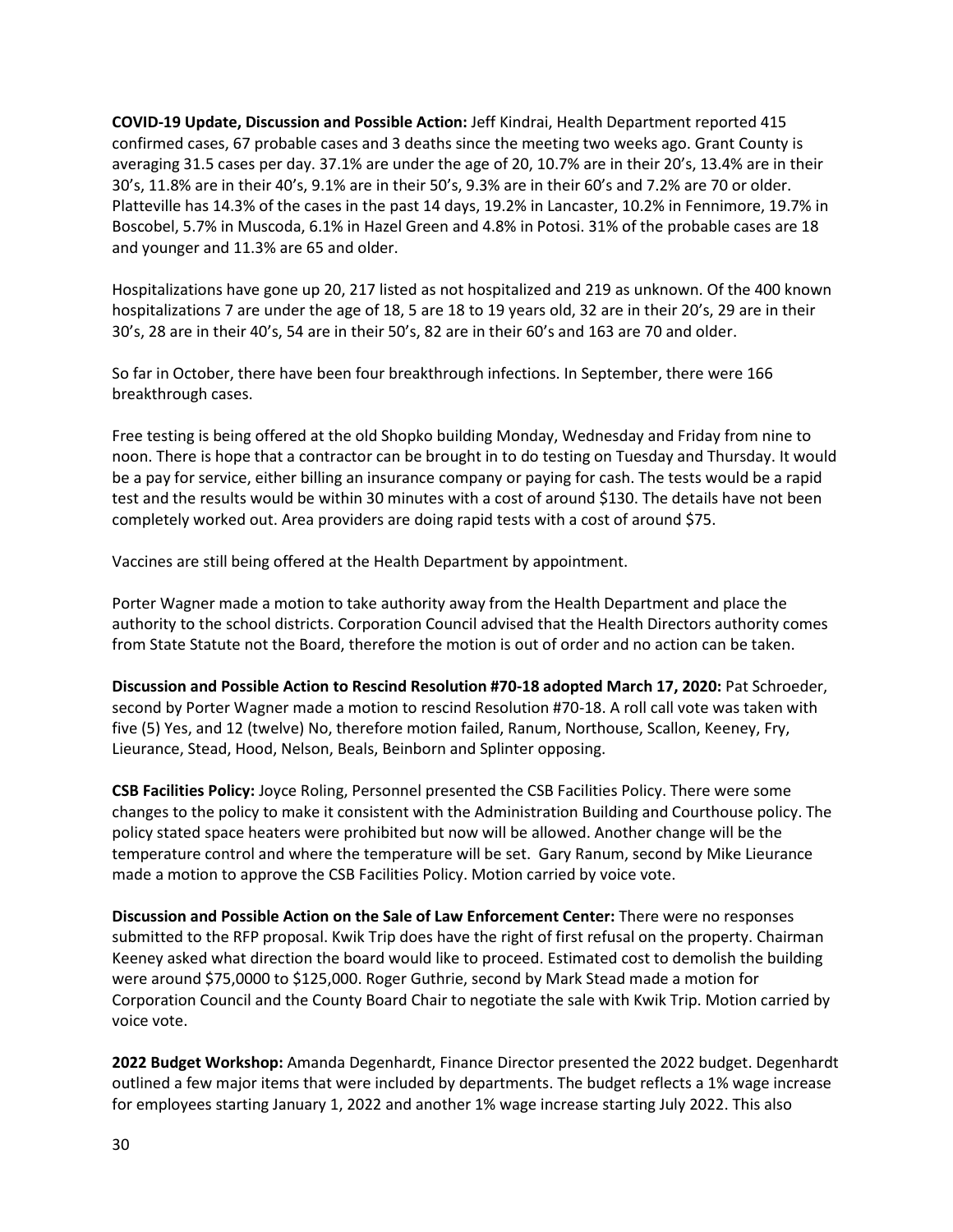reflects an increase in the wage schedule for January 1, 2022 which drops the bottom two levels of the wage schedule and adds two to the top. The change was requested by multiple departments to assist with employee retention and recruitment. There is a 6.5% increase in health insurance premiums. There is also a change to the County's contribution to the single plan health insurance participants. Changing the County portion to 15% from 5% to match other plans. There is also in increase in HRA contribution charged to each department to maintain sufficient fund balance. There is an estimated 5% increase in worker's compensation. There is a decrease of 0.25% in general retirement rates and increase for protective of 0.25% in 2022. Estimated 1% increase in sales tax revenue over projected 2021 receipts and requested use of sales tax revenue carryover of \$300,000. There is also an increase in shared revenue of \$16,000 and increase of computer aid of \$30. Departments expect to lapse \$114,000 at the end of 2021. Departments also requested to use \$200,000 from the farm fund which leaves approximately \$80,000. Hospice carryover was utilized in the amount of \$250,000 and \$125,000 from the Highway Department capital outlay building account. The mileage reimbursement rate was changed to match the state rate instead of the federal rate due to funding source reimbursement concerns. There were also many capital projects that were removed from the budget. The 2022 budget still has a shortfall of \$448,000. Gary Ranum, second by John Patcle made a motion to refer the budget back to the Executive Committee for further discussion. Motion carried by voice vote.

**Dog Claims:** Pat Schroeder, second by Greg Fry made a motion to approve two outstanding invoices to Grant County Humane Society in the total of \$310. Motion carried by voice vote.

## **Committee Reports:**

Administrative – Chairman Keeney advised the committee discussed the Grant County Storage Facility, the Veteran Services Office relocating to the vacated IT space and the redistricting plan. The committee also agreed to make Shane Drinkwater the project manager for the fiber optic project.

Ag/Extension – Pat Schroeder advised there was no update from the Ag/Extension Committee. Aging and Disability Resource Center of Southwest Wisconsin-Grant County – Dale Hood advised there was no update from the ADRC Committee.

Board of Health – Carol Beals advised the committee discussed COVID, filling open position and hiring bonuses.

Conservation, Sanitation and Zoning Department – Mark Stead advised that CSZ director is working with Corporation Council regarding permit and citation issues. Bill Kletecka is the new Soil Conservationist. Criminal Justice Coordinating Council-CJCC – Gary Ranum reported that CJCC discussed sending out a survey. Approved the appointment of two new members.

Economic, Tourism and Resource – John Beinborn advised that the next meeting will be in Lancaster on October 27, 2021.

Executive – Gary Ranum advised the committee discussed the budget and upgrading of building policies. Hidden Valley – Robert Scallon advised that Hidden Valley had a few bad years but is doing well now. Highway/DMATS – Donald Splinter advised that County Z has been paved. There is a possibility that some striping of the roads may be completed.

Land Information Council – Chairman Keeney advised the Land Information Council has elected Lynda Schweikert as the Land Information Officer. The Council is also working on updating the plan to submit to peers throughout the State before final submission.

Law Enforcement/Emergency Management – Roger Guthrie advised the next meeting is Monday. Local Emergency Planning Committee (LEPC) – Chairman Keeney advised the committee met a few weeks ago to look over the plans that needed to be submitted to WEM.

Orchard Manor/County Farm – Donald Splinter advised Orchard Manor is having staff shortages. Social Services Board – John Beinborn advised the committee will meet Wednesday.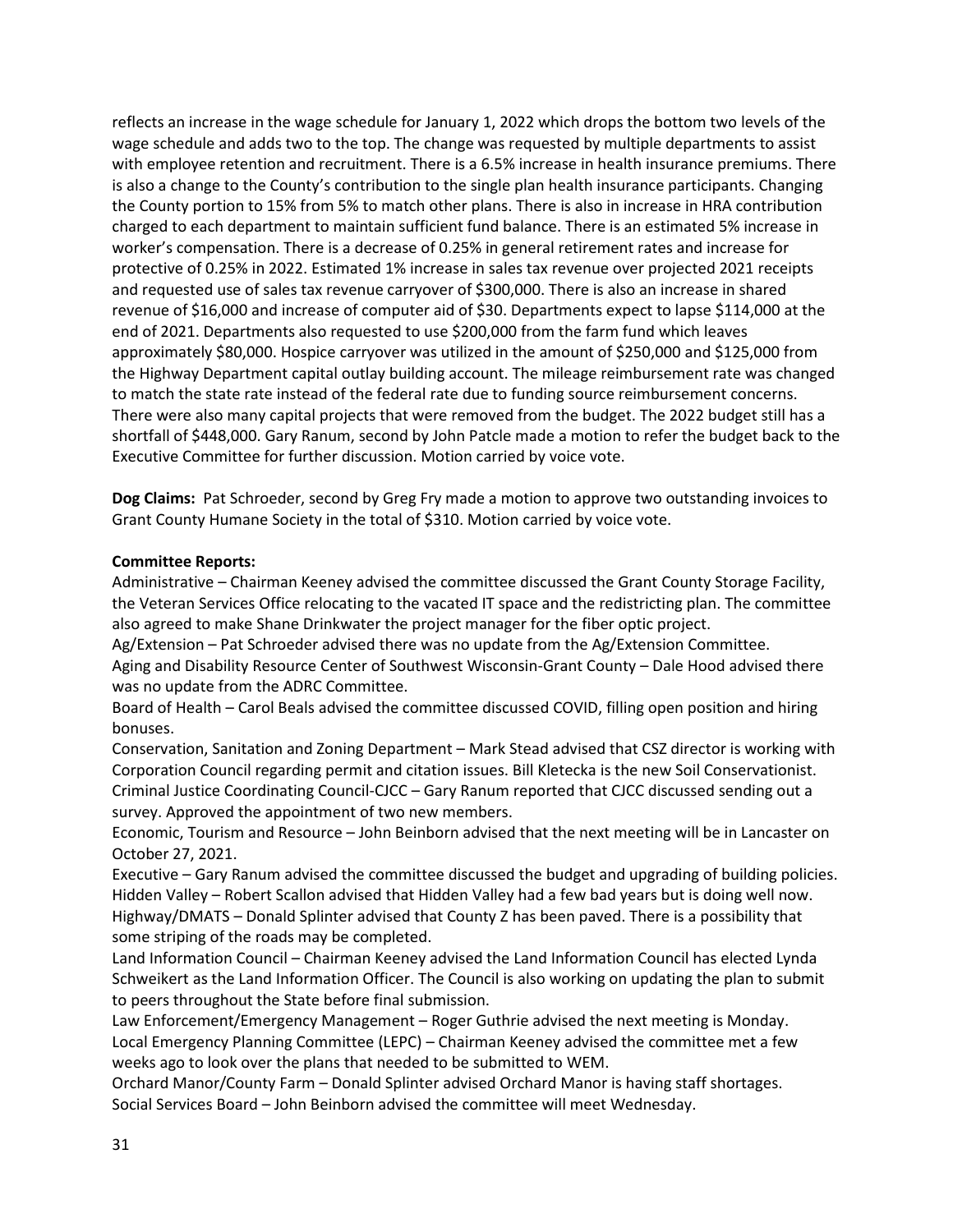Southwest Community Action Program (SWCAP) – Carol Beals advised SWCAP will meet again on the  $4<sup>th</sup>$ Thursday.

Unified Community Services Board of Directors (UCS) – Gary Ranum advised that the budget was discussed and possibly changing the location of where the meetings will take place. Veterans – Lester Jantzen advised the committee is pleased to be moving into a bigger office space. Wisconsin River Rail Transit Commission – Mike Lieurance advised the next meeting will be in Waunakee.

**Recess until 1:00 p.m. for Public Hearing:** John Patcle, second by Mark Stead made a motion to recess until 1:00 p.m. for public hearing. Motion carried by voice vote.

**Convene to Public Hearing on Tentative Supervisory District Plan:** Chairman Keeney called the public hearing to order at 1:00 p.m.

**Reconvene to County Board Meeting:** Porter Wagner, second by Don Splinter made a motion to reconvene to County Board meeting. Motion carried by voice vote.

**Discussion and Possible Action on Tentative Supervisory District Plan:** Pat Schroeder, second by Gary Northouse made a motion to move forward with the version that was forwarded from the Administrative Committee. Motion carried by voice vote.

**Adjournment:** John Beinborn, second by Lester Jantzen made a motion to adjourn the meeting pursuant to the next County Board meeting on November 9, 2021 at 10:00 a.m.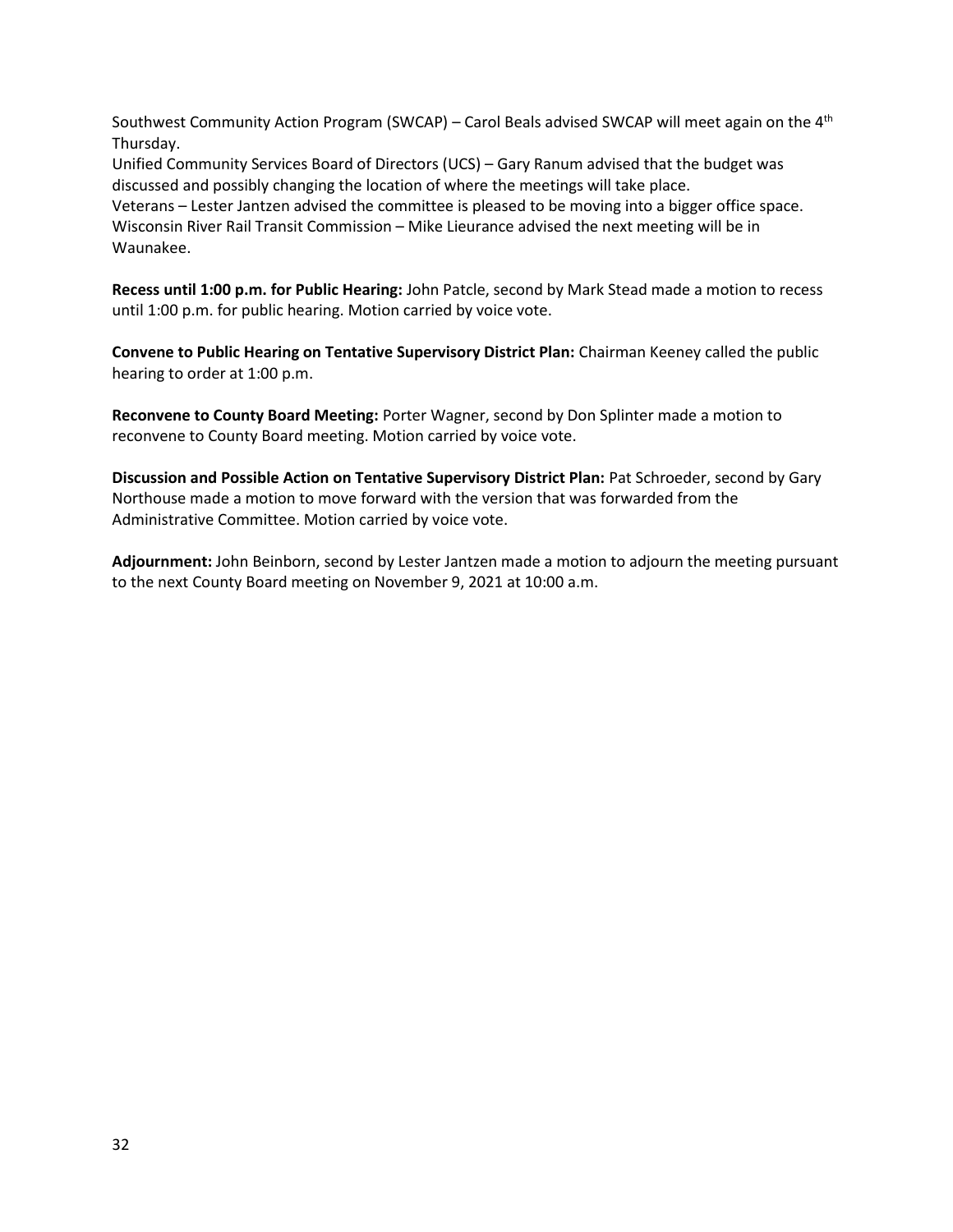Grant County Board of Supervisors November 9, 2021 Administration Building 111 S. Jefferson St. Room 264 Lancaster, WI 53813

The Grant County Board of Supervisors meeting was called to order at 10:00 a.m. by Chairman Robert Keeney. The Pledge of Allegiance was recited. Chairman Keeney asked the County Clerk, Tonya White to verify that the meeting was held in compliance with open meeting law. White verified the meeting was posted at the Grant County Administration Building, Grant County Courthouse and on the county website.

Roll Call was taken with sixteen (16) members present in the room: Gary Ranum, Gary Northouse, Robert Keeney, Roger Guthrie, John Patcle, Greg Fry, Pat Schroeder, Mike Lieurance, Mark Stead, Dale Hood, Dwight Nelson, Carol Beals, Lester Jantzen, John Beinborn, Don Splinter and Porter Wagner. Bob Scallon was absent.

**Agenda:** Chairman Keeney asked the board for approval of the agenda. John Patcle, second by John Beinborn made a motion to approve the agenda. Motion carried by voice vote.

**Minutes:** Mark Stead, second by Don Splinter made a motion to approve the minutes from October 5, 2021 with one correction. Motion carried by voice vote.

**Communications:** Chairman Keeney explained that the Board will be using the roll call tablet system for voting to speed up the process of the meeting.

There are two public hearings during the meeting. The public hearings will be to take action on the budget and redistricting.

The Phase 3 Communications Project continues to work toward land acquisition for the Preston Road site, Muscoda site and Boscobel site. Conduit is in the ground from Muscoda south on County Road G. Next it will be bored on Cass Hollow Road and Preston Road. Conduit has also been bored through Stitzer. In the next week the work will begin from Muscoda to Boscobel. Conduit is also in the ground for Platteville and the south loop back to CSB. As the contractor has time, they will blow the fiber that is on hand into the conduit.

Open Meeting is upgrading the roll call system, so in the future we will upgrade to the latest version of Open Meeting.

Chairman Keeney and Corporation Council have been involved with the opioid litigation. It has come to the action stage. In December there will be an action item in front of the Board.

**Employee Recognition(s):** Chairman Keeney recognized Deb Noel for her 48 years of service to Orchard Manor.

**Appointment(s):** None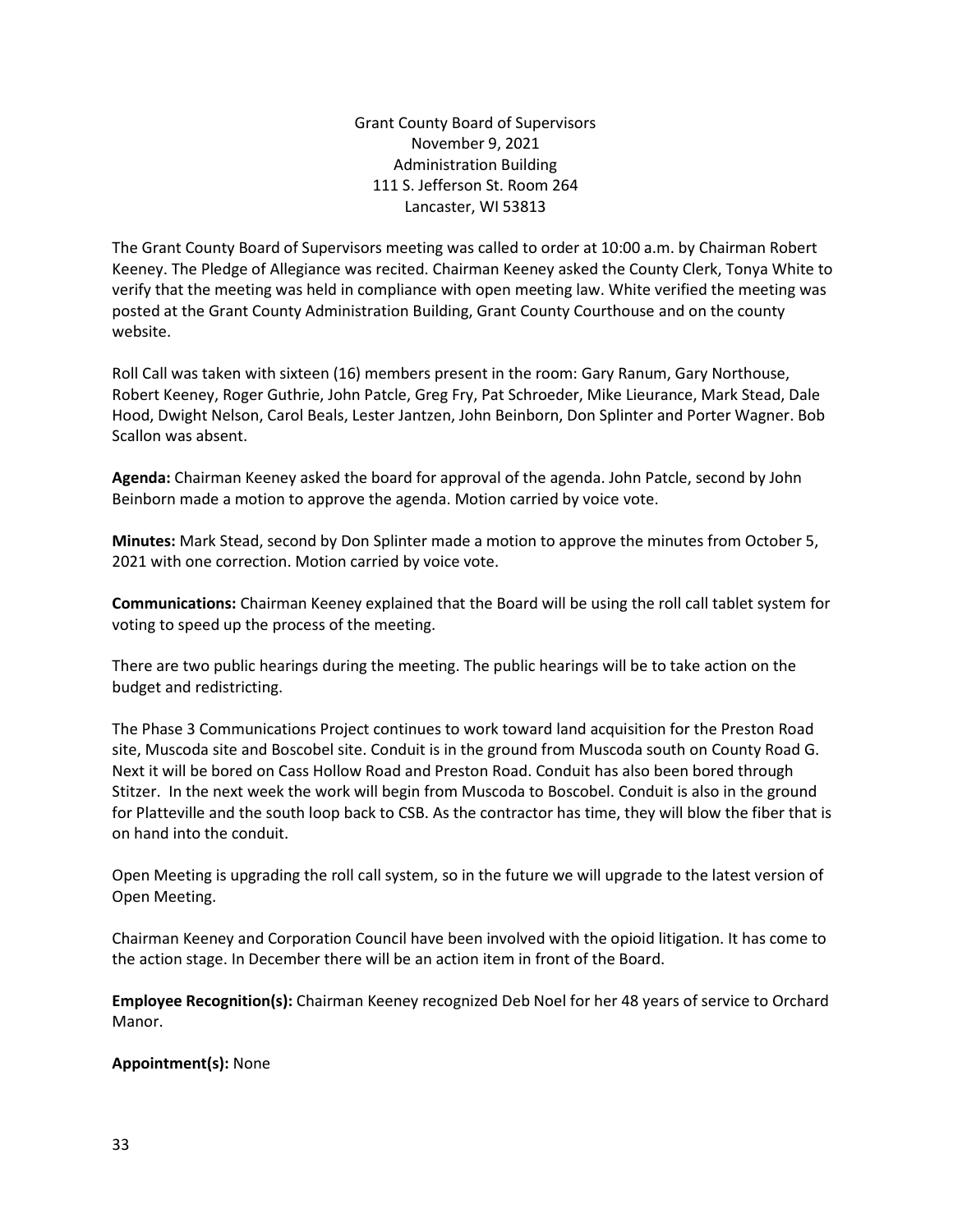**Grants:** Jeff Kindrai, Health Department presented the DOT Child Passenger Safety Seat Grant to the Board. Carol Beals, second by Greg Fry made a motion to approve the grant application. Motion carried by voice vote.

Fred Naatz, Social Services presented the 2022 Targeted Safety Support Funds to the Board. John Beinborn, second by Greg Fry made a motion to approve the grant application. Motion carried by voice vote.

Fred Naatz, Social Services presented the Adult Protective Services Funding to the Board. Don Splinter, second by Lester Jantzen made a motion to approve the application. Motion carried by voice vote.

**581<sup>st</sup> Zoning Amendment:** Justin Johnson presented the 581<sup>st</sup> Zoning Amendment filed by Addison Family LLC, Town of Wingville; Jace Properties LLC, Town of Jamestown; Joy Obriecht, Town of Jamestown; Tim and Carol Hinderman, Town of Jamestown and Koeller Dairy Real Estate Holdings LLC, Town of South Lancaster. Mark Stead, second by Pat Schroeder made a motion to approve the resolution. Motion carried by voice vote.

**Discussion and Possible Action on CDBG-CLOSE Southwest Opportunity Center Adult Daycare Facility Project:** Ron Brisbois presented the three bids that were opened Monday. Midwest Builders Inc. bid \$122,265.00, Tricon Construction Group bid \$168,000.00 and EPIC Construction bid \$141,608.00. The project is within the funding that is available under the Close Program. John Beinborn, second by Porter Wagner made a motion to accept the bid of Midwest Builders Inc. of \$122,265 and to award that using CDBG-CLOSE funding that is available. A roll call vote was taken with sixteen (16) Yes, and one (1) Absent therefore motion passed.

**Discussion and Possible Action on the Sale of Law Enforcement Center:** Chairman Keeney does not have anything to take action on at this meeting. Corporation Council and Chairman Keeney met with Kwik Trip and discussed the offer to purchase. One concern is the tower that is on the property. Some of the logistics of having the tower removed have been worked out. Action on an offer may need to be taken at the December meeting.

**Discussion and Possible Action for purchase of Multi-Factor Authentication software for the County:** Chairman Keeney turned the meeting over to Shane Drinkwater. Drinkwater advised that Grant County's insurance carrier notified the County that in order to retain Cyber Security Insurance for next year, the County needed to implement multi-factor authentication (MFA). The cost associated with getting the MFA up and running by the end of the year is \$10,626.27. This includes the needed license upgrade and tokens. Gary Ranum, second by Porter Wagner made a motion to move forward with the out of budget spending allowing the IT Department to spend up to \$10,626.27 for multi-factor authentication. A roll call vote was taken with sixteen (16) Yes, and one (1) Absent therefore motion carried.

**COVID-19 Update:** Jeff Kindrai, Health Department reported 753 confirmed cases, 103 probable cases and 10 deaths since the October meeting. Grant County is averaging 14.3 cases per day. 30% are 18 and younger, 15% are 65 and older, 31.5% are under the age of 20, 15% are in their 20's, 14.5% are in their 30's, 10% are in their 40's, 9% are in their 50's, 9.5% are in their 60's and 10 % are 70 or older.

Probable cases are averaging 4 per day. 23.2% are 18 and younger, 16.1% are 65 and older and 62.5% are in their 20's or younger.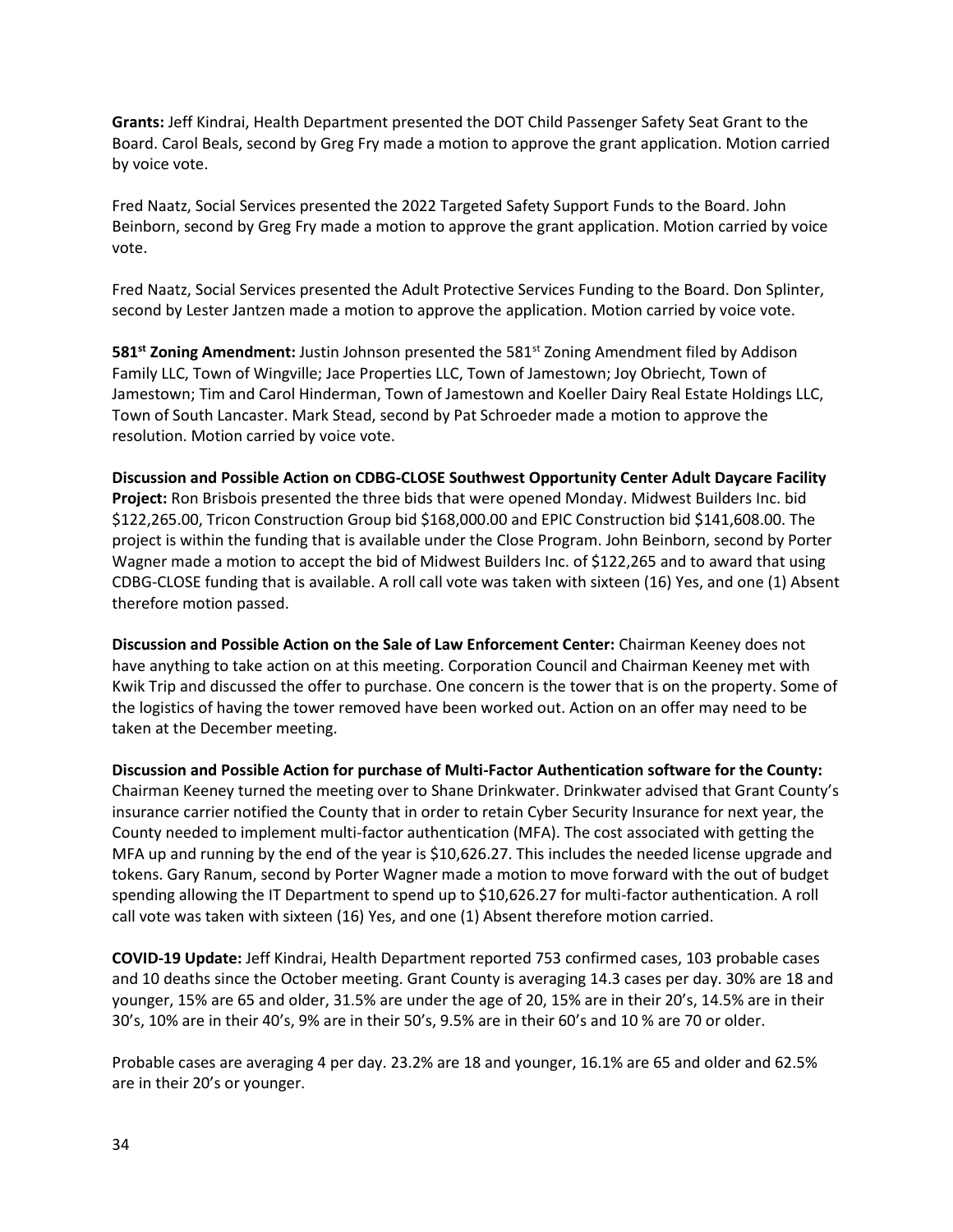Since the meeting in October there have been 50 hospitalizations. There were no hospitalizations in individuals 18 and younger and 18 to 19 year olds. Most of the hospitalizations were 70 and older.

So far in November there have been 22 confirmed and probable breakthrough cases ranging from 136 to 279 days after completing the series. 82% were over 200 days. In October there were 150 total ranging from 23 to 266 days. 97% were over 100 days out and 48% were over 200 days from being fully vaccinated.

Testing is being offered at the former Shopko building Monday, Wednesday and Fridays from 9 a.m. to Noon. There is a contract that is under review to expand testing for Tuesday, Thursday, Saturday and Sunday. That contract would offer rapid testing for a fee. The Health Department is encouraging schools to get rapid testing and PCR testing to help facilitate early release from quarantine and possibly a test to stay program in the future.

All three vaccines are available at the Health Department and at the former Shopko building by appointment. Contact the Health Department for appointments.

**Convene to Public Hearing for 2022 Budget:** John Patcle, second by Mike Lieurance made a motion to convene to public hearing regarding the 2022 budget. Motion carried by voice vote.

Chairman Keeney turned the meeting over to Amanda Degenhardt, Finance Director. Amanda Degenhardt presented the proposed 2022 budget for Grant County. In revenue sources, 59% come from program revenue, 25% from tax levy, 8% from sales tax and the remaining 8% percent will be shared revenue, fund balance, sales tax carryover and investment earnings.

The total budget expense is \$52,206,695.00 which includes a wage increase of 1% on January 1, 2022 and 1% on July 3, 2022. The budget also includes a wage schedule change which adds two steps to the top of the schedule and drops off the bottom two steps. Health insurance premiums were increased by 6.5% and there was a need to increase the HRA contributions. Retirement contributions decreased for general employees by a quarter of a percent but increase a quarter percent for protective employees. There is a change in mileage rate proposed. Grant County currently pays the federal rate. The proposal is to change to the State rate to comply with funding issues for grants that are received. Worker's Compensation has increase by about 5%.

**Reconvene to County Board Meeting:** John Patcle, second by Porter Wagner made a motion to reconvene to the Grant County Board of Supervisors meeting. Motion carried by voice vote.

**Adoption of the 2022 Budget:** Gary Ranum, second by Gary Northouse made a motion to adopt the 2022 budget. A roll call vote was taken with sixteen (16) Yes, one (1) Absent, therefore motion carried.

**Resolution Regarding General Tax Levy:** Amanda Degenhardt, Finance presented the Resolution Regarding the General Tax Levy. Gary Northouse, second by John Beinborn made a motion to approve the resolution regarding the general tax levy. A roll call vote was taken with sixteen (16) Yes, one (1) Absent, therefore motion carried.

**Resolution Establishing Non-Represented Wages and Modifying Schedule for 2022**: Chairman Keeney presented the resolution. Gary Ranum, second by Mike Lieurance made a motion to approve the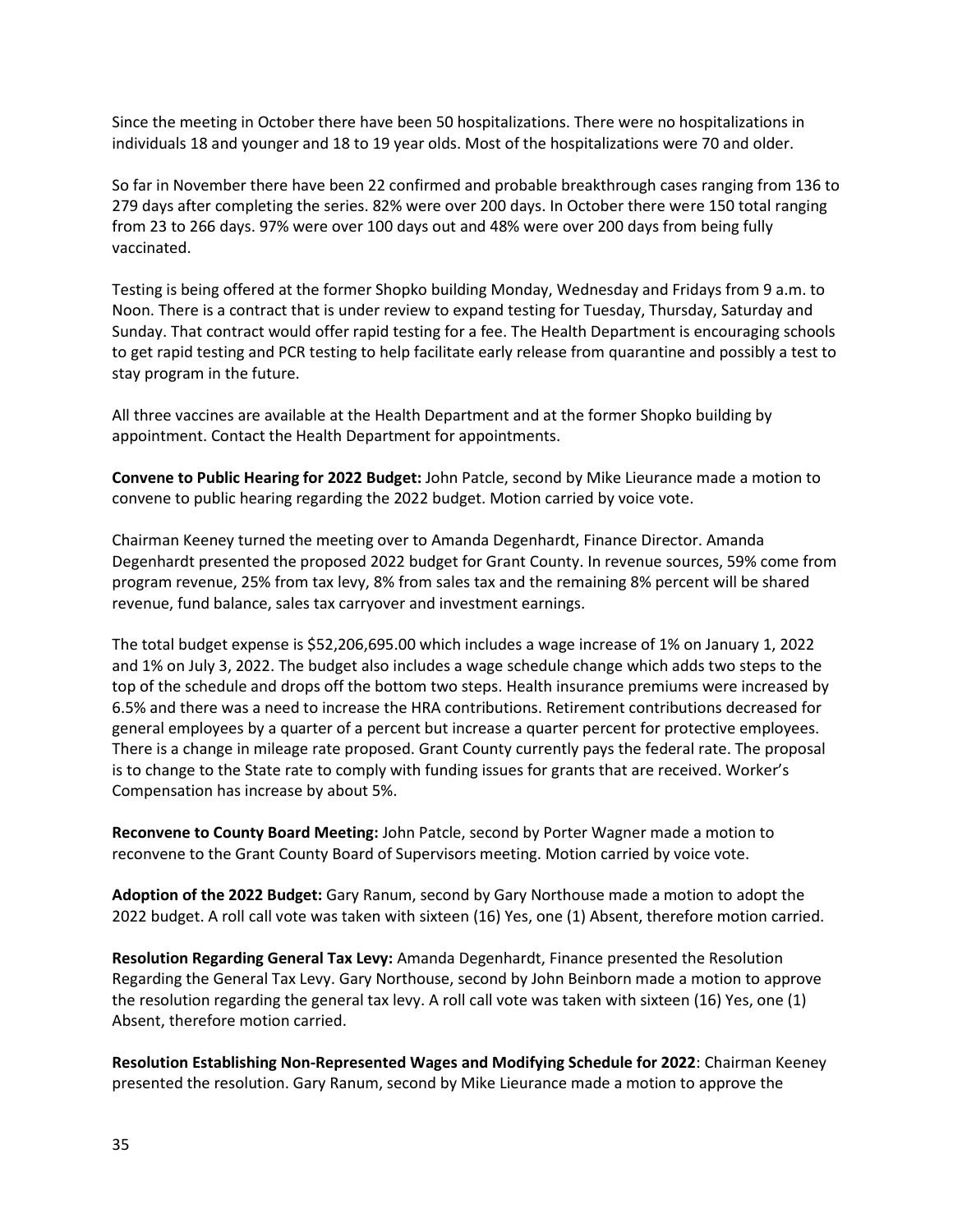Resolution Establishing Non-Represented Wages and Modifying Schedule for 2022. A roll call vote was taken with sixteen (16) Yes, one (1) Absent, therefore motion carried.

**Resolution Establishing County Board Chair Salary for 2022:** Amanda Degenhardt, Finance presented the resolution. Mike Lieurance, second by Dwight Nelson made a motion to approve the Resolution Establishing the County Board Chair Salary for 2022. A roll call vote was taken with twelve (12) Yes, one (1) Abstain (Keeney), three (3) No (Fry, Schroeder and Hood) and one (1) Absent, therefore motion carried.

**Resolution Regarding Mileage Reimbursement:** Amanda Degenhardt, Finance presented the resolution. Lester Jantzen, second by John Beinborn made a motion to approve the Resolution Regarding Mileage Reimbursement. A roll call vote was taken with sixteen (16) Yes, one (1) Absent, therefore motion carried.

**Discussion and Possible Action on Travel and Expense Reimbursement Policy Revision**: Chairman Keeney presented the policy revision. Gary Northouse, second by Don Splinter made a motion to approve the policy revision. Motion carried by voice vote.

**Resolution Authorizing the County Treasurer to Settle in full the General Taxes for the Tax Roll Year 2021, collectable in 2022:** Carrie Eastlick, Treasurer presented the resolution. Don Splinter, second by Dwight Nelson made a motion to approve the Resolution Authorizing the County Treasurer to Settle in full the General Taxes for the Tax Roll Year 2021, collectable in 2022. A roll call vote was taken with sixteen (16) Yes, one (1) Absent, therefore motion carried.

**Resolution Regarding the Investment of County Funds:** Carrie Eastlick, Treasurer presented the resolution. Lester Jantzen, second by Gary Ranum made a motion to approve the Resolution Regarding the Investment of County Funds. A roll call vote was taken with sixteen (16) Yes, one (1) Absent, therefore motion carried.

**Resolution Regarding County Orders:** Carrie Eastlick, Treasurer presented the resolution. Gary Northouse, second by Mike Lieurance made a motion to approve the resolution regarding county orders. A roll call vote was taken with sixteen (16) Yes, one (1) Absent, therefore motion carried.

**Resolution Relating to Aging & Disability Resource Center 85.20 (State Aid) and 5311 (Federal Aid) to provide subsidized taxi transportation service to residents of Grant and Iowa Counties:** Lori Reid, ADRC presented the resolution. Lester Jantzen, second by Dale Hood made a motion to approve Resolution Relating to Aging & Disability Resource Center 85.20 (State Aid) and 5311 (Federal Aid) to provide subsidized taxi transportation service to residents of Grant and Iowa Counties. A roll call vote was taken with sixteen (16) Yes, one (1) Absent, therefore motion carried.

**Resolution Relating to Aging & Disabilities Resource Center 85.21 assisting in providing specialized transportation service to elderly and disabled:** Lori Reid, ADRC presented the resolution. Dale Hood, second by Porter Wagner made a motion to approve Resolution Relating to Aging & Disabilities Resource Center 85.21 assisting in providing specialized transportation service to elderly and disabled. A roll call vote was taken with sixteen (16) Yes, one (1) Absent, therefore motion carried.

**Resolution Regarding County Construction & Maintenance During the Calendar Year 2022:** Jon Knautz, Highway Department presented the resolution. Mark Stead, second by John Patcle made a motion to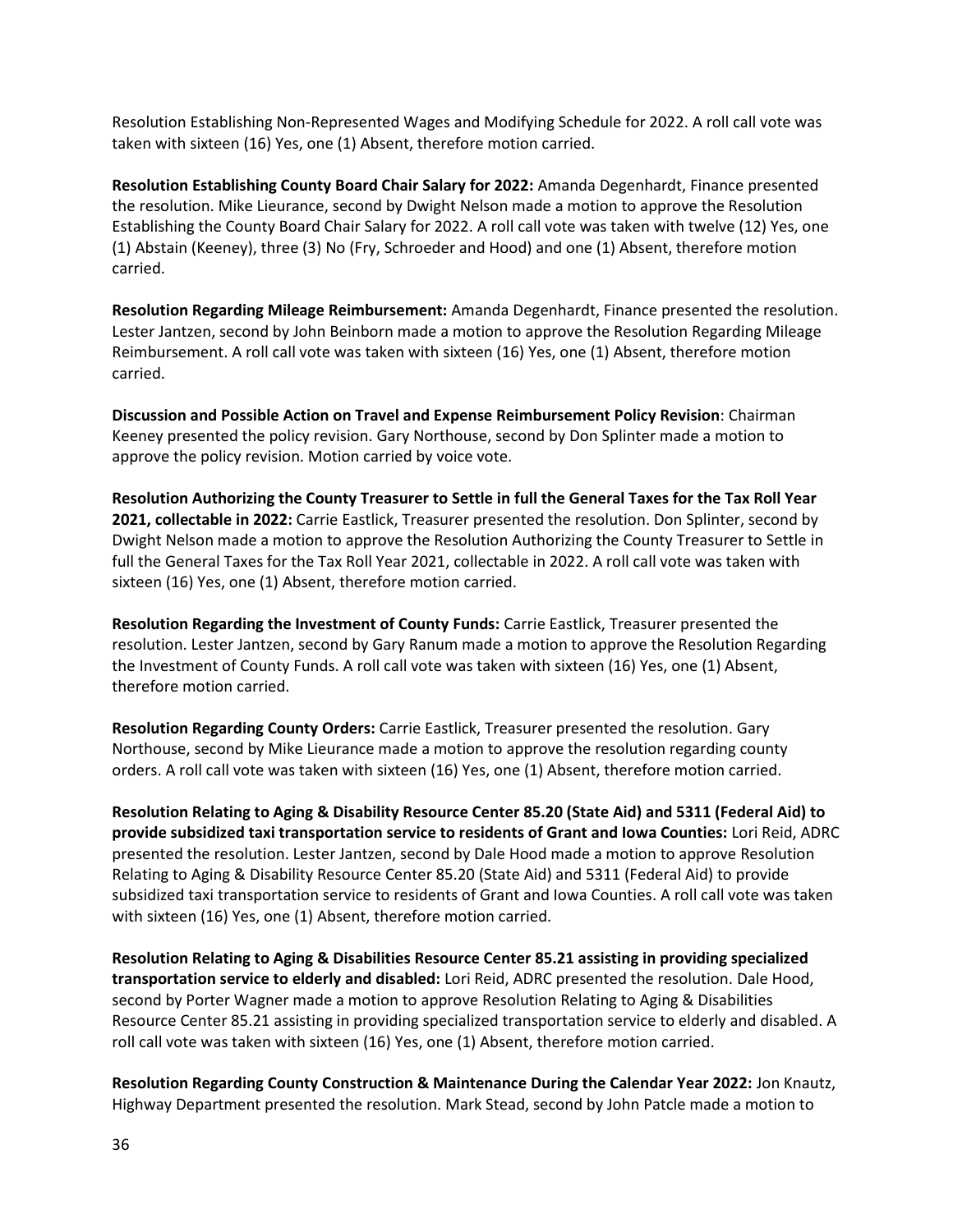approve the Resolution Regarding County Construction & Maintenance During the Calendar Year 2022. A roll call vote was taken with sixteen (16) Yes, one (1) Absent, therefore motion carried.

**Resolution Regarding County Aid Bridge Construction:** Jon Knautz, Highway Department presented the resolution. John Patcle, second by Lester Jantzen made a motion to approve Resolution Regarding County Aid Bridge Construction. A roll call vote was taken with sixteen (16) Yes, one (1) Absent, therefore motion carried.

**Resolution Regarding County Road Aid – Towns:** John Patcle, second by Don Splinter made a motion to approve Resolution Regarding County Road Aid – Towns. A roll call was taken with sixteen (16) Yes, one (1) Absent, therefore motion carried.

**Resolution Regarding County Road Aid – Villages:** Lester Jantzen, second by Porter Wagner made a motion to approve Resolution Regarding County Road Aid – Villages. A roll call vote was taken with fifteen (15) Yes, one (1) Abstain (Keeney), one (1) Absent, therefore motion carried.

**Resolution Regarding County Road Aid – Cities:** Mark Stead, second by John Beinborn made a motion to approve Resolution Regarding County Road Aid – Cities. A roll call vote was taken with sixteen (16) Yes, one (1) Absent, therefore motion carried.

**Dog Claim(s):** Pat Schroeder, second by Greg Fry made a motion to approve two outstanding invoices to Grant County Humane Society in the total of \$310. Motion carried by voice vote. The contract for the Grant County Humane Society concludes the end of this year, so there will need to be negotiations on a contract.

## **Committee Reports:**

Administrative – Chairman Keeney advised the committee did not meet.

Ag & Extension – Pat Schroeder advised they would be meeting in January to discuss the 2022 Fair. Aging & Disability Resource Center of Southwest Wisconsin – Dale Hood advised there was a vacancy on the committee that has been filled.

Board of Health – Carol Beals advised the committee discussed COVID, applying for the DOT grant and temporary pay.

Conservation Sanitation and Zoning Department – Mark Stead advised that the Director is working with IT to upgrade the computers and DATCP has advised that Grant County has been allocated \$123,295.00 towards staff and support and \$64,500.00 towards cost sharing.

Criminal Justice Coordinating Council – Gary Ranum advised they did not meet.

Economic, Tourism and Resource – John Beinborn advised the annual meeting and election of officers will be held in December.

Executive – Gary Ranum advised that the committee discussed filling vacant positions, giving temporary pay and the resolutions discussed today.

Hidden Valley – Robert Scallon was absent.

Highway/DMATS – Don Splinter advised the county crews have been preparing for winter and have an open position.

Orchard Manor/Farm – Don Splinter advised that the committee meets this week.

Land Information Council – Lynda Schweikert advised the council has been working on the Land Information Plan and grant application.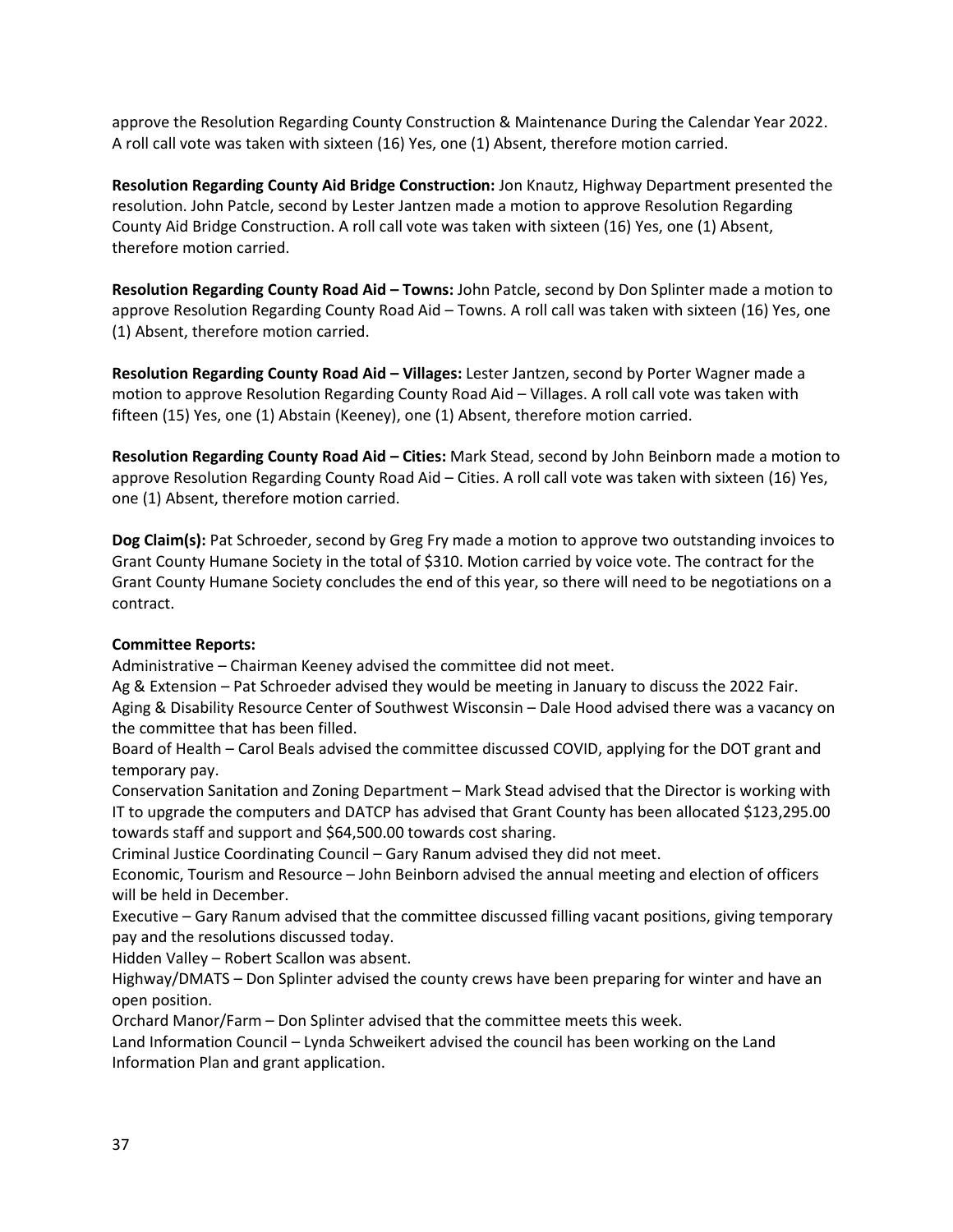Law Enforcement & Emergency Management – John Beinborn advised EM will have an open position, FEMA will be reimbursing the County. For the Sheriff's Office, the Chief Deputy has announced his retirement.

Local Emergency Planning Committee – The committee did not meet.

Social Services Board – John Beinborn advised there is no update.

Southwest Community Services Board of Directors – Carol Beals advised the vaccine project has moved from Grant County to Richland County.

Unified Community Services Board of Directors – Gary Ranum advised they received a report on the 2020 financial audit and reviewed some bylaws.

Veterans – Lester Jantzen advised the office has been busy and is enjoying the new space.

Wisconsin River Rail Transit Commission – Mike Lieurance advised the river rail is doing maintenance on the tracks and replacing several of the older bridges.

**Convene to Public Hearing on the Final Supervisory District Plan:** John Patcle, second by Pat Schroeder made a motion to convene to public hearing on the final supervisory district plan. Motion carried by voice vote.

**Reconvene to County Board Meeting:** Pat Schroeder, second by John Beinborn made a motion to close the public hearing and reconvene to the County Board. Motion carried by voice vote.

**Discussion and Possible Action on Final Supervisory District Plan:** Pat Schroeder, second by Gary Northouse made a motion to approve the tentative plan as the final supervisory district plan. A roll call vote was taken with sixteen (16) Yes, one (1) Absent, therefore motion carried.

**Discussion and Possible Action to Amend Ordinance #61 to Adopt County Supervisory District Plan for Grant County:** Tonya White, County Clerk explained that the ordinance describes the new supervisory districts. Pat Schroeder, second by Gary Northouse made a motion to approve and amend ordinance 61 to adopt the Grant County Supervisory District Plan. A roll call vote was taken with sixteen (16) Yes, one (1) Absent, therefore motion carried.

**Adjournment:** Mark Stead, second by Lester Jantzen made a motion to adjourn pursuant to the next County Board meeting on December 21, 2021 at 10:00 a.m. Motion carried by voice vote.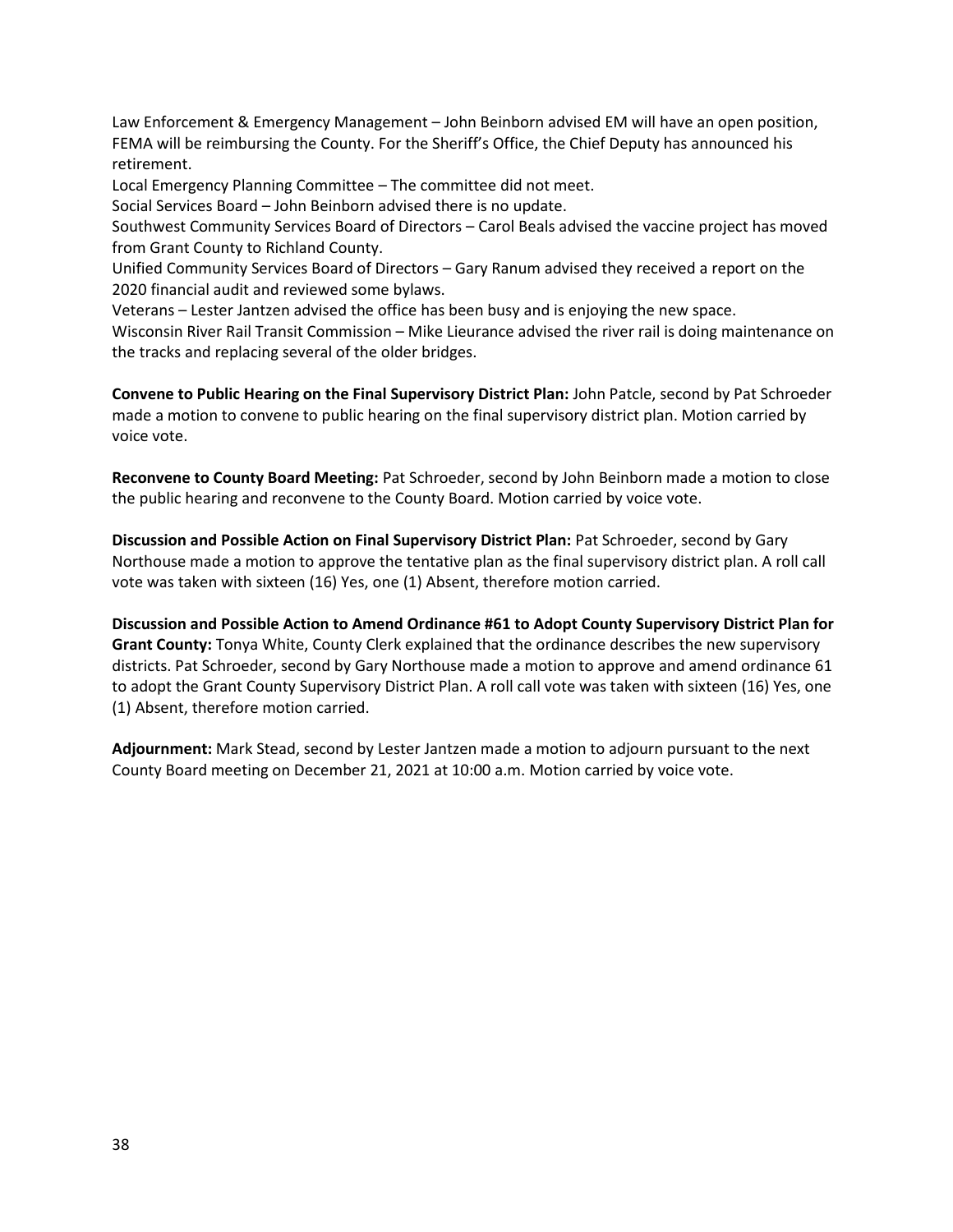Grant County Board of Supervisors December 21, 2021 Administration Building 111 S. Jefferson Street, Room 264 Lancaster, WI 53813

The Grant County Board of Supervisors meeting was called to order at 10:00 a.m. by Chairman Robert Keeney. The Pledge of Allegiance was recited. Chairman Keeney asked the County Clerk, Tonya White to verify that the meeting was held in compliance with open meeting law. White verified the meeting was posted at the Grant County Administration Building, Grant County Courthouse and on the county website.

Roll call was taken with seventeen (17) members present in the room: Gary Ranum, Gary Northouse, Robert Scallon, Robert Keeney, Roger Guthrie, John Patcle, Greg Fry, Pat Schroeder, Mike Lieurance, Mark Stead, Dale Hood, Dwight Nelson, Carol Beals, Lester Jantzen, John Beinborn, Don Splinter and Porter Wagner.

**Agenda:** Chairman Keeney asked the board for approval of the amended agenda. John Patcle, second by Don Splinter made a motion to approve the amended agenda. Motion carried by voice vote.

**Minutes:** Mark Stead, second by Porter Wagner made a motion to approve the minutes from the November 9, 2021 meeting with two corrections. Motion carried by voice vote.

**Discussion and Possible Action on Opioid Settlement Agreement:** Chairman Keeney turned the meeting over to Attorney Phillips to give an overview of the settlement. Grant County was one of 71 counties to authorize the filing of a lawsuit in 2017. Since then, there have been thousands of other local governments join the action. The lawsuit was consolidated into the Multi District Litigation proceeding and with consolidation the case was divided into three segment; manufacturer's segment, distributor's segment and pharmacy segment. In Wisconsin, legislation was adopted this past summer that states the state of Wisconsin will be split 70% to the local governments that litigated in Wisconsin and 30% to the state. The allocation amount is \$1.4 million dollars. The amount is paid out over time depending on the defendant.

- Opioid Litigation Q & A with Attorney Andy Phillips: Jeff Lockhart, UCS explained how the settlement will be used. Jeff discussed that the settlement may be used for treatment activities and prevention activities.
- Resolution No. 51-20, Authorizing Grant County to Enter Into the Settlement Agreements with McKesson Corporation, Cardinal Health, Inc., AmerisourceBergen Corporation, Johnson & Johnson, Janssen Pharmaceuticals, Inc., Ortho-McNeil-Janssen Pharmaceuticals, Inc., and Janssen Pharmaceuitca, Inc., Agree to the Terms of the MOU Allocating Settlement Proceeds, and Authorize Entry Into the MOU with the Attorney General: Carol Beals, second by John Beinborn made a motion to authorize Grant County to enter into the settlement agreement. Motion carried by voice vote.
- Settlement Participation Form "Distributor Settlement": Carol Beals, second by Don Splinter made a motion to enter into the distributor settlement. A roll call vote was taken with seventeen (17) Yes, therefore motion carried.
- Settlement Participation Form "Janssen Settlement": Roger Guthrie, second by Mike Lieurance made a motion to enter into the settlement participation form Janssen settlement. A roll call vote was taken with seventeen (17) Yes, therefore motion carried.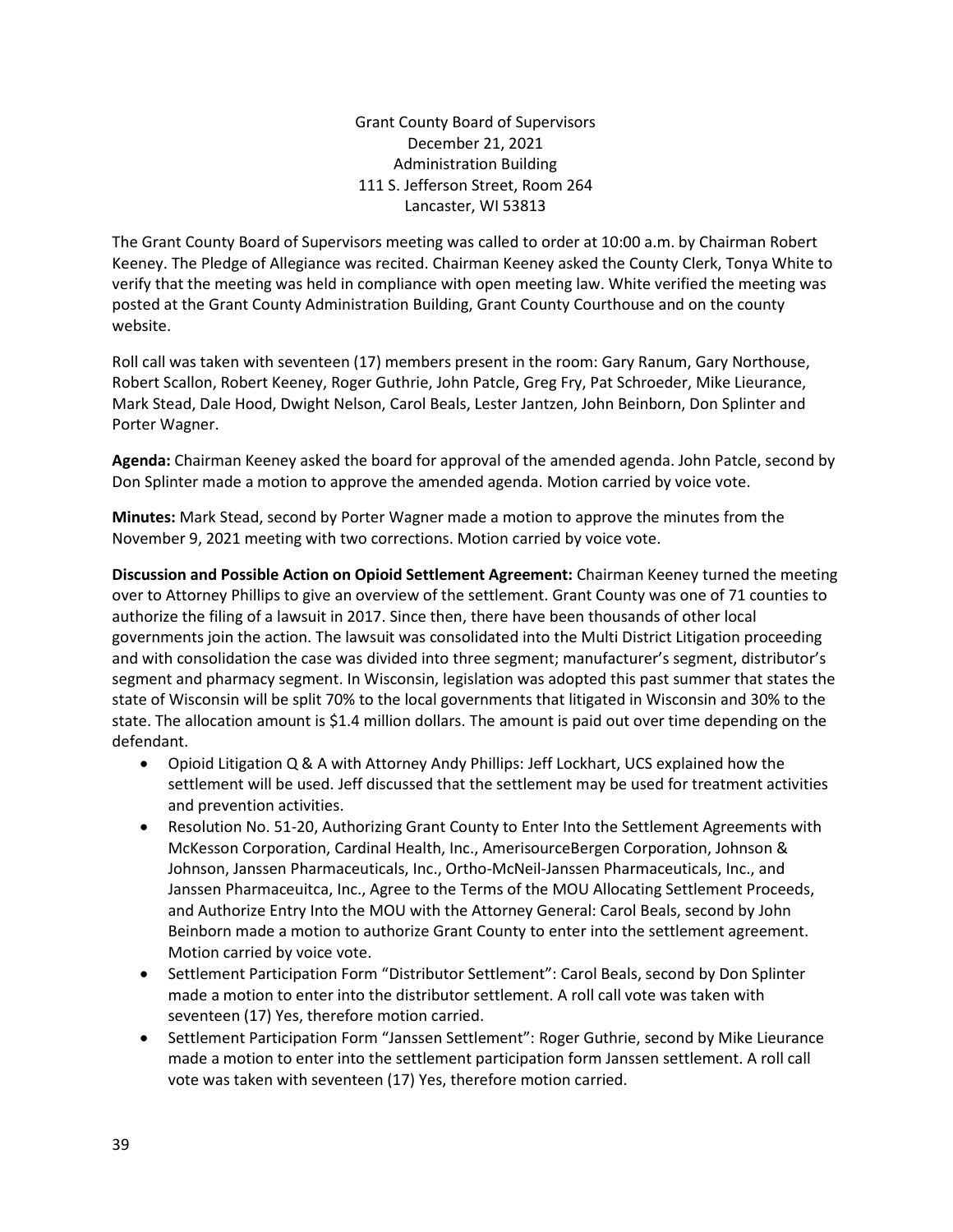- Wisconsin State-Local Government Memorandum of Understanding: Pat Schroeder, second by Mark Stead made the motion to accept the Wisconsin State-Local Government Memorandum of Understanding. Motion carried by voice vote.
- Wisconsin Local Government Memorandum of Understanding: Gary Ranum, second by Porter Wagner made the motion to accept the Wisconsin Local Government Memorandum of Understanding. Motion carried by voice vote.

**Communications:** Grant County Economic Development will be moving into two offices in the Youth and Ag Building.

Wisconsin DNR did approve the use of DNR property for snowmobile trails in Grant County.

Muscoda is applying for an EDA Grant to expand the industrial park. Chairman Keeney will be sending a letter of support in favor of that project.

An extension has been signed to co-locate in the Welcome Center south of Kieler.

**Employee Recognition(s):** Chairman Keeney presented Don Parkins with a certificate for his 32 years of service to the Sheriff's Office.

**Appointment(s):** Gary Ranum, second by Gary Northouse made a motion to appoint Ashley Dickman to CJCC. Motion carried by voice vote.

Robert Scallon, second by Dwight Nelson made a motion to approve Krogen's Do It Best Store as DNR Fire Warden. Motion carried by voice vote.

**Grants:** Amy Olson, Fair Manager presented the Tourism Capital Grant offered through the Department of Administration to the Board. Porter Wagner, second by Roger Guthrie made a motion to approve the grant application. Motion carried by voice vote.

Sheriff Dreckman presented a donation that was given to the Badger State Sheriff's Association for protective gear in the amount of \$30,000. Porter Wagner, second by Mark Stead made a motion to accept the donation from Badger State Sheriff's Association for protective gear for deputies. Motion carried by voice vote.

Lynda Schweikert presented the 2022 Wisconsin Land Information Plan Grant. Dwight Nelson, second by Lester Jantzen made a motion to approve the grant application. Motion carried by voice vote.

**Discussion and Possible Action on 2022-2024 Grant County Land Information Plan:** Lynda Schweikert presented the Land Information Plan to the Board. Pat Schroeder, second by Porter Wagner made a motion to approve the plan and submit to the State. Motion carried by voice vote.

**Discussion and Possible Action on CSZD Out of Budget Spending Request – Replacement of CSZD County Computers and Monitors:** Lynda Schweikert presented the out of budget spending for County computers. The cost would include laptops, docking stations and larger monitors. CSZD does have \$3000 in the budget to apply toward the cost, so the remaining balance needed from the general fund would be around \$9820 depending on current prices. Greg Fry, second by Robert Scallon made a motion to approve the out of budget spending request from the general fund in the amount of \$9820 depending on current costs for replacement of CSZD County computers and monitors. A roll call vote was taken with seventeen (17) Yes, therefore motion carried.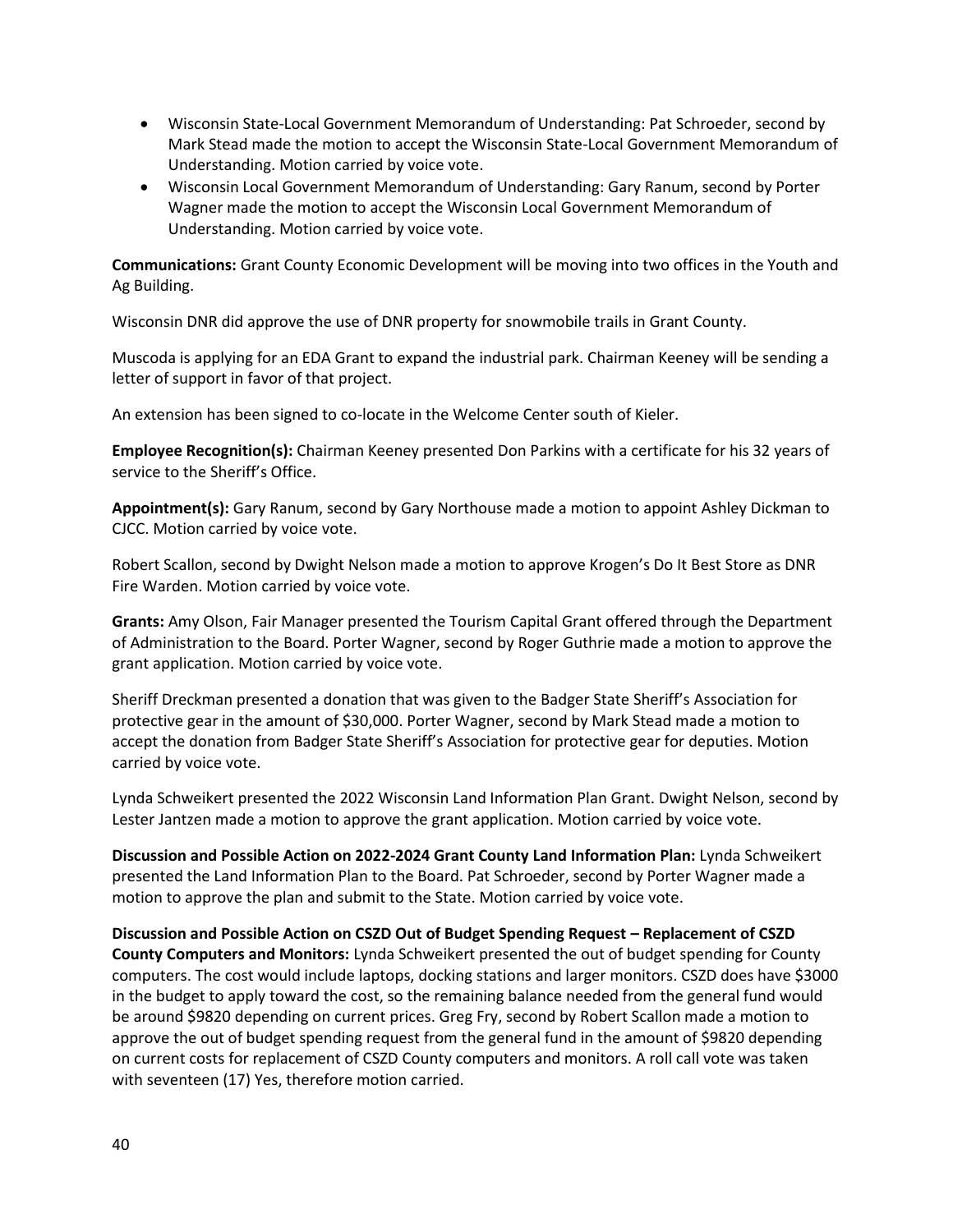**Discussion and Possible Action on Funding for Treatment Court due to change in TAD Grant:** Kristin Schier presented the TAD Grant change. Grant County was awarded \$119,572 which is \$25,491 less than what was submitted. The approval of the 2022 CJCC Coordinator was \$4791 so that can be applied toward the shortfall leaving around \$20,000. Kristin is estimating that there will be \$8,757 carryover from 2021 treatment courts that can be applied to the shortfall which leaves around \$12,000. Gary Ranum, second by Porter Wagner made a motion to allow use of general fund to cover treatment court budget through the first quarter of 2022 not to exceed \$5500 without further County Board action. A roll vote was taken with seventeen (17) Yes, therefore motion carried.

**RACOM Presentation on Phase 3 Radio Project:** Chairman Keeney turned the meeting over to representatives from RACOM. The radio system will have five voice channels and fire paging. Coverage, out of date equipment and safety were the primary reasons for the new system. There is no redundancy built into the current system and parts have been purchased off e-bay. The next phase of the radio project will include four tower site locations prep, which will take around seven to nine months to complete. One tower site will need to be in Iowa to give the best coverage and each tower site will be an acre or less. The complete project will take three years in seven different phases. The cost will be \$8.727 million.

**Discussion and Possible action on Initial Resolution Authorizing Promissory Note(s) for Public Safety Communications System Enhancement not to exceed \$11,000,000:** Roger Guthrie, second by Porter Wagner made a motion to approve the promissory note(s). A roll call vote was taken with seventeen (17) Yes, therefore motion carried.

**Discussion and Possible Action on Public Safety Communications – Phase 3 System Purchase Agreement with RACOM Corporation:** Chairman Keeney explained that Corporation Council, Sheriff Dreckman, Finance Director, IT Director and himself have reviewed the contract presented by RACOM. There are a few minor discrepancies that need to be addressed but the changes can be worked out. Porter Wagner, second by Roger Guthrie made a motion to move forward and enter into a purchase agreement with RACOM Corporation over Phase 3 Public Safety Communications. A roll call vote was taken with seventeen (17) Yes, therefore motion carried.

**Discussion and Possible Action of Designation of Project Manager(s) for Communications System/Fiber Optic Loop:** The Law Enforcement Committee discussed having co-project managers of Shane Drinkwater and Sheriff Dreckman for the radio system and fiber optic loop project. Porter Wagner, second by Pat Schroeder made a motion to appoint Shane Drinkwater, Sheriff Dreckman or their designees as co-project managers for the communications/fiber optic loop. Motion carried by voice vote.

**COVID-19 Update, Discussion and Possible Action:** Jeff Kindrai, Health Department reported that the current case average is 34.9 cases per day. There have been eight deaths, 1234 confirmed cases and 149 probable cases since the November meeting. Grant County is averaging 34.9 cases. 11% of the cases are 65 and older and 29.2% of the cases are 18 and younger. Probable cases are down to 2.6 cases per day. 29.7% of the probable cases are 18 and younger, 2.7% are 65 and older and 75% are in their 20's or younger. With hospitalizations on the rise, hospitals are reporting difficulties with staffing and transporting patients to ICU beds.

Testing is being offered at the former Shopko building Monday, Tuesday and Friday from 9 a.m. to Noon. The National Guard will not be assisting with testing after January 7, 2022. The contract with a private contractor is almost complete and they will be able to expand the testing.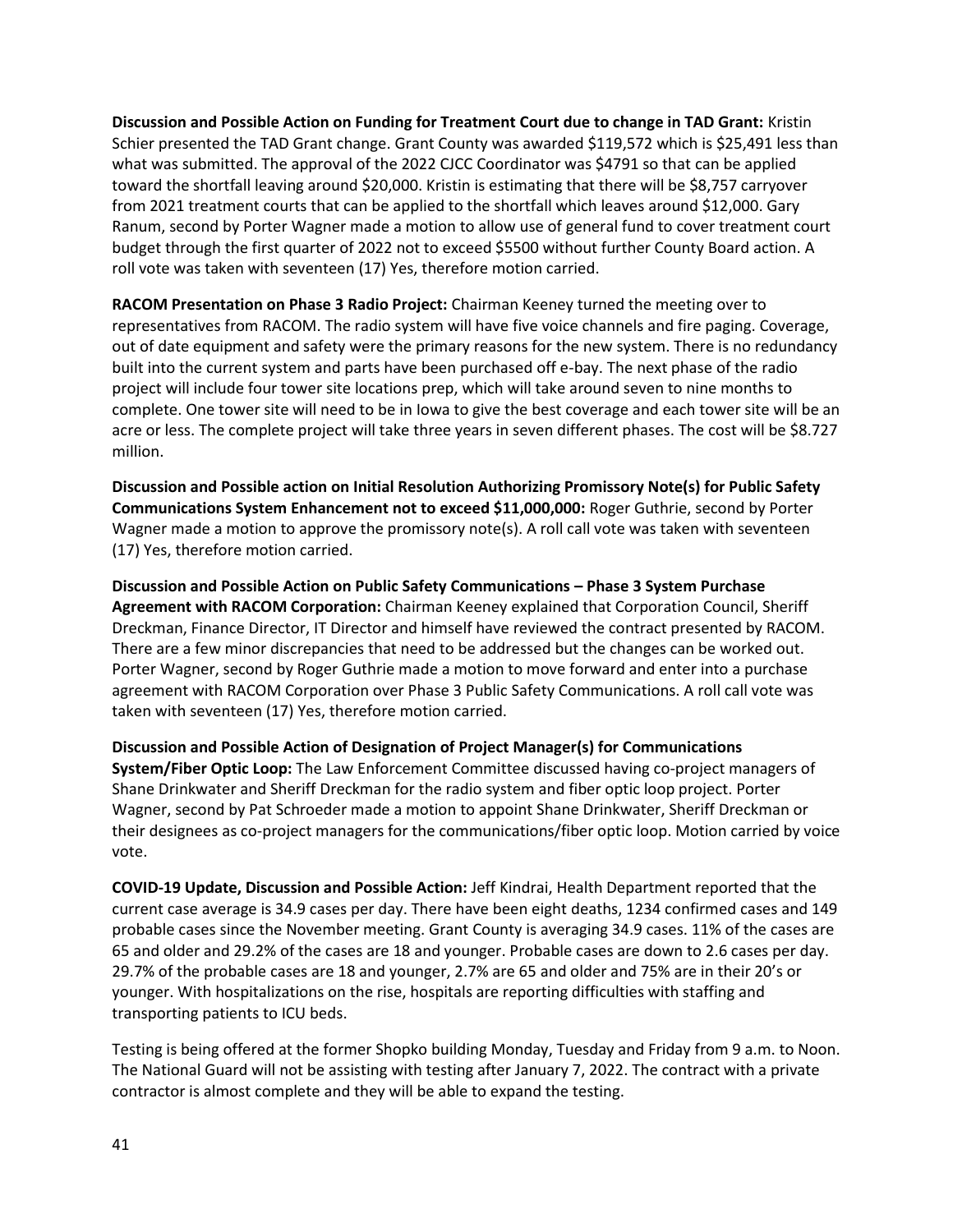All three vaccines are available at the Health Department by appointment and Royce Hall on the UW Platteville campus starting January 13, 2022.

**Discussion and Possible Action on Easement and Property Sale to WI DOT:** The WI DOT would like to purchase a little over 0.3 of an acre behind guardrail on the west side of the Highway 129 intersection and also have a temporary limited easement driveway near Larry's Welding. Roger Guthrie, second by Porter Wagner made a motion to approve the easement and property sale to WI DOT in the amount of \$1000. A roll call vote was taken with seventeen (17) Yes, therefore motion carried.

**Discussion and Possible Action on the sale of former Law Enforcement Center:** The offer to purchase from Kwik Trip will be for the entire jail building, the parking lot to the northeast corner and the small parking lot between Grant County property and Rita Turner's house. The offer is for \$125,000. Kwik Trip also made a contingency to allow up to \$10,000 for the tower removal. The tower has already been removed. Mark Stead, second by Robert Scallon made a motion to authorize the County Clerk to sign all documents relating to the offer to purchase for the former Law Enforcement Center with Kwik Trip Corporation. Motion carried by voice vote.

**Closeout on Community Services Building:** The remaining invoice for Wiederholt Enterprise for \$25,000 and Epic Construction for \$750 which covers Zimmerman Design who submitted reports to the DNR for the burial of the 52 building. Gary Northouse, second by Dwight Nelson made a motion to approve billing #34 for the closeout of the Community Services Building in the amount of \$25,750. A roll call vote was taken with seventeen (17) Yes, therefore motion carried.

**Discussion and Possible Action on Promoted or Transferred Employee policy revision:** Joyce Roling, Personnel Director presented the updated policy. Mike Lieurance, second by John Beinborn made a motion to approve the promoted or transferred employee policy revision. Motion carried by voice vote.

**Discussion and Possible Action on 2022 Grant County Humane Society Contract:** Chairman Keeney sent the proposed contract to the Humane Society. The Humane Society sent back a counter proposal with a change in fees. The Humane Society would like Grant County to set aside and budget for \$100,000 a year. The statute allows Grant County to appoint a pound. When a contract was entered into in 2017, the remaining funds were designated back to the pound which was the Humane Society. Carol Soden from the Humane Society Board explained that the board has some opportunities to hopefully build a facility. They are looking at how to build a budget for the facility. The Humane Society Board was not aware of the County budgeting process. Gary Ranum, second by Carol Beals made a motion to propose back to the Humane Society to sign a one-year contract at \$160 per dog, leaving the balance of the contract alone. Motion carried by voice vote.

**Dog Claim(s) Grant County Humane Society:** Pat Schroeder, second by Porter Wagner made a motion to approve one outstanding invoice to Grant County Humane Society in the amount of \$155. Motion carried by voice vote.

**Committee Reports:** Due to the length of the meeting Committee Reports were waived.

**Adjournment:** Lester Jantzen, second by John Beinborn made a motion to adjourn pursuant to the next County Board Meeting on January 18, 2022 at 10:00 a.m. Motion carried by voice vote.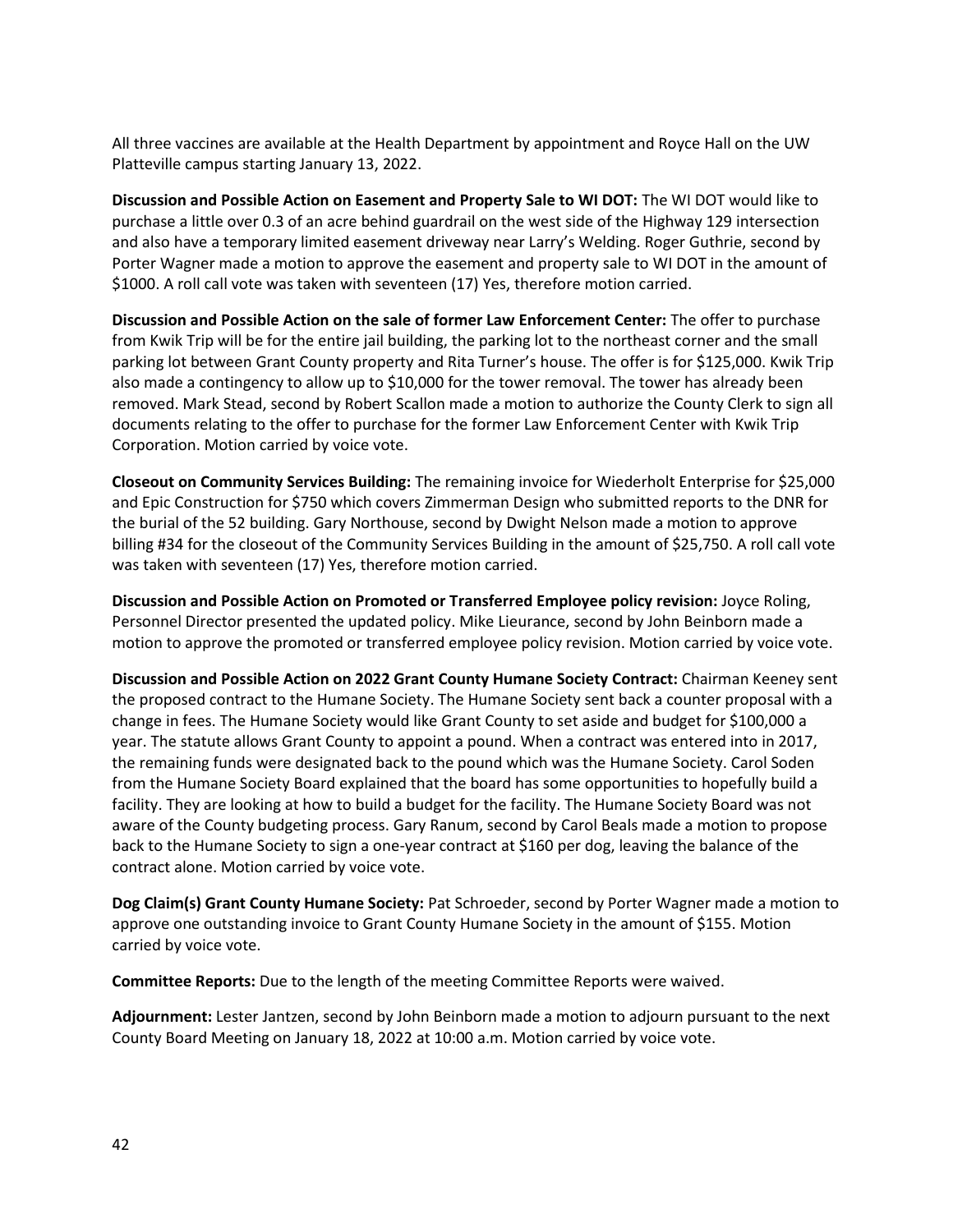Grant County Board of Supervisors February 15, 2022 Administration Building 111 S. Jefferson Street, Room 264 Lancaster, WI 53813

The Grant County Board of Supervisors meeting was called to order at 10:00 a.m. by Chairman Robert Keeney. The Pledge of Allegiance was recited. Chairman Keeney asked the County Clerk, Tonya White to verify that the meeting was held in compliance with open meeting law. White verified the meeting was posted at the Grant County Administration Building, Grant County Courthouse and on the county website.

Roll call was taken with thirteen (13) members present in the room: Carol Beals, John Beinborn, Roger Guthrie, Dale Hood, Lester Jantzen, Robert Keeney, Mike Lieurance, Dwight Nelson, John Patcle, Gary Ranum, Patrick Schroeder, Donald Splinter and Mark Stead. Present virtually one (1) member: Greg Fry. Gary Northouse, Robert Scallon and Porter Wagner asked to be excused.

**Agenda:** Chairman Keeney asked the board for approval of the agenda. Lester Jantzen, second by John Beinborn made a motion to approve the agenda. Motion carried by voice vote.

**Minutes:** Pat Schroeder, second by Gary Ranum made a motion to approve the minutes from the December 21, 2021 meeting. Motion carried by voice vote.

**Communications:** Chairman Keeney gave an update on the opioid litigation. J&J may frontload the payment but the balance could be from seven to nineteen years before paid out. WCA is working on an option to secure the payments. They do recommend that the board segregate those funds so they are used for opioid issues.

Shane Drinkwater gave an update on the fiber project. There are five crews finishing up the fiber installation. They are in the process of splicing where the two cables would meet. Spools of conduit are arriving and being housed at the Lippert site. Purchasing handholds is still an issue. Soon microfiber will be blown in along Highway 129 to complete the circuit.

Chairman Keeney gave an update on the towers and radio project. There are three landowners that have yet to sign the letter of intent. The Sheriff has been working on those projects. Preliminary plans have been done for the Platteville, Muscoda, Boscobel and Fennimore towers. Edge Engineering is working on surveying the other properties. The line of credit has been secured and the 20% down payment of the contract has been paid.

Chairman Keeney advised that Youth Government Day has been set up for April 13, 2022. Mike Lieurance has been the lead on setting up Government Day. Mike explained that this year there will be two stops instead of three for the morning session. The stops will be the Administration Building and the Community Services Building. In the afternoon, the students will be able to watch a trial.

**Employee Recognition(s):** Chairman Keeney recognized Jay Fitzgerald for his 30 years of service. Chairman Keeney recognized Mary Bailie for her 32 years of service. Chairman Keeney recognized Rita White for her 36 years of service.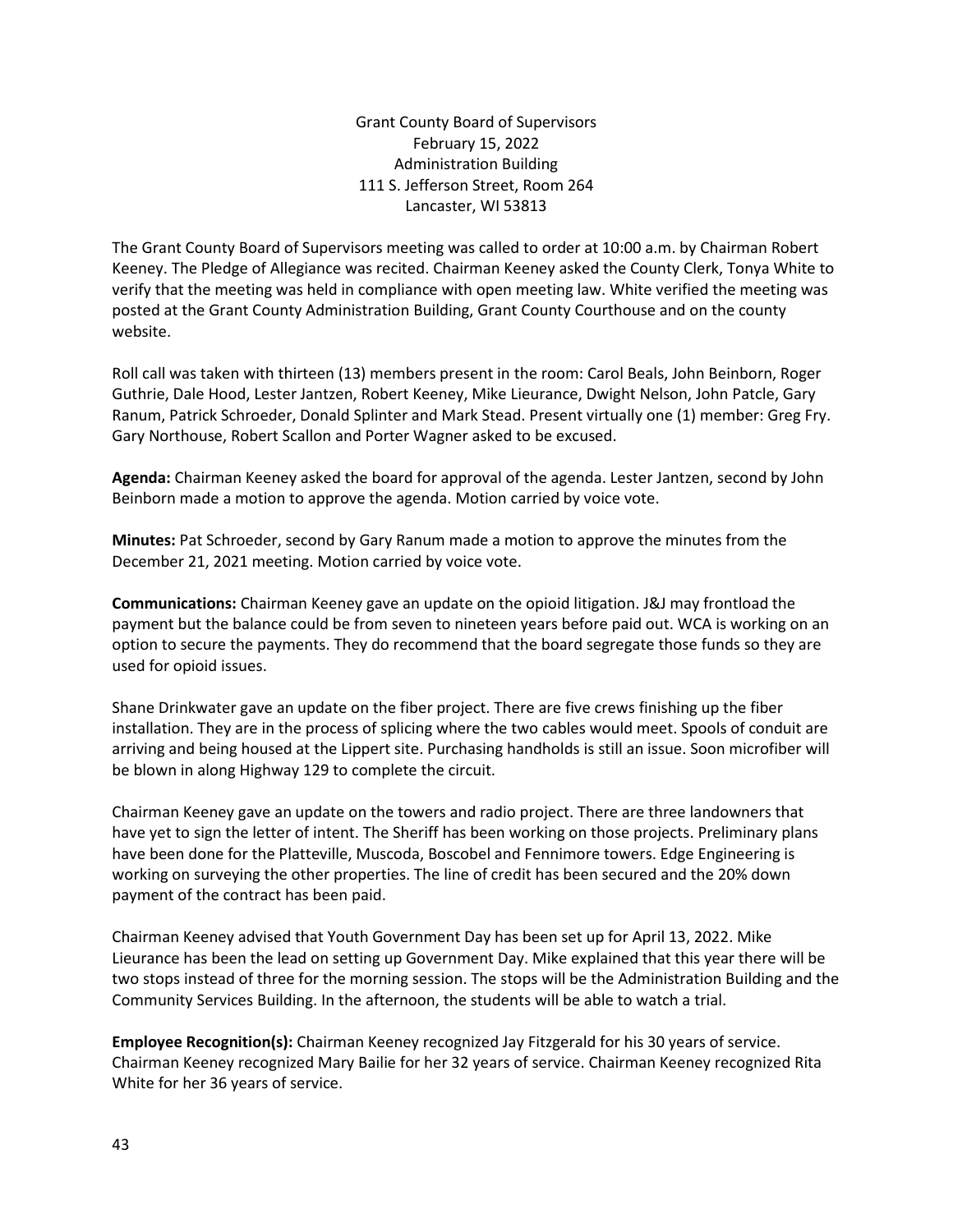**Appointment(s):** Carol Beals, second by Gary Ranum made a motion to appoint Jeff Lockhart as the Agency Director of Unified Community Services. Motion carried by voice vote.

Lester Jantzen, second by Mike Lieurance made a motion to appoint Dave Peterson to the Veteran's Service Commission. Motion carried by voice vote.

Gary Ranum, second by John Beinborn made a motion to reappoint Aaron Olson and Doctor Jacob Hiatt to CJCC. Motion carried by voice vote.

**Grant(s):** Carol Schwartz, Orchard Manor presented the West Bend Safe Resident Assistance Grant. Don Splinter, second by Roger Guthrie made a motion to approve the grant application. Motion carried by voice vote.

**COVID-19 Update, Discussion and Possible Action:** Jeff Kindrai, Health Department gave an update on COVID-19. There has been a decrease in cases. There have been 23.9 confirmed cases in the past 14 days. Of the cases, in the last 14 days, 4 were less than one-year-old and 13 were less than four-yearold. 65 and older has trended up a little bit in the last 14 days. Probable cases have decreased also. There have been 4.9 probable cases in the last 14 days. In 2022, there have been 35 hospitalizations so far. Over half the hospitalizations are under the age of 60.

Testing hours have expanded since the last Board meeting. COVID Clinic is a private contractor that is testing at the former Shopko building. Testing is now being done Monday through Saturday. Friday's clinic is run by Emergency Management. If an individual uses the COVID Clinic there is no fee if you have been exposed or are symptomatic. The COVID Clinic does have access to rapid testing but there will be a fee. The COVID Clinic does ask individuals to register online. UW-Platteville is also offering testing during the week. There are some pharmacies and schools offering testing as well.

50.9% of residents in Grant County have completed the series. Vaccinations for six-month-old to fouryear-old will be delayed until at least April. Vaccinations are available at the Health Department during the week days. The Health Department does prefer that individuals call ahead for availability. UW-Platteville has a vaccination clinic on Thursdays from 10 a.m. to 1 p.m. There are also some pharmacies, clinics and hospitals that are offering vaccinations.

**582nd Zoning Amendment:** Justin Johnson presented the 582nd Zoning Amendments filed by Hunter Peterson in Town of Watterstown, Trapper Brown in Town of Watterstown and Kruser Construction, LLC in Town of Jamestown. Pat Schroeder, second by Lester Jantzen made a motion to approve the 582 $^{\text{nd}}$ Zoning Amendment. Motion carried by voice vote with two negative votes.

**Amendment to Chapter 3 Section 3.02(6)(b) of the Grant County Comprehensive Zoning Ordinance:**  Justin Johnson presented the amendment to Chapter 3.02(6)(b). The amendment would apply to all zoned townships in Grant County. The amendment would require a conditional use permit going through the township first. That allows the township the ability to put conditions on the proposal and then forward to the CSZD Committee for public hearing. Pat Schroeder, second by Lester Jantzen made a motion to postpone the Amendment to the Comprehensive Zoning Ordinance until the March meeting. Motion carried by voice vote.

**Discussion and Possible Action on out of Budget spending for HR, Payroll, Timekeeping, and Financial Package Software:** Chairman Keeney turned the meeting over to Amanda Degenhardt, Shane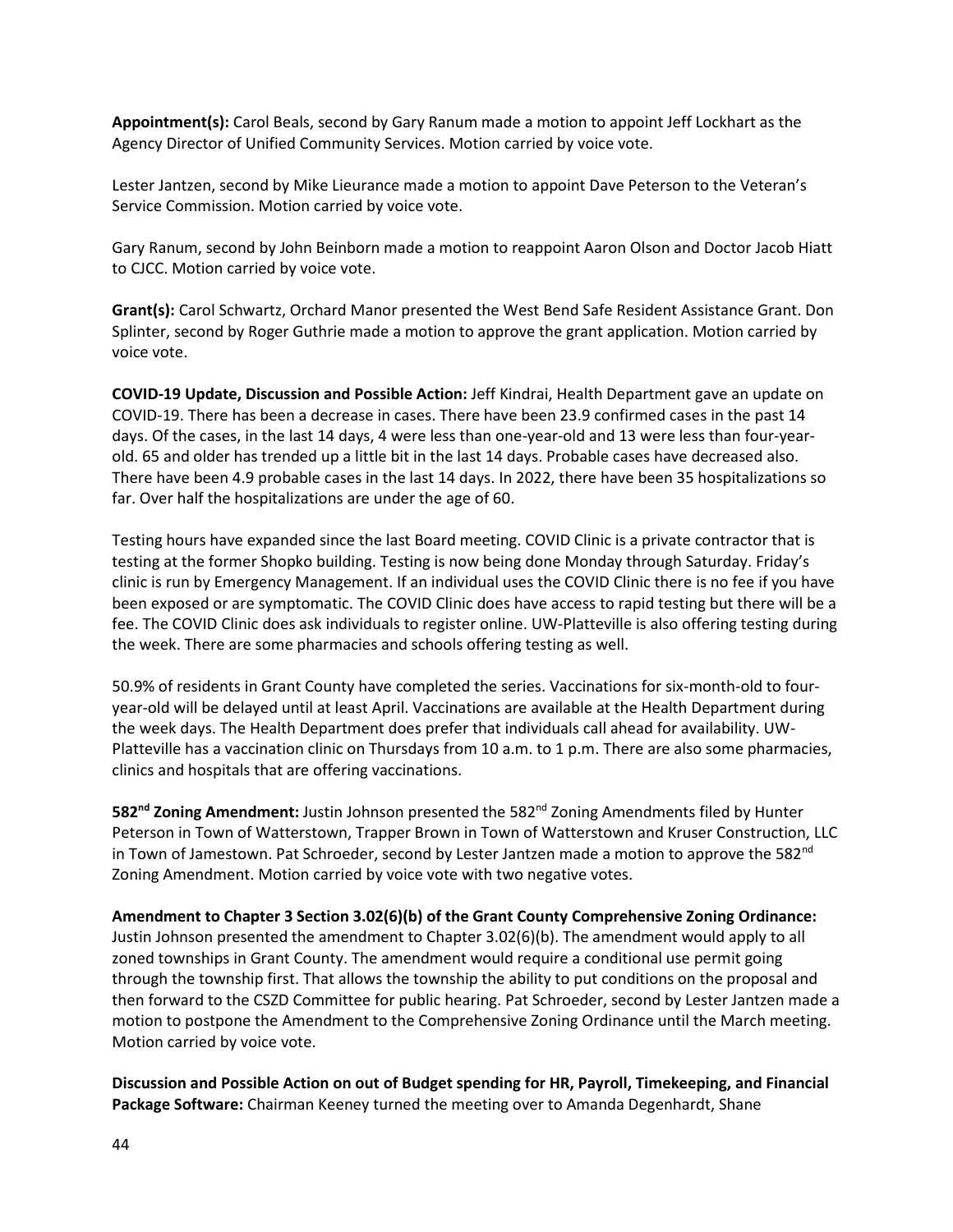Drinkwater and Joyce Roling who gave a presentation on the software. Pat Schroeder, second by Mark Stead made a motion to approve the purchase of the Tyler Munis HR/Payroll/Financial/Timekeeping package with the implementation cost of \$280,170 to be used with ARPA funds and out of budget spending for the first year at \$130,758. A roll call vote was taken with twelve (12) Yes, two (2) No (Fry and Hood) and three (3) excused, therefore motion carried.

**Discussion and Possible Action on out of Budget spending for Fiber Optic loop routers and transceivers using ARPA funding:** Chairman Keeney turned the meeting over to Shane Drinkwater who presented the request to purchase ten routers with the needed licenses, 52 optical 10 Gbps 40 Km Bidi optics and 28 copper 1 Gbps for a total of \$221,373. Mark Stead, second by Don Splinter made a motion to approve the out of budget spending for Fiber Optic loop routers and transceivers using ARPA funding in the amount of \$221,373. A roll call vote was taken with fourteen (14) Yes and three (3) Excused, therefore motion carried.

**Discussion and Possible Action on out of budget spending for a WiscNet Connection using ARPA funding:** Chairman Keeney turned the meeting over to Shane Drinkwater who presented the request for the WiscNet connection in Platteville. Gary Ranum, second by Mike Lieurance made a motion to approve the one-time cost of \$7,000 of ARPA funds for the WiscNet connection which includes the router and connection costs. A roll call vote was taken with fourteen (14) Yes and three (3) Excused, therefore motion carried.

**Discussion and Possible Action on the renewal, extension, and/or execution of a promissory note of the existing communications project line of credit of \$1,200,000 for an additional year to extend the maturity of the loan from March 24, 2022, to March 24, 2023, as a general obligation of the county:** This is the current line of credit with Royal Bank that was put into place to fund the first tower. In 2023, this will be rolled into a new line of credit with Royal Bank. Don Splinter, second by Roger Guthrie made a motion to approve the renewal, extension, and/or execution of a promissory note of the existing communications project line of credit of \$1,200,000 for an additional year to extend the maturity of the loan from March 24, 2022 to March 24, 2023 as a general obligation of the county. A roll call vote was taken with fourteen (14) Yes and three (3) Excused, therefore motion carried.

**Discussion and Possible Action on Resolution establishing Elected Official Salaries for 2023 through 2026:** Joyce Roling presented the resolution for the Elected Officials Salaries for the Sheriff, Clerk of Court and Coroner to the Board. Mark Stead, second by John Patcle made a motion to approve the resolution establishing Elected Official Salaries for 2023 through 2026. A roll call vote was taken with eleven (11) Yes, three (3) No (Fry, Nelson and Beinborn), and three (3) Excused, therefore motion carried.

**Convene to Public Hearing on Amended Supervisory District Plan:** John Patcle, second by Roger Guthrie made a motion to convene to public hearing. Motion carried by voice vote. Chairman Keeney turned the meeting over to County Clerk, Tonya White. White explained that the City of Boscobel had to redo their ward/aldermanic districts so there will be a slight adjustment in the County Supervisory Plan. The area that has been adjusted will not affect the election or population. All of ward 2 will now be in Supervisor District 1.

**Reconvene to County Board Meeting:** John Patcle, second by John Beinborn made a motion to reconvene to County Board meeting. Motion carried by voice vote.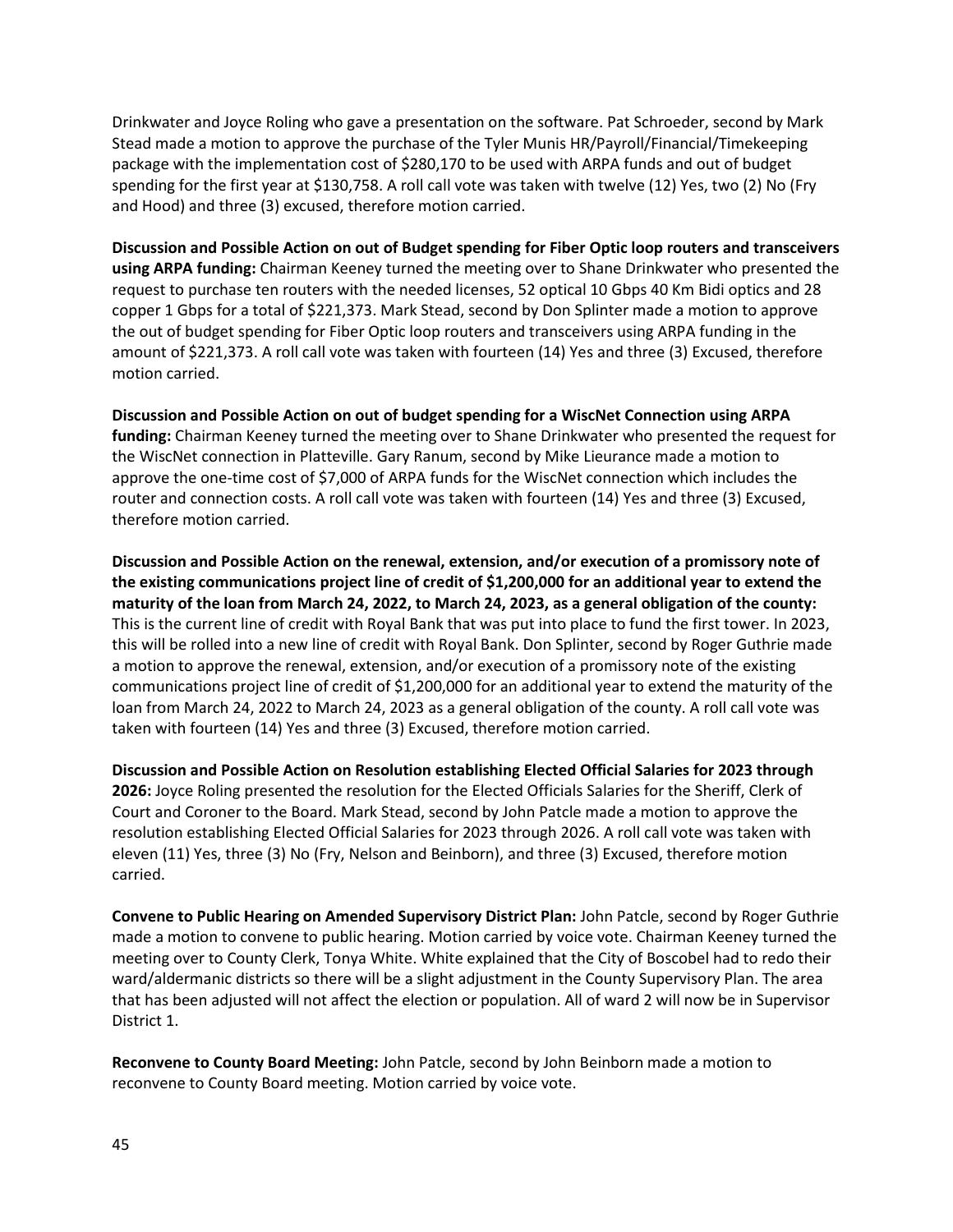**Discussion and Possible Action on Amended Supervisory District Plan:** Roger Guthrie, second by John Beinborn made a motion to approve the amended supervisory district plan. A roll call vote was taken with fourteen (14) Yes and three (3) Excused, therefore motion carried.

**Discussion and Possible Action to Amend Ordinance #61 to Adopt County Supervisor District Plan for Grant County:** Don Splinter, second by Lester Jantzen made a motion to approve the amended ordinance #61. Motion carried by voice vote.

**Dog Claim(s) Grant County Humane Society:** Pat Schroeder, second by John Beinborn made a motion to approve two outstanding invoices for 2021 to Grant County Humane Society in the amount of \$310. Motion carried by voice vote.

**Committee Reports:** Due to the length of the meeting Committee Reports were waived.

**Adjournment:** John Beinborn, second by Lester Jantzen made a motion to adjourn pursuant to the next County Board meeting on March 15, 2022 at 10:00 a.m. Motion carried by voice vote.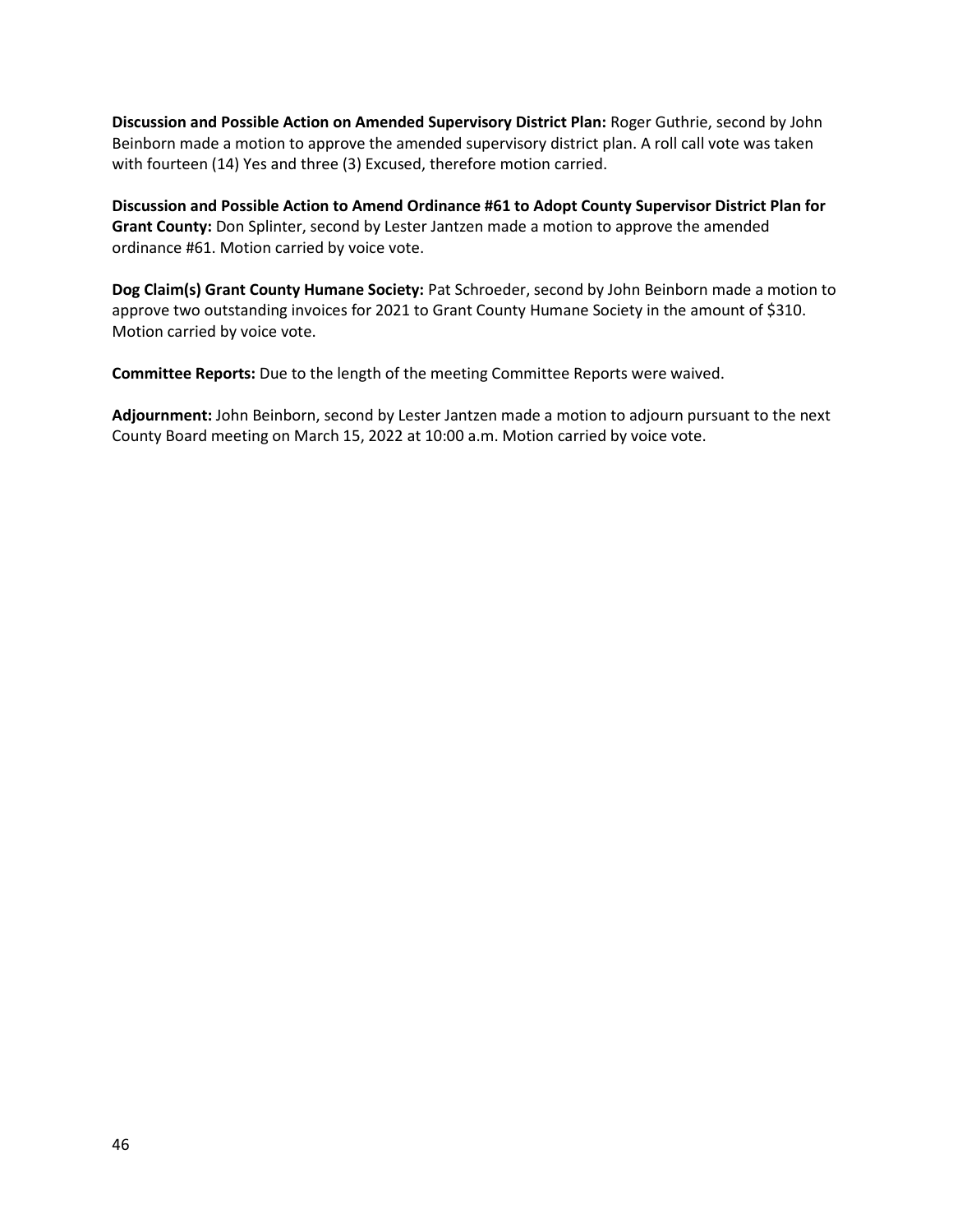Grant County Board of Supervisors March 15, 2022 Administration Building 111 S. Jefferson Street, Room 264 Lancaster, WI 53813

The Grant County Board of Supervisors meeting was called to order at 10:00 a.m. by Chairman Robert Keeney. The Pledge of Allegiance was recited. Chairman Keeney asked the County Clerk, Tonya White to verify that the meeting was held in compliance with open meeting law. White verified the meeting was posted at the Grant County Administration Building, Grant County Courthouse and on the county website.

Roll call was taken with sixteen (16) members present in the room: Gary Ranum, Gary Northouse, Bob Scallon, Robert Keeney, Roger Guthrie, John Patcle, Greg Fry, Pat Schroeder, Mark Stead, Dale Hood, Carol Beals, Dwight Nelson, Lester Jantzen, John Beinborn, Don Splinter and Porter Wagner. Present virtually one (1) member: Mike Lieurance who joined at 10:30 a.m.

**Agenda:** Chairman Keeney asked the board for approval of the agenda. Bob Scallon, second by Roger Guthrie made a motion to approve the agenda. Motion carried by voice vote.

**Minutes:** Pat Schroeder, second by Porter Wagner made a motion to approve the minutes from the February 15, 2022 meeting. Motion carried by voice vote.

**Communications:** Chairman Keeney introduced Erik Heagle as the Administrator for Conservation, Sanitation and Zoning.

The Opioid Settlement is getting closer. The first round of funding could be delivered as soon as May 2022. Additional funds are expected to be received July 2022. Chairman Keeney advised that Grant County should consider forming an Ad Hoc Committee or a Task Force.

For the April County Board meeting, Chairman Keeney is asking department heads to attend the April meeting to give a brief presentation on their department and responsibilities of their committee.

Tyler Munis is having a kick off meeting Thursday morning with Amanda Degenhardt, Shane Drinkwater, Joyce Roling and Chairman Keeney.

Wisconsin State Highway Association have recognized Mark Stead, John Patcle and Dwight Nelson for their dedication to the committee.

Chairman Keeney thanked the retiring members for the years of service and cooperation.

Supervisor Stead also spoke about this being the last meeting for several Supervisors.

April 21, 2022 Brad Gingras will be speaking on Communication Strategies and on Generations.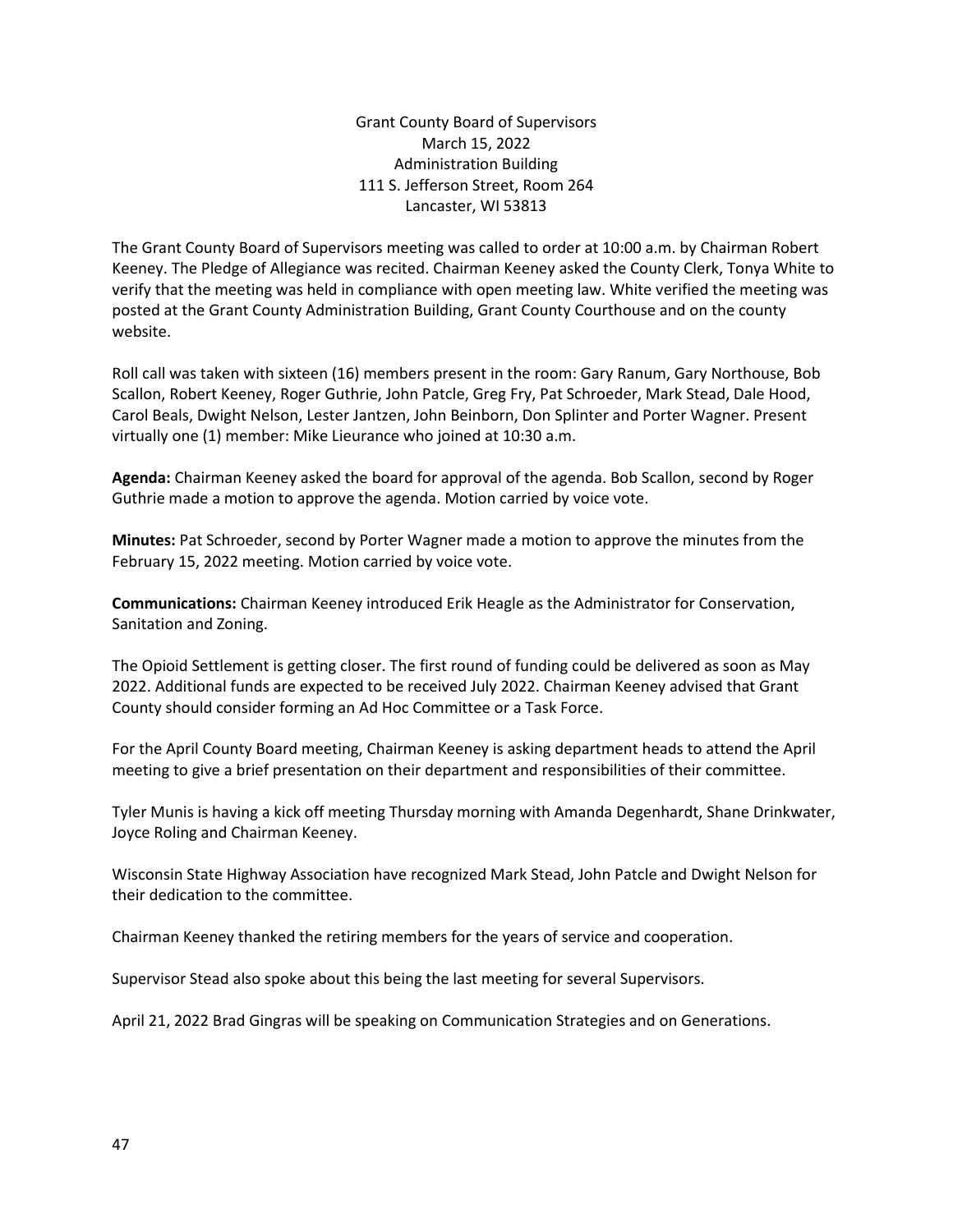**Memoriam for Ambrose Margan:** Chairman Keeney read the resolution for Ambrose Margan.

## RESOLUTION #64-20 IN MEMORIAM OF AMBROSE MARGAN

The Grant County Board of Supervisors, assembled this 15th day of March, 2022 issues the following commemoration:

**WHEREAS**, the death of Ambrose Margan from the Town of Harrison, Grant County, Wisconsin has come to the attention of this body; and

**WHEREAS**, Ambrose Margan served on the Grant County Board of Supervisors from April 1984 to April 2002 representing the Town of Harrison;

**WHEREAS**, his many friends and acquaintances will long cherish in memory his willingness to serve through public office and to assist in the interest and welfare of Grant County.

**NOW, THEREFORE BE IT RESOLVED**, that the Grant County Board of Supervisors commends the life and public service of Ambrose Margan and that this memorial be set forth at length upon the minutes of the meeting and that a copy, properly attested by the signature of the Chairperson and the Clerk, be sent to the family.

/s/ Robert C. Keeney, County Board Chairman

/s/ Tonya White, Grant County Clerk

Mark Stead, second by Lester Jantzen made a motion to approve the resolution in Memoriam of Ambrose Margan. Motion carried by voice vote.

**Employee Recognition(s):** Chairman Keeney recognized Bruce Clauer for his 22 years of service. Chairman Keeney recognized Jack Johnson for his 34 years of service. Chairman Keeney recognized Larry Kirschbaum for his 40 years of service.

**Appointments(s):** There are no appointments.

**Grants:** There are no grants.

**COVID-19 Update, Discussion and Possible Action:** Jeff Kindrai, Health Department gave an update on COVID-19. In the past 14 days there has been a significant reduction in confirmed cases. Grant County is averaging 4.2 confirmed cases per day. 15.3% are 18 and younger, 35.6% are 20's and younger, 5.1% in their 30's, 16.9% in their 40's, 13.6% in their 50's and 27.1% 65 and older. For probable cases in the past 14 days they have been almost nonexistent. Hospitalizations have been significantly less with only two children and a few others in all age ranges.

Testing has dropped off quite a bit at the public sites. Testing is being offered at Shopko Monday through Saturday. Registration is done online through COVID Clinic. Friday's clinic is run by Emergency Management and there is no qualification for testing on Friday's. UW-Platteville is still doing testing at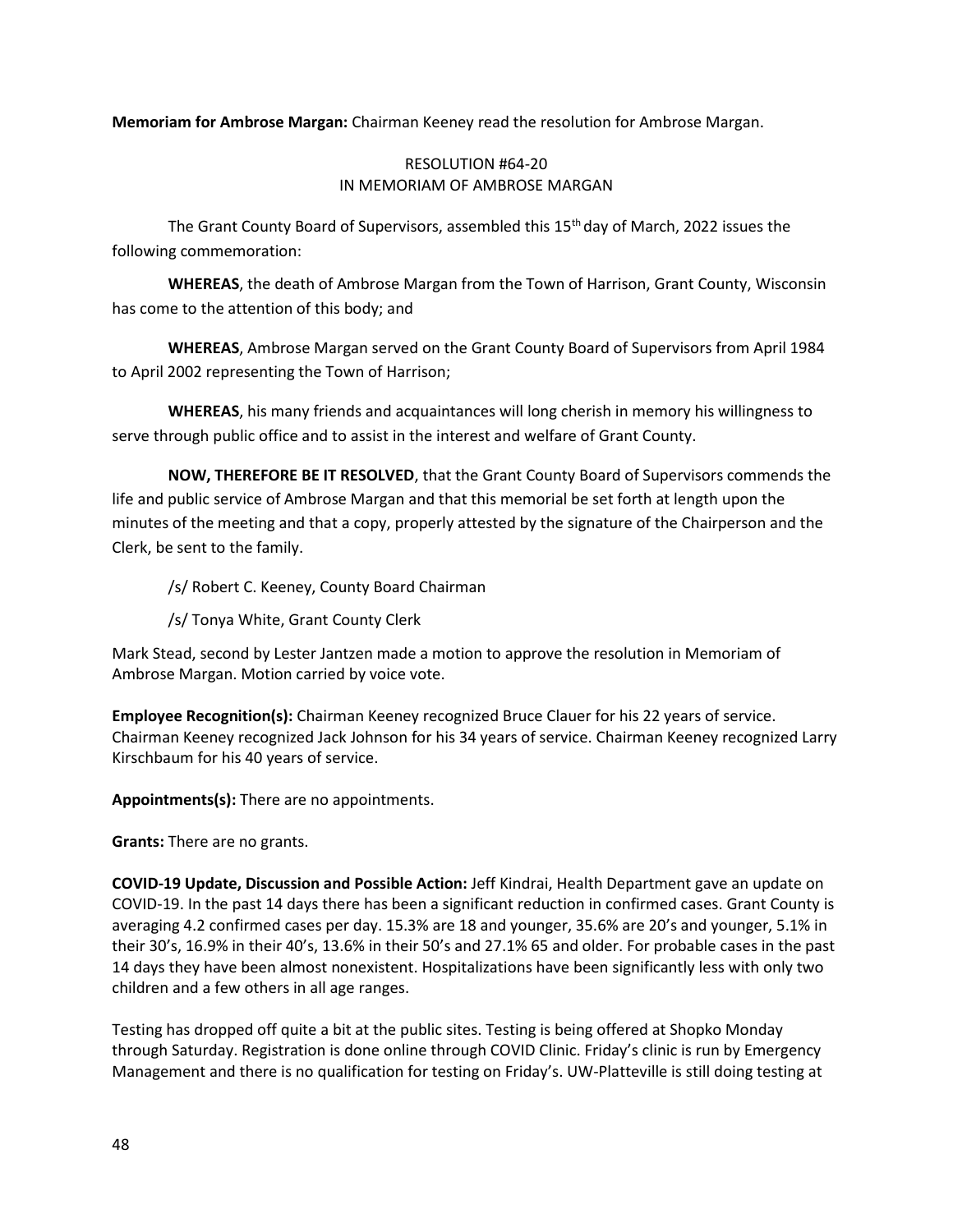Hugunin Hall. The testing will probably continue into April. Some schools have contracted with the State to do testing. There is a lot of home testing that is being done.

In Grant County 48.2% of residents have completed the vaccination series and 27% of residence have been boosted. Vaccination is available at the Health Department, some pharmacies, clinics and hospitals. There is a spring break clinic scheduled at the old Shopko building from 1 p.m. to 6 p.m. on March 18<sup>th</sup>, 24<sup>th</sup>, and 31<sup>st</sup>. Unfortunately, there is a lot of waste currently throughout the Counties and State since the vials are not single dose. The Grant County Health Department is limiting ordering and scheduling as much as possible to limit the amount of waste.

**Amendment to Chapter 3 Section 3.02(6)(b) of the Grant County Comprehensive Zoning Ordinance:** Justin Johnson, CSZD presented the amendment to Chapter 3 of the Comprehensive Zoning Ordinance. Delta 3 Engineering has been working with a client to create lots for residential development off of a private road. Section 3.02(6)(b) caps the number of single-family residences at four and the number of lots being proposed would exceed that cap. Delta 3 Engineering applied to amend the zoning ordinance to offer more than four single family residence being served by a private road. This information was sent to the townships, Highway Department, Sheriff's Office and Emergency Management and there were no public comments received before the public hearing. After the public hearing, there was concern from the Town of Jamestown. If this was to be approved the applicant would also need to apply for a conditional use permit which allows the township to impose conditions on the proposal. There would also need to be a private road maintenance agreement and home owner's association as conditions of the proposal. This amendment would apply to all zoned townships in Grant County. Porter Wagner, second by Pat Schroeder made a motion to approve the amendment to Chapter 3 Section 3.02(6)(b). Motion carried by voice vote.

**Resolution Authorizing the County Treasurer to Take the Tax Deed Parcels Which Have Taxes Owing on the 2018 Tax Roll (2019 Tax Certificates):** Carrie Eastlick, County Treasurer presented the annual resolution. Porter Wagner, second by John Beinborn made a motion to approve the Resolution Authorizing the County Treasurer to Take the Tax Deed Parcels Which Have Taxes Owing on the 2018 Tax Roll (2019 Tax Certificate). A roll call vote was taken with seventeen (17) Yes, therefore motion carried.

**Resolution Authorizing Non-Lapsing Amounts at December 31, 2021 and Amending the 2022 Budget:** Amanda Degenhardt, Finance Director presented the annual resolution. Gary Ranum, second by Don Splinter made a motion to approve the Resolution Authorizing Non-Lapsing amounts at December 31, 2021 and amend the 2022 budget. A roll call vote was taken with seventeen (17) Yes, therefore motion carried.

**Resolution Authorizing the sale of a \$6,250,000 General Obligation Promissory Note:** Amanda Degenhardt, Finance Director presented the resolution. This is the next step in a resolution that was approved by the County Board at the December 21, 2021 meeting to borrow up to \$11,000,000 for Phase 3 communications tower project. This would be an addition to the line of credit that was taken for the invoice to RACOM. The remaining amount will be borrowed in 2023. Roger Guthrie, second by John Beinborn made a motion to approve the Resolution Authorizing the sale of a \$6,250,000 General Obligation Promissory Note. A roll call vote was taken with seventeen (17) Yes, therefore motion carried.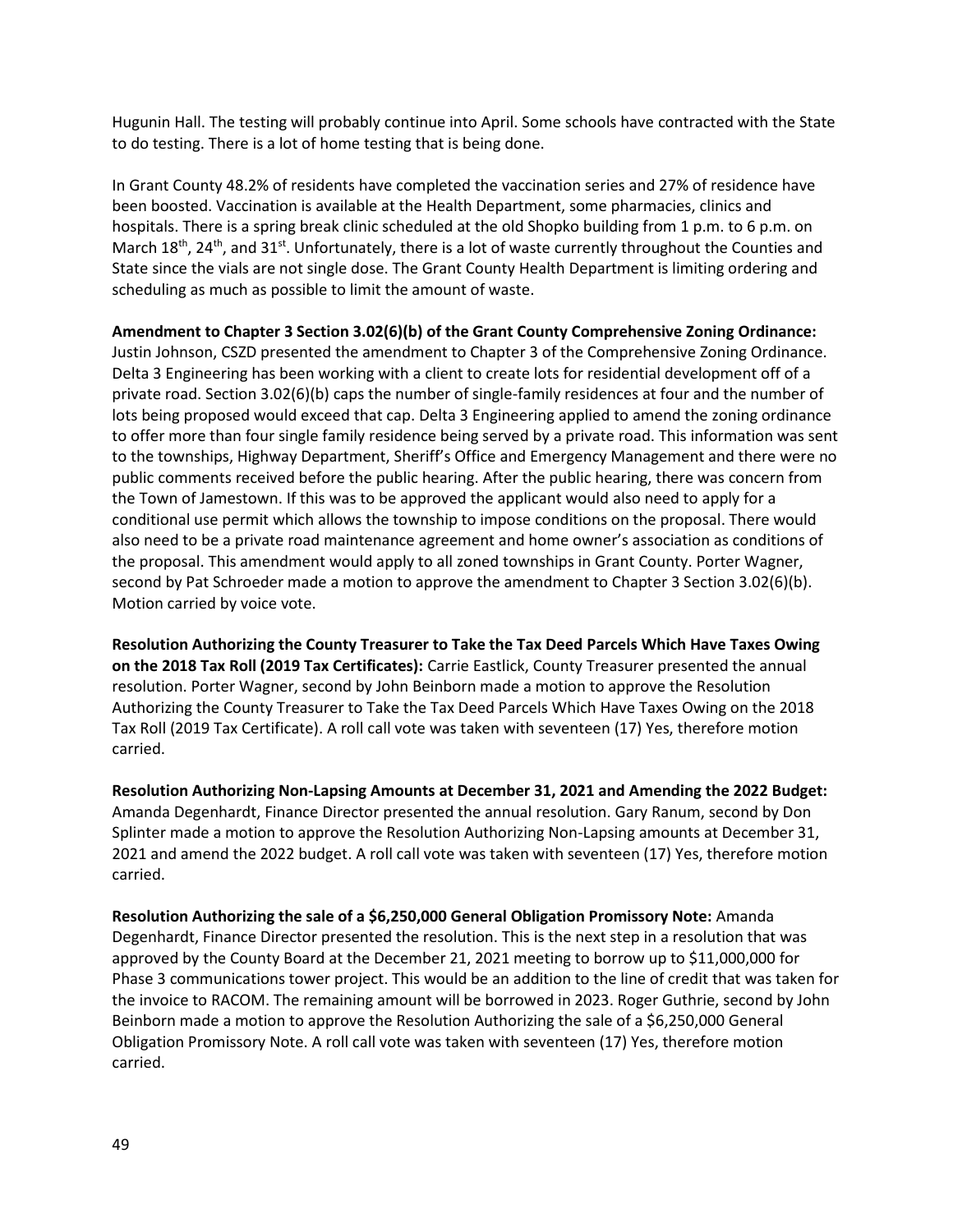**Discussion and Possible Action on out of budget spending for the fiber optic loop goals for 2022 using ARPA funding:** Shane Drinkwater, IT Director presented the fiber optics loop goals for 2022 using ARPA funding. The fiber optic project will start in Platteville and work clockwise around the county. The cost per mile goes up quite a bit if there is any boring or going through rock. The first path will start at the Platteville Airport to the South Green Field site. The cost associated with that run will be \$424,238. The next path will be from the South Green Field to Potosi tower site. This path does have very difficult with the amount of rock. The cost associated with that run will be \$768,235.50. The next path will be from the Potosi tower site to Cassville. The cost associated that run will be \$626,528.20. The next path will be from Cassville to the West Green Field site. For a short time, the two paths do run next to each other. To minimize the risk of a fiber being cut there will be a fiber on the north side of the road and one on the south side of the road. The cost associated with that run will be \$562,361.90. The next path will be from the West Green Field site to the Bloomington Fairgrounds. The cost associated with that path will be \$346,854.40. The next path will be from the Bloomington Fairgrounds to Millville. The cost associated with that path will be \$669,186.10. The last path for 2022 will be from Millville to Boscobel. The cost associated with that path will be \$670,519. After that leg is complete there will be a fully formed loop. There was also a path done in 2021 for an entity that wants to connect to Richland. This spur was done in Muscoda to an interchange near the river. The cost associated with that spur was \$50,568.70. The total for the 2022 fiber optics project spanning 99.62 miles is \$4,118,491.80. Mark Stead, second by Lester Jantzen made a motion to approve the out of budget spending for the fiber optic loop goals using ARPA funding. A roll call vote was taken with seventeen (17) Yes, therefore motion carried.

**Discussion and Possible Action on out of budget spending for fiber optic supplies using ARPA funding:**  Shane Drinkwater, IT Director presented the fiber optic supplies that are needed. The items needed are splice trays, pig tales, splice tray holder, Panduit 6 port panel LC duplex and Panduit FWME8. The cost associated with the supplies needed is \$16,210.40.

Sheriff Dreckman gave an update on the tower site project. There will be a meeting with the State on the Hill Road site. That site is currently owned by Fish and Wildlife. Grant County and the State of Wisconsin currently have equipment on the tower on Hill Road. The site designs are being worked on for Platteville, Fennimore, Muscoda and Boscobel. As well as preliminary drawings for Bloomington and the West Green Field site. Inflationary costs have been noticed but it has been within the contingency. Roger Guthrie, second by Porter Wagner made a motion to approve the out of budget spending for the fiber optic supplies using ARPA funding. A roll call vote was taken with seventeen (17) Yes, therefore motion carried.

**New Employee Wage Placement – policy revision:** Joyce Roling, Personnel Director presented the policy revision. This allows the department head and the Personnel Director the discretion to adjust the wage schedule for a new hire. The Health Department and Orchard Manor have been approved for this for hiring nurses. This is requested by Sheriff Dreckman for approval to start the non-reps with the decision of the personnel director and determine the hire rate not to exceed step 5 based on the knowledge, skills, abilities and internal equity. Gary Ranum, second by Don Splinter made the motion to approve the New Employee Wage Placement policy revision. Motion carried by voice vote with two negative votes.

**Discussion on Amended Rules of the Grant County Board of Supervisors:** The Administrative Committee made a few adjustments at their last meeting regarding the rules. The Board of Health does occasionally have a hard time meeting a quorum, so having Zoom option is helpful. Corporation Counsel explained that quorum means to be able to operate business, not whether your vote is counted or a supervisor receive the per diem. Corporation Counsel stated that Article 1 is only dealing with the